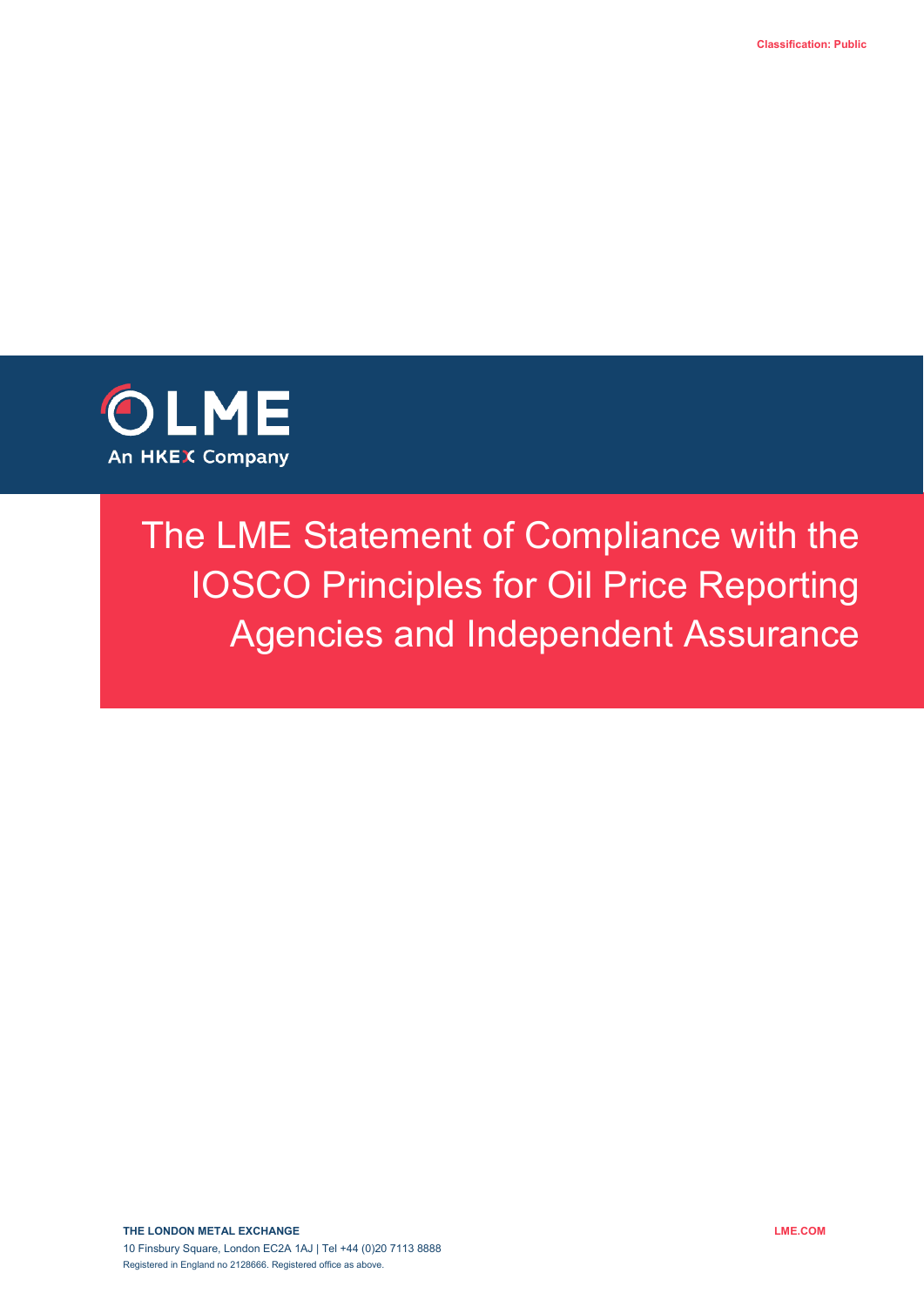## **Introduction**

The London Metal Exchange ("**LME**") is a world centre for the trading of industrial metals and provides pricing, risk and terminal market services to the global physical metals industry. The LME publishes various prices that are used throughout the metals industry as reference prices (and which fall within the definition of 'benchmark' pursuant to the UK Benchmarks Regulation ("**BMR**")). The LME is authorised and regulated by the Financial Conduct Authority in respect of its benchmark administration activities.

The LME is making this statement of compliance with the IOSCO Principles for Oil Price Reporting Agencies ("**IOSCO Principles**") on a voluntary basis. The LME is not an oil price reporting agency, nor are any of the benchmarks administered by the LME oil benchmarks. The LME's BMR statement of compliance is available separately on the LME website.

The IOSCO Principles' role is acknowledged in the BMR as a global standard for the provision of benchmarks. This is demonstrated in relation to a third country administrator applying for recognition. The European Securities and Markets Authority Questions and Answers on the BMR ("**ESMA Q&A**") sets out under 7.5 that "*where Article 32(2) of BMR states that in order to assess compliance with the IOSCO principles for Oil Price Reporting Agencies (PRAs), the FCA may rely on an assessment [of the IOSCO Principles] by an independent external auditor".* Another example where the IOSCO Principles are seen to be an appropriate proxy is with regards to audit requirements. ESMA Q&A also sets out under 7.6 that *"Pursuant to Article 19 of the BMR, for those commodity benchmarks applying Annex II of the BMR instead of Title II of BMR, ESMA considers that an annual review of IOSCO principles for PRAs by an independent external auditor is sufficient to ensure compliance with paragraph 18 of Annex II of BMR".*

This **IOSCO Statement of Compliance** is published pursuant to Principle 2.21 of the IOSCO Principles in respect of the audit requirement for the LME's adherence to its stated methodology criteria and with the requirements of the IOSCO Principles. In this IOSCO Statement of Compliance, the LME describes the relevant control objectives and procedures for the period from 8 September 2020 to 31 December 2021 ("**Period Under Review**") relevant to six families of benchmarks, namely the Official Prices, Closing Prices, Monthly Average Settlement Prices, Notional Average Prices, LMEprecious Reference Prices and LPP Prices (collectively the "**Benchmarks**") administered by the LME during the Period Under Review. A list of the Benchmarks and each Benchmark Family to which those Benchmarks belong can be found in Appendix A.

The LME has appointed Ernst & Young LLP ("**EY**") to provide independent assurance regarding the LME's IOSCO Statement of Compliance and that the control procedures relating to the applicable requirements of the IOSCO Principles and the published benchmark methodologies have been adhered to in respect of the Benchmarks. EY have concluded that in all material respects, based on the control objectives described in the IOSCO Statement of Compliance in respect of the Benchmarks which were designed to fulfil the LME's compliance with the applicable requirements of the IOSCO Principles and adherence to published benchmark methodologies (the Control Objectives):

- the LME's IOSCO Statement of Compliance describes fairly the LME's control procedures that relate to the control objectives which were in place throughout the Period Under Review;
- the control procedures are suitably designed such that there is reasonable, but not absolute, assurance that the related control objectives would have been achieved if the described control procedures had been in place and were complied with satisfactorily throughout the Period Under Review; and
- the control procedures that were tested, as set out in the IOSCO Statement of Compliance, were operating with sufficient effectiveness for EY to obtain reasonable, but not absolute, assurance that the related control objectives were achieved throughout the Period Under Review.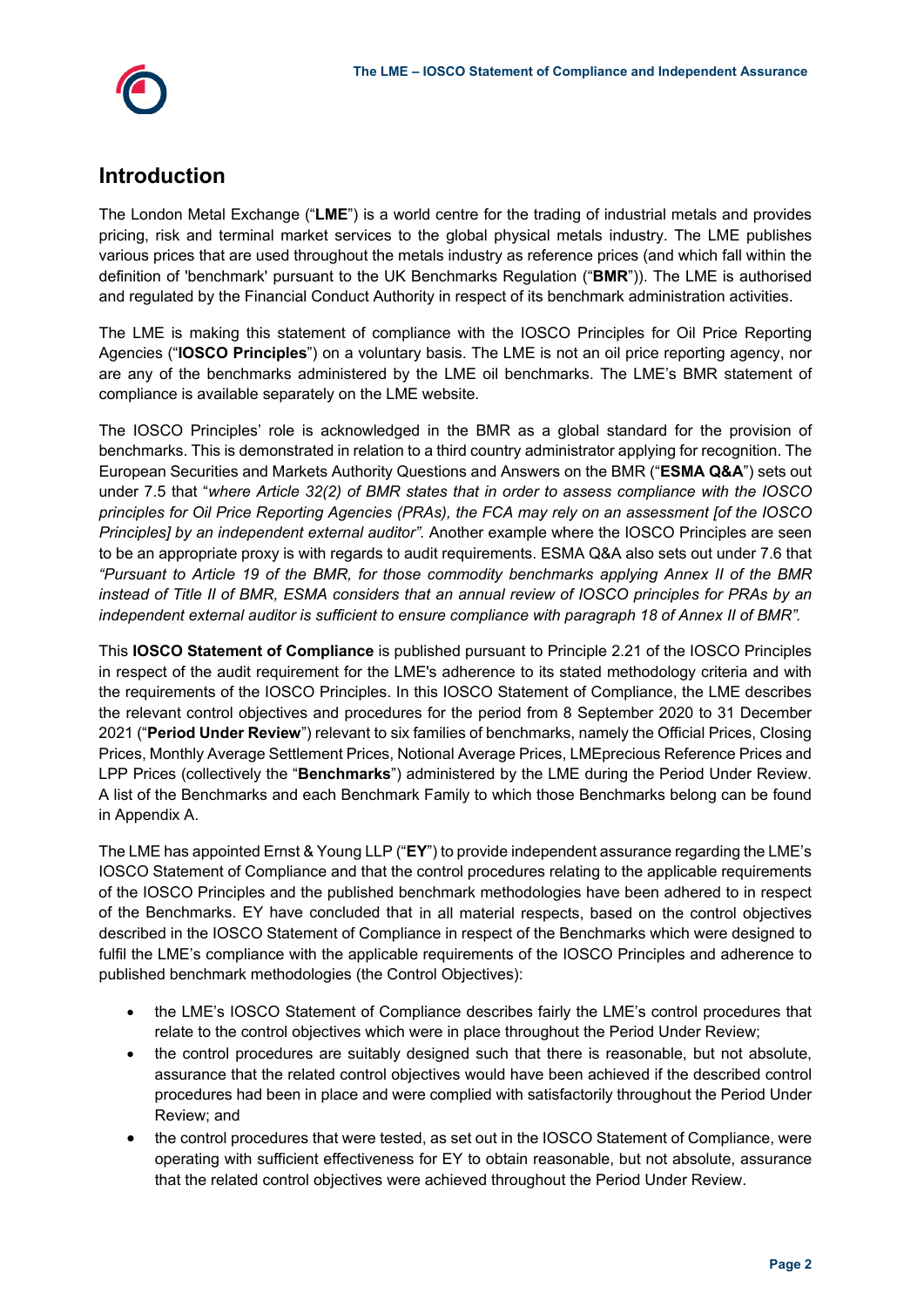

## **Key Terms**

This IOSCO Statement of Compliance should be read in conjunction with the LME Benchmark Defined Terms ("**Definitions**") and other BMR related documents, for example, benchmark methodologies and benchmark statements (the "BMR Documents") available on the LME's website<sup>[1](#page-2-0)</sup>. Any capitalised terms not specifically defined in this IOSCO Statement of Compliance shall have the meaning given to them in the Definitions and BMR Documents.

## **Further Information**

If any interested parties have any questions or requests for further clarification regarding this IOSCO Statement of Compliance, please contact the LME at [benchmarks@lme.com.](mailto:benchmarks@lme.com)

Further details about the LME, the Benchmarks or other services can be found at www.lme[.com.](http://www.lme.com/)

## **Disclaimer**

© The LME, 2022. The London Metal Exchange logo is a registered trademark of The London Metal Exchange. All rights reserved. The LME is authorised and regulated by the Financial Conduct Authority in respect of its benchmark administration activities under the BMR. The London Metal Exchange is also a recognised investment exchange under Part XVIII of the Financial Services and Markets Act 2000 ("FSMA") and a regulated market pursuant to the Markets in Financial Instruments Directive. The LME is an exempt person for the purposes of FSMA in respect of its exchange activities.

All information contained within this document (the "Information") is provided for reference purposes only. While the LME endeavours to ensure the accuracy, reliability and completeness of the Information, neither the LME, nor any of its affiliates makes any warranty or representation, express or implied, or accepts any responsibility or liability for, the accuracy, completeness, reliability or suitability of the Information for any particular purpose. The LME accepts no liability whatsoever to any person for any loss or damage arising from any inaccuracy or omission in the Information or from any consequence, decision, action or non-action based on or in reliance upon the Information.

Distribution, redistribution, reproduction, modification or transmission of the Information in whole or in part, in any form or by any means are strictly prohibited without the prior written permission of the LME.

The Information does not, and is not intended to, constitute investment advice, commentary or a recommendation to make any investment decision. The LME is not acting for any person to whom it has provided the Information. Persons receiving the Information are not clients of the LME and accordingly the LME is not responsible for providing any such persons with regulatory or other protections. All persons in receipt of the Information should obtain independent investment, legal, tax and other relevant advice before making any decisions based on the Information.

<span id="page-2-0"></span>**<sup>.</sup>** <sup>1</sup> the documents referred to as BMR Documents are, to all intents and purposes, the LME's pricing methodology documents for non-BMR purposes.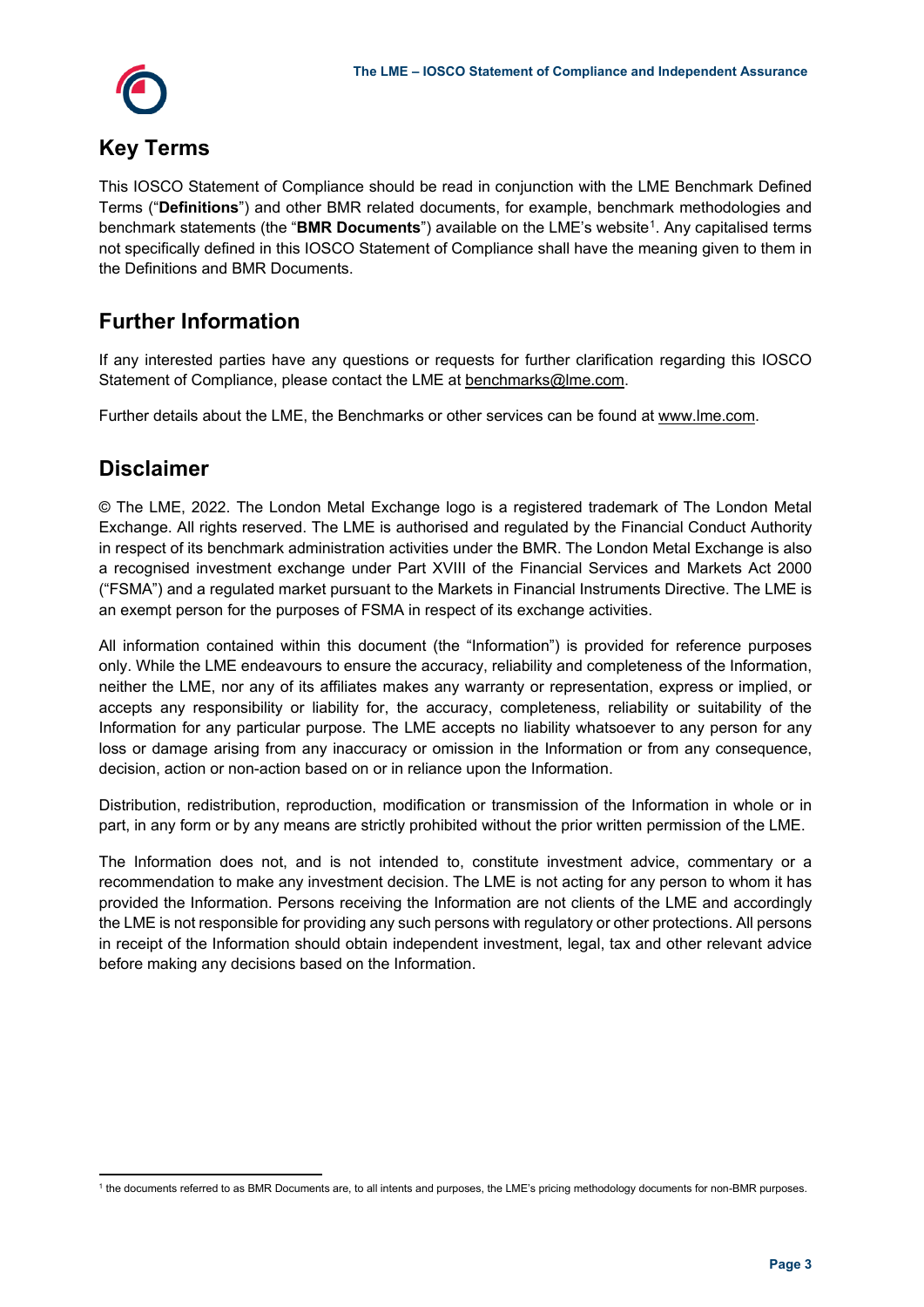

## **Executives' Statement**

We are responsible for the identification of the control objectives for our business and the design and operation of the LME's control framework to effectively address the provisions of the IOSCO Principles and in compliance with the published benchmark methodologies for the Benchmarks.

In our attached IOSCO Statement of Compliance, we set out a description of the relevant frameworks and control procedures together with the related control objectives and IOSCO requirements for the period from 8 September 2020 to 31 December 2021 ("Period Under Review") and confirm that:

- i. The IOSCO Statement of Compliance fairly describes the control procedures which were in place throughout the Period Under Review; and
- ii. The control procedures are suitably designed such that the specified control objectives, including the provisions of the IOSCO Principles and benchmark methodologies, can be achieved and to our knowledge and belief the described control procedures were complied with; and
- iii. The control procedures were operating with sufficient effectiveness to achieve related control objectives throughout the Period Under Review.

Signed by Matthew Chamberlain for and on behalf of The London Metal Exchange,

#### **Matthew Chamberlain, Chief Executive Officer and Board Director**

19 April 2022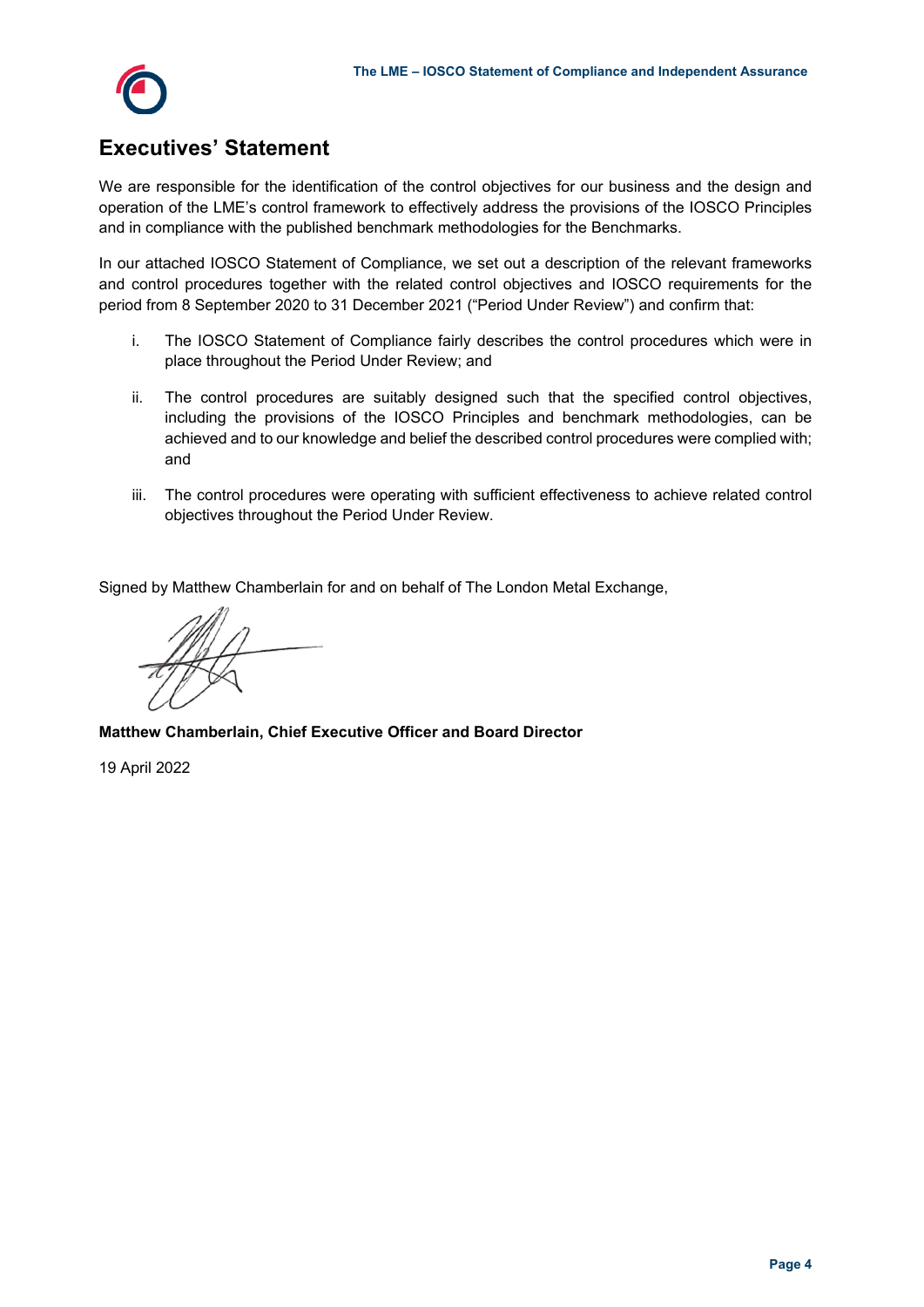

Ernst & Young LLP 25 Churchill Place Canary Wharf London E14 5EY

Tel: +44 20 7951 2000 Fax: +44 20 7951 1345 ey.com

**Independent practitioner's assurance report to the directors of The London Metal Exchange (the 'Company') in respect of the Company's statement of compliance (the 'IOSCO Statement of Compliance') with the IOSCO Principles for Oil Price Reporting Agencies ('IOSCO Principles') and adherence to its published benchmark methodologies, with regards to their administration and calculation of the six 'families of benchmarks' for the period from 8 September 2020 to 31 December 2021.** 

#### **Use of the report**

We have carried out a reasonable assurance engagement in respect of the Company's control procedures (the 'subject matter') that relate to compliance with the IOSCO Principles for Oil Price Reporting Agencies ('IOSCO Principles') and adherence to published benchmark methodologies, with regards to its administration of the six families of benchmarks, namely:

- Official Prices,
- Closing Prices,
- Notional Average Prices,
- Monthly Average Settlement Prices,
- LMEprecious Reference Prices (until 22 January 2021)<sup>2</sup>, and
- **LPP Prices**

(the 'Benchmarks') throughout the period from 8 September 2020 to 31 December 2021. This report is produced in accordance with the terms of our engagement letter dated 28 October 2021 (the 'Engagement Letter') for the purpose of reporting to the directors of The London Metal Exchange.

This report is made solely to the directors, as a body, of the Company, and solely for the purpose of reporting on the Company's IOSCO Statement of Compliance's compliance with the IOSCO Principles and published benchmark methodologies, in accordance with the Engagement Letter.

Our work has been undertaken so that we might report to the directors those matters that we have agreed to state to them in this report and for no other purpose. Our report must not be recited or referred to in whole or in part in any other document nor made available, copied or recited to any other party, in any circumstances, without our express prior written permission. To the fullest extent permitted by law, we do not accept or assume responsibility to anyone other than the Company and the Company's directors as a body, for our examination, for this report, or for the opinions we have formed.

#### **Responsibilities of the Company**

The Company's directors are responsible for ensuring that the Company designs, implements and monitors compliance with policies and procedures that comply with the IOSCO Principles and with published benchmark methodologies and that the IOSCO Statement of Compliance has been compiled in accordance with the IOSCO Principles. The Company's directors remain solely responsible for preparing the IOSCO Statement of Compliance which includes the control objectives and related control procedures.

The Company's directors are responsible for selecting the criteria, and for presenting the subject matter in accordance with that criteria, in all material respects. This responsibility includes establishing and maintaining internal controls, maintaining adequate records and making estimates that are relevant to the

<sup>&</sup>lt;sup>2</sup> The LME ceased the publication of the LMEprecious Reference Prices on 22 January 2021 and as such our opinion on LMEprecious Reference Prices will be expressed until the date of cessation.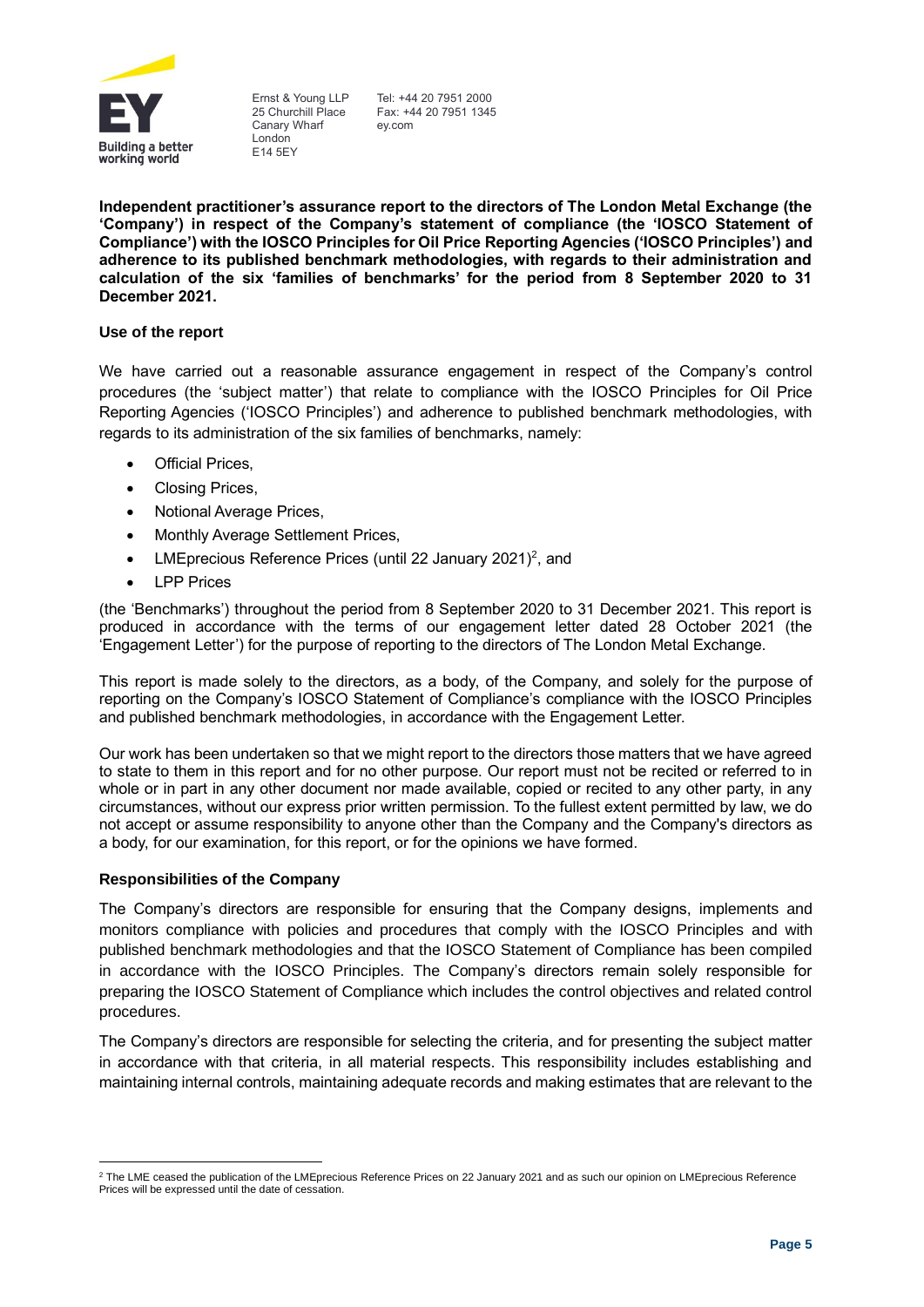

Ernst & Young LLP 25 Churchill Place Canary Wharf London E14 5EY

Tel: +44 20 7951 2000 Fax: +44 20 7951 1345 ey.com

preparation of the subject matter, such that it is free from material misstatement, whether due to fraud or error.

#### **Responsibilities of Ernst & Young LLP**

Our responsibilities for this engagement are to form an independent conclusion, based on the work carried out in relation to the control procedures related to compliance with the IOSCO Principles and adherence to its published benchmark methodologies in respect of the Benchmarks and the evidence we have obtained, as described in the Company's IOSCO Statement of Compliance and report this to you as the directors of the Company.

It is our responsibility to express an opinion on the presentation of the subject matter based on the evidence we have obtained.

#### **Our approach**

We conducted our engagement in accordance with International Standard on Assurance Engagements (ISAE) (UK) 3000 (July 2020) Assurance Engagements other than audits or reviews of historical financial information ('ISAE (UK) 3000 (July 2020)') as promulgated by the Financial Reporting Council (FRC) and the Institute of Chartered Accountants in England and Wales' Technical Release (Tech 02/14FSF) Assurance Reports on Benchmark and Indices.

The criteria against which the control procedures were evaluated are the control objectives as set out within TECH 02/14 FSF and identified by the Company's directors as relevant control objectives to fulfil the Company's compliance with the IOSCO Principles and adherence to its published benchmark methodologies. We performed a reasonable assurance engagement as defined in ISAE (UK) 3000 (July 2020). For the purpose of the engagement we have been provided by the directors with the IOSCO Statement of Compliance. The Directors of the company remain solely responsible for the preparation of the IOSCO Statement of Compliance.

In performing this engagement, we have applied International Standard on Quality Control (ISQC) 1 and the independence and other ethical requirements of the Institute of Chartered Accountants of England and Wales (ICAEW) Code of Ethics (which includes the requirements of the Code of Ethics for Professional Accountants issued by the International Ethics Standards Board for Accountants (IESBA)).

We have performed the procedures agreed with you and set out in our Engagement Letter. Our work was based upon obtaining an understanding of the control objectives and related control procedures, as described in the IOSCO Statement of Compliance and evaluating the IOSCO Statement of Compliance. The nature, timing and extent of the tests we applied and the criteria against which the control procedures were evaluated are detailed in the IOSCO Statement of Compliance.

The objective of a reasonable assurance engagement is to perform such procedures on a sample basis as to obtain information and explanations which we consider necessary in order to provide us with sufficient appropriate evidence to express a positive conclusion on the IOSCO Statement of Compliance.

#### **Inherent limitations**

Our conclusion is based on historical information and the projection of any information or conclusions in the attached report to any future periods would be inappropriate. Our examination excludes audit procedures such as verification of all assets, liabilities and transactions and is substantially less in scope than an audit performed in accordance with International Standards on Auditing (UK) and therefore provides a lower level of assurance than an audit. Accordingly, we do not express an audit opinion on the information.

The validity and reliability of benchmarks is dependent on both (i) those who provide information to the Company, for which data providers are responsible, and (ii) the procedures performed by the Company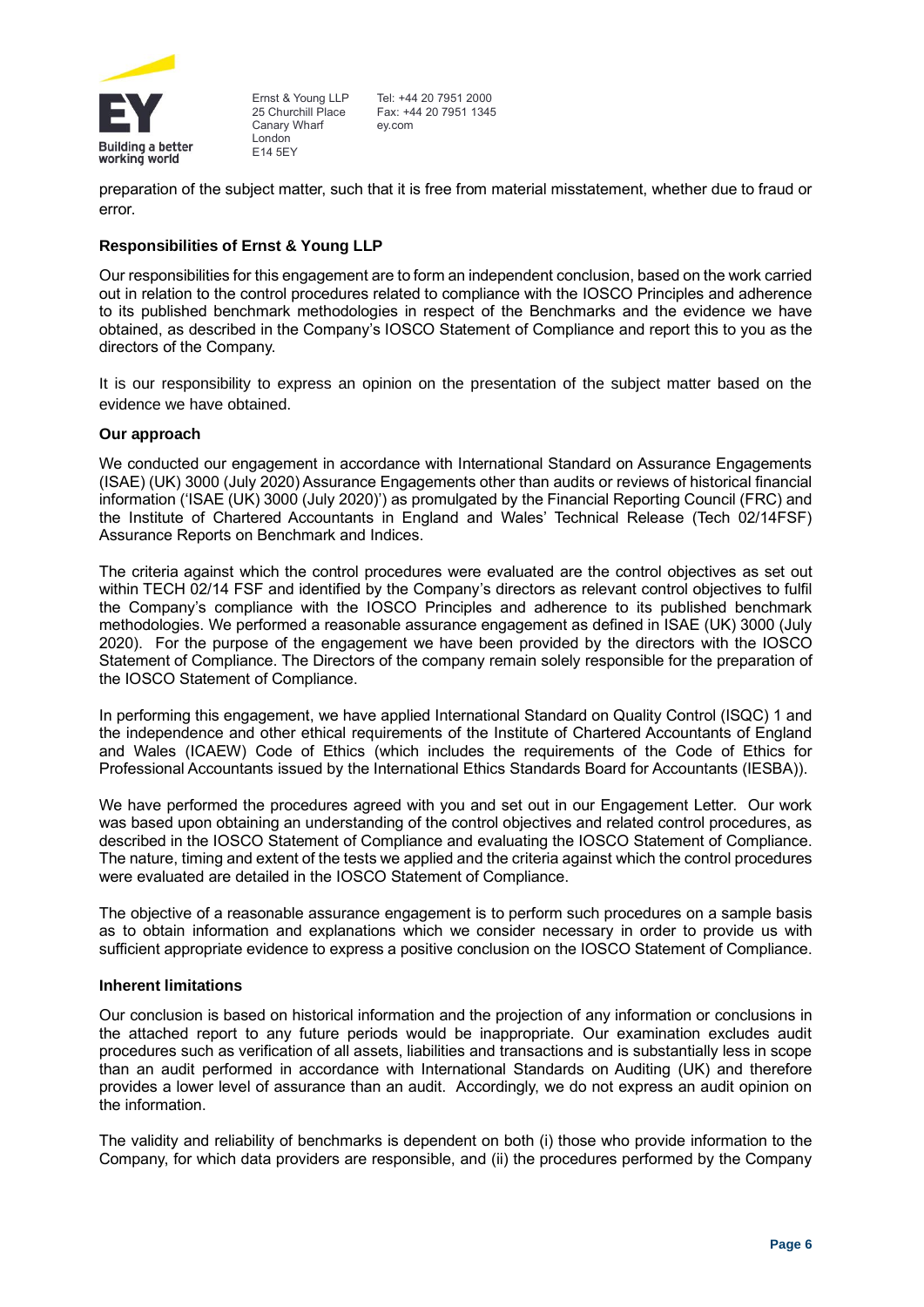

Ernst & Young LLP 25 Churchill Place Canary Wharf London E14 5EY

Tel: +44 20 7951 2000 Fax: +44 20 7951 1345 ey.com

to analyse that information. We performed no procedures on, and express no assurance over, source data provided by third parties.

Control procedures designed to address specified control objectives are subject to inherent limitations and, accordingly, errors or irregularities may occur and not be detected. Such control procedures cannot guarantee protection against (among other things) fraudulent collusion especially on the part of those holding positions of authority or trust.

#### **Conclusion**

In our opinion, based on the control objectives described in the Company's IOSCO Statement of Compliance in respect of the Benchmarks, which were designed to fulfil the Company's compliance with the IOSCO Principles and with the published benchmark methodologies, in all material respects:

- a) The IOSCO Statement of Compliance describes fairly the Company's control procedures that relate to the control objectives specified above which were in place throughout the period from 8 September 2020 to 31 December 2021;
- b) The control procedures are suitably designed such that there is reasonable, but not absolute, assurance that the related control objectives would have been achieved if the described control procedures had been in place and were complied with satisfactorily throughout the period from 8 September 2020 to 31 December 2021; and
- c) The control procedures that were tested, as set out in the IOSCO Statement of Compliance, were operating with sufficient effectiveness for us to obtain reasonable, but not absolute, assurance that the related control objectives were achieved throughout the period from 8 September 2020 to 31 December 2021.

Emst & Tong LLP

Ernst & Young LLP London 19 April 2022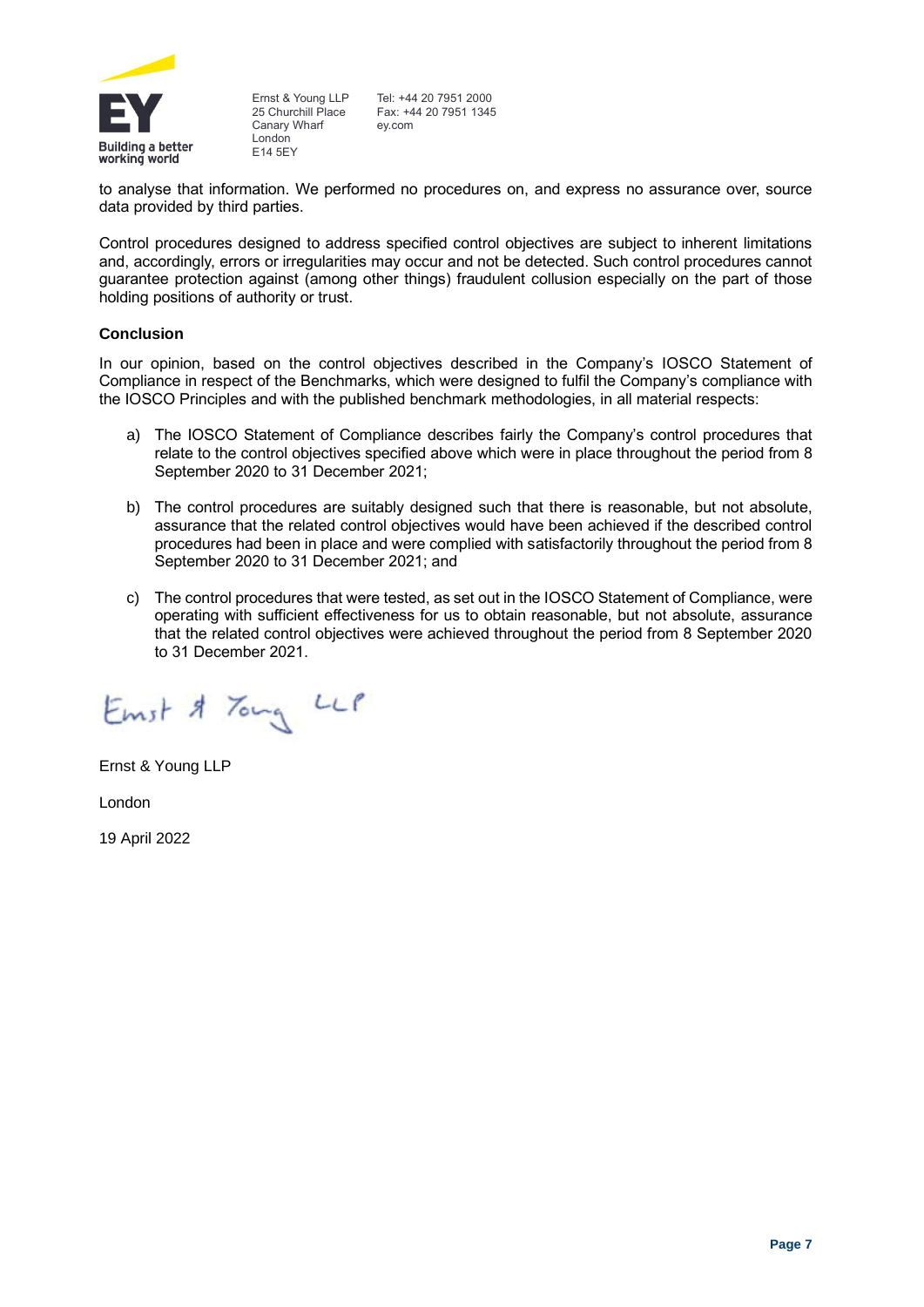

### **IOSCO Statement of Compliance**

The tables below set out the IOSCO Principles for Oil Price Reporting Agencies and how the LME complies with each of those principles. While these principles were drafted primarily for the oil markets, they were designed in such a way that they could be applied to the commodities market. The control framework, designed and operated by the LME for administration of prices, is written in line with terminology set out in the UK Benchmark Regulation ("**BMR**"). Where this control framework is also referenced to demonstrate compliance with the IOSCO Principles, some terms may not correlate seamlessly, for example, 'price assessment' and 'benchmark'.

|                    | 1. QUALITY AND INTEGRITY OF PRA METHODOLOGIES                                                                                                                                                                                                                                                                                                                                                                                                                                                                                                                                                                                                                                                                                     |                                                                                                                                                                                                                                                                                                                                                                                                                                                                                                                                                                        |                                                                                                                                                                                                                                                                                                                                                                                                                                                                                                                                                                                                                                                                     |  |  |
|--------------------|-----------------------------------------------------------------------------------------------------------------------------------------------------------------------------------------------------------------------------------------------------------------------------------------------------------------------------------------------------------------------------------------------------------------------------------------------------------------------------------------------------------------------------------------------------------------------------------------------------------------------------------------------------------------------------------------------------------------------------------|------------------------------------------------------------------------------------------------------------------------------------------------------------------------------------------------------------------------------------------------------------------------------------------------------------------------------------------------------------------------------------------------------------------------------------------------------------------------------------------------------------------------------------------------------------------------|---------------------------------------------------------------------------------------------------------------------------------------------------------------------------------------------------------------------------------------------------------------------------------------------------------------------------------------------------------------------------------------------------------------------------------------------------------------------------------------------------------------------------------------------------------------------------------------------------------------------------------------------------------------------|--|--|
| <b>Principle</b>   | <b>IOSCO Requirement</b>                                                                                                                                                                                                                                                                                                                                                                                                                                                                                                                                                                                                                                                                                                          | <b>LME's Response</b>                                                                                                                                                                                                                                                                                                                                                                                                                                                                                                                                                  | <b>EY Evaluation Procedures</b>                                                                                                                                                                                                                                                                                                                                                                                                                                                                                                                                                                                                                                     |  |  |
| <b>Methodology</b> |                                                                                                                                                                                                                                                                                                                                                                                                                                                                                                                                                                                                                                                                                                                                   |                                                                                                                                                                                                                                                                                                                                                                                                                                                                                                                                                                        |                                                                                                                                                                                                                                                                                                                                                                                                                                                                                                                                                                                                                                                                     |  |  |
| 1.1                | A PRA should formalize, document, and make public<br>any methodology that it uses for a<br>price assessment.                                                                                                                                                                                                                                                                                                                                                                                                                                                                                                                                                                                                                      | Control objective:<br>The LME publishes a Benchmark Methodology in<br>accordance with IOSCO Principle 1.1 for each<br>Benchmark Family.                                                                                                                                                                                                                                                                                                                                                                                                                                | We obtained the Benchmark<br>Methodologies and the below Notices<br>which supplement the Benchmark<br>Methodologies from the LME's website<br>and inspected them for evidence of the                                                                                                                                                                                                                                                                                                                                                                                                                                                                                |  |  |
| 1.2                | A methodology should aim to achieve price<br>assessments which are reliable indicators of<br>oil market values, free from distortion and<br>representative of the particular market to which<br>they relate.                                                                                                                                                                                                                                                                                                                                                                                                                                                                                                                      | For the LPP Prices, Schedule 1 of the LPP<br>Regulations constitutes the Benchmark<br>Methodology.<br>Each Benchmark Methodology should be read in                                                                                                                                                                                                                                                                                                                                                                                                                     | elements as described in the LME's<br>response.<br>We obtained minutes from meetings of<br>the PVC and LPPOC during the Period                                                                                                                                                                                                                                                                                                                                                                                                                                                                                                                                      |  |  |
| 1.3                | At a minimum, a methodology should contain and<br>describe:<br>All criteria and procedures that are used to<br>a)<br>develop an assessment including how the PRA<br>uses the specific volume, concluded and<br>reported transactions, bids, offers and any other<br>market information (collectively "market data") in<br>its assessment and/or assessment time periods<br>(i.e., windows), why a specific reference unit is<br>used (i.e., barrels of oil), how the PRA collects<br>such market data, the guidelines that control the<br>exercise of judgment by assessors and any<br>other information, such as assumptions, models<br>and/or extrapolation from collected data that are<br>considered in making an assessment; | conjunction with the applicable Benchmark<br>Statement.<br>Control procedures:<br>Benchmark Methodologies for each Benchmark<br>Family are reviewed and approved by the relevant<br>governance committee prior to them being<br>published on the LME's website.<br>With reference to specific points in IOSCO<br>Principles $1.1 - 1.3$ :<br>The LME's published Benchmark<br>(a)<br>Methodologies contain and describe the<br>criteria and procedures used for the<br>determination of the benchmarks, including,<br>but not limited to, the collection of input data | Under Review and, on a sample basis,<br>inspected for the evidence that changes<br>to the methodology referred to in the<br>LME's response to Principle $1.1 - 1.3$<br>were reviewed and approved by the<br>relevant governance committee.<br>As a result of Covid-19, and in line with<br>government guidance, the LME<br>suspended the Ring and implemented a<br>business continuity methodology (the<br>"BCP Methodology") to determine the<br><b>Official Prices and Closing Prices</b><br>electronically which took effect on 20<br>March 2020. During the Period Under<br>Review, the BCP Methodology was used<br>for establishment of the Closing Prices. It |  |  |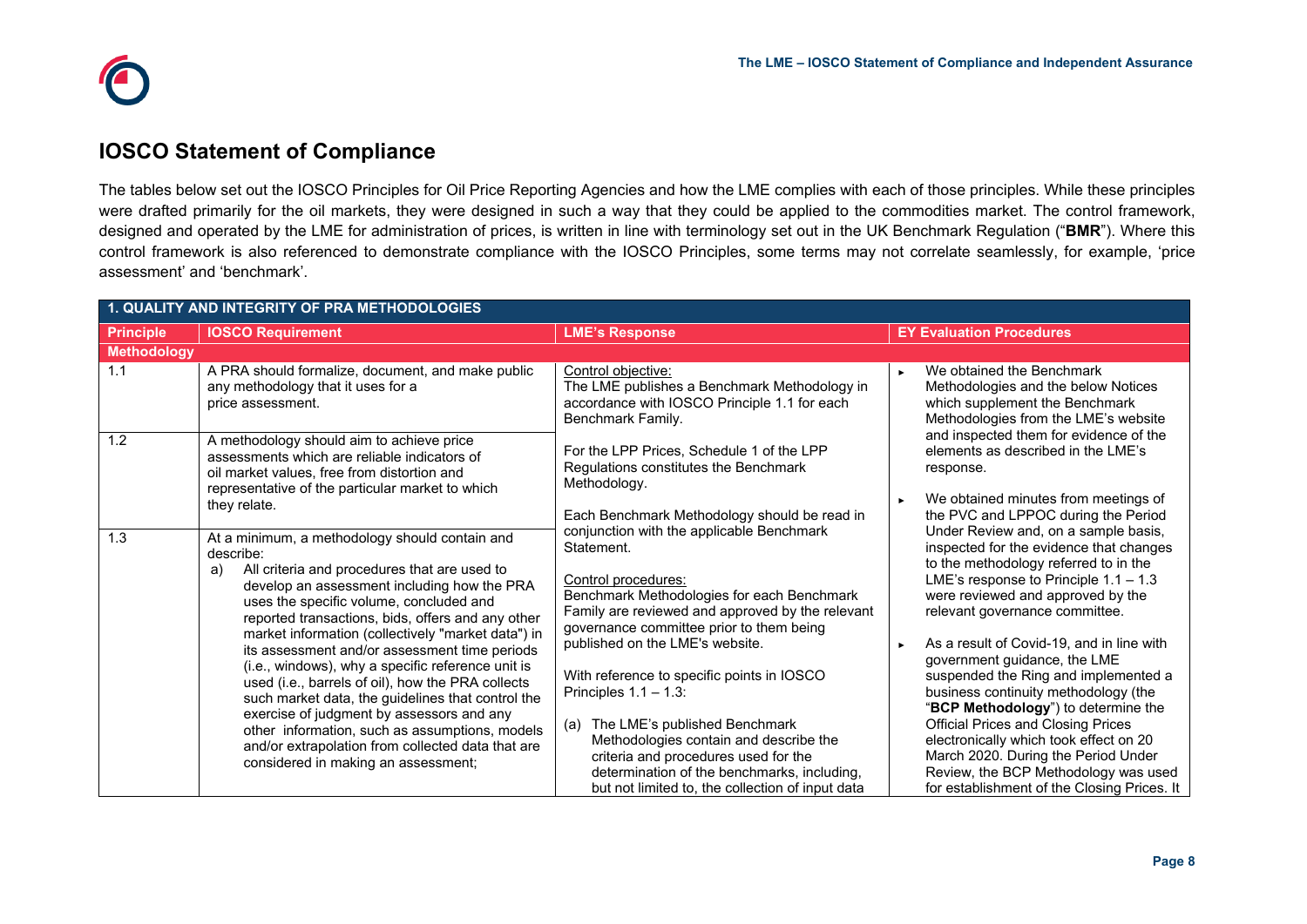

|                  | 1. QUALITY AND INTEGRITY OF PRA METHODOLOGIES |                                                                                                                                                                                                                                                                                                                                    |     |                                                                                                                                                                                                                                                                                                                 |  |                                                                                                                                                                                                                                                                       |
|------------------|-----------------------------------------------|------------------------------------------------------------------------------------------------------------------------------------------------------------------------------------------------------------------------------------------------------------------------------------------------------------------------------------|-----|-----------------------------------------------------------------------------------------------------------------------------------------------------------------------------------------------------------------------------------------------------------------------------------------------------------------|--|-----------------------------------------------------------------------------------------------------------------------------------------------------------------------------------------------------------------------------------------------------------------------|
| <b>Principle</b> |                                               | <b>IOSCO Requirement</b>                                                                                                                                                                                                                                                                                                           |     | <b>LME's Response</b>                                                                                                                                                                                                                                                                                           |  | <b>EY Evaluation Procedures</b>                                                                                                                                                                                                                                       |
|                  | b)                                            | Its procedures and practices that are designed to<br>ensure consistency between its assessors in<br>exercising their judgment;                                                                                                                                                                                                     |     | such as bids and offers, transactions, quotes<br>and other market information.                                                                                                                                                                                                                                  |  | was also used for the establishment of<br>the Official Prices from 8 September<br>2020 until the reopening of the Ring on 6                                                                                                                                           |
|                  | $\mathbf{c}$                                  | The relative importance that generally will be<br>assigned to each criterion used in forming the<br>price assessment (i.e., type of market data used,<br>type of criterion used to guide judgement). This<br>is not intended to restrict the specific application<br>of the relevant methodology but is to ensure the              | (b) | For those Benchmarks determined with<br>elements of discretion or Expert Judgement,<br>the Benchmark Methodologies contain and<br>describe how and when Expert Judgment may<br>be applied by its Assessors. The LME has<br>established internal procedures to provide<br>guidance and regular assessment of its |  | September 2021. The relevant Notices<br>that supplement the Benchmark<br>Methodologies for the Official Prices and<br>Closing prices were contained, updated<br>and restated within:<br>Notice 20/069 issued on 19 March                                              |
|                  | d)                                            | quality and integrity of the price assessment;<br>Criteria that identify the minimum amount of<br>transaction data (i.e., completed transactions)<br>required for a particular price assessment (the<br>"transaction data threshold"). If no such                                                                                  |     | Assessors which is designed to ensure<br>judgments are exercised consistently.<br>We note that this is not applicable to the<br>Monthly Average Settlement Prices ("MASPs")<br>and Notional Average prices ("NAPs") which<br>are determined on the basis of a formulaic                                         |  | 2020 (from the beginning of our<br>Period Under Review until 5<br>November 2020);<br>Notice 20/242 issued on 6<br>November 2020 (superseding and                                                                                                                      |
|                  | $\epsilon$                                    | threshold exists, the reasons why a minimum<br>threshold is not established should be explained,<br>including procedures where there is no<br>transaction data;<br>Criteria that address the assessment periods                                                                                                                    | (C) | mean average calculation. No Expert<br>Judgement or discretion is used in the process<br>of determining the MASPs and NAPs.<br>The Benchmark Methodologies contains and<br>describes the relative importance of                                                                                                 |  | replacing the Notice 20/069); and<br>Notice 21/041 issued on 10 March<br>2021 (superseding and replacing<br>the Notice 20/242)                                                                                                                                        |
|                  |                                               | where the submitted data fall below the<br>methodology's recommended transaction data<br>threshold or the requisite PRA's quality<br>standards, including any alternative methods of<br>assessment (i.e., theoretical estimation models).<br>That criteria should explain the procedures used<br>where no transaction data exists; | (d) | benchmark criterion, including type of input<br>data and use of judgement to ensure<br>consistent and reliable benchmark<br>determinations.<br>& (e) The Benchmark Methodologies contain<br>and describe the minimum amount of                                                                                  |  | Policy for Establishing (a) Official<br>and Closing Prices on LMEselect in<br>the event that the Ring is not<br>available, or Trading is Disrupted<br>and (b) Cash-Settled Future Daily<br>Settlement Prices for Cash-Settled<br>Futures in the Event that Trading on |
|                  | f)                                            | Criteria for timeliness of market data<br>submissions and the means for such<br>submissions (i.e., electronically, via telephone,<br>$etc.$ );                                                                                                                                                                                     |     | transaction data required in the determination<br>of the Benchmarks and the assessment period<br>and criteria for which inclusion of input data will<br>be considered. Where 'Minimum Volume<br>Requirement Threshold' ("MVR Threshold")<br>form part of the determination, these are                           |  | LMEselect is Disrupted During the<br>Relevant VWAP Window issued on<br>6 September 2021 and restated as<br>the "BCP Policy" in Notice 21/158<br>issued on 26 August 2021.                                                                                             |
|                  | g)                                            | Criteria and procedures that address<br>assessment periods where one or more<br>reporting entity submits market data that<br>constitute a significant proportion of the total<br>data upon which the assessment is based (i.e.,                                                                                                    |     | defined in the Benchmark Methodologies.<br>Where there is no MVR Threshold, the<br>rationale is also captured in the Benchmark<br>Methodologies.                                                                                                                                                                |  | We obtained the business continuity<br>policies for all the Benchmarks and<br>inspected them for alternative<br>arrangements to ensure publication                                                                                                                    |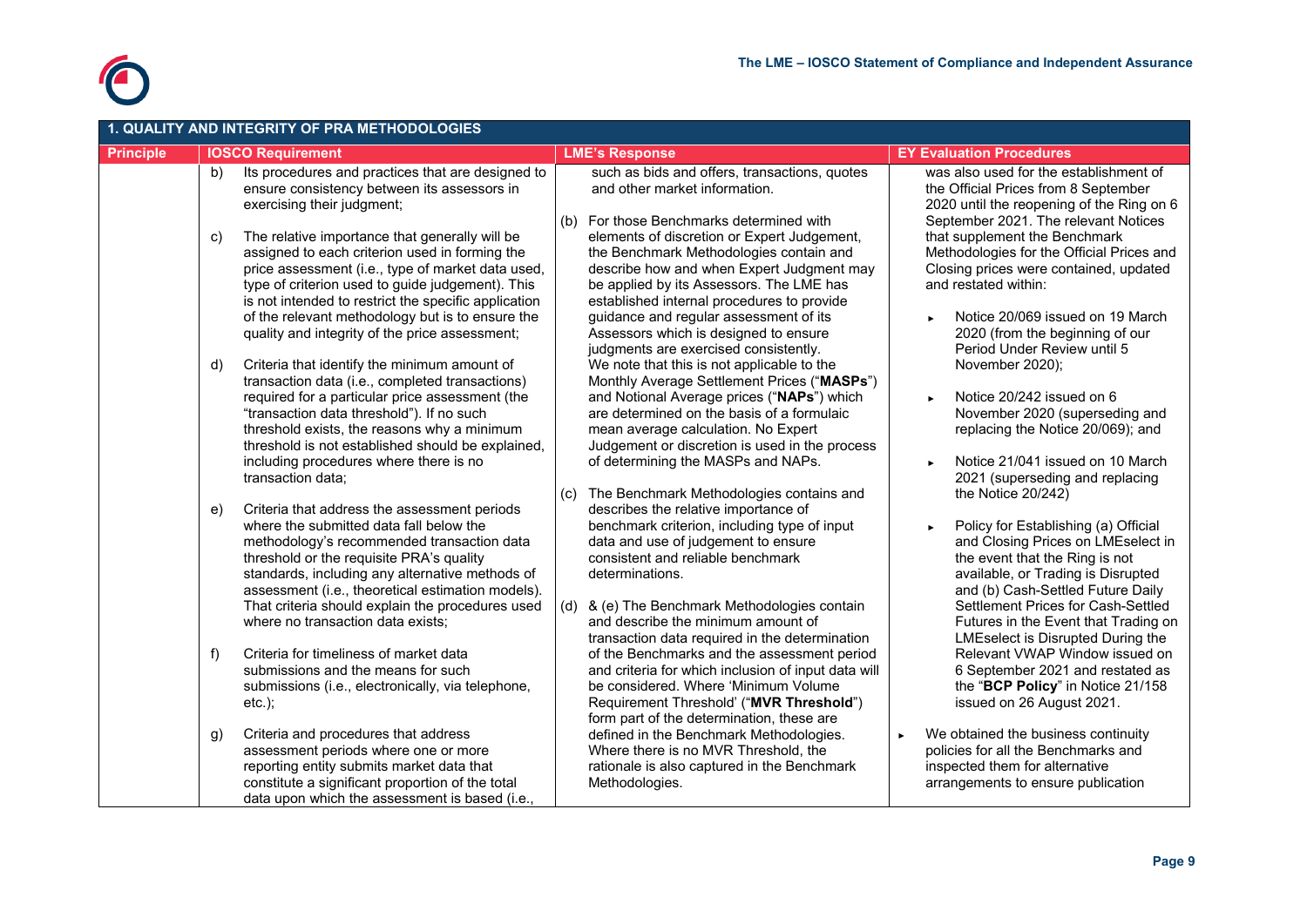

|                  | 1. QUALITY AND INTEGRITY OF PRA METHODOLOGIES                                                                                                                                                                                                                              |                                                                                                                                                                                                                                                                                                                                                                                                                                                                                                                                                                                                            |                                                                                                                                                                                                                                                                                                                                                                                                                                                                                                                                                                                            |  |  |
|------------------|----------------------------------------------------------------------------------------------------------------------------------------------------------------------------------------------------------------------------------------------------------------------------|------------------------------------------------------------------------------------------------------------------------------------------------------------------------------------------------------------------------------------------------------------------------------------------------------------------------------------------------------------------------------------------------------------------------------------------------------------------------------------------------------------------------------------------------------------------------------------------------------------|--------------------------------------------------------------------------------------------------------------------------------------------------------------------------------------------------------------------------------------------------------------------------------------------------------------------------------------------------------------------------------------------------------------------------------------------------------------------------------------------------------------------------------------------------------------------------------------------|--|--|
| <b>Principle</b> | <b>IOSCO Requirement</b>                                                                                                                                                                                                                                                   | <b>LME's Response</b>                                                                                                                                                                                                                                                                                                                                                                                                                                                                                                                                                                                      | <b>EY Evaluation Procedures</b>                                                                                                                                                                                                                                                                                                                                                                                                                                                                                                                                                            |  |  |
|                  | key submitter dependency). The PRA should<br>also define in its criteria and procedures for what<br>constitutes a "significant proportion" for each<br>price assessment;<br>Criteria according to which transaction data may<br>h)<br>be excluded from a price assessment. | & (g) Not applicable as there are no submitters<br>(f)<br>for any of the Benchmarks.<br>For those Benchmarks that utilise transaction<br>(h)<br>data, the Benchmark Methodologies contain<br>and describe when the exclusion of<br>transaction data is permitted.<br>The LME monitors activity undertaken on its<br>markets using a range of tools, aimed at<br>identifying potentially erroneous input data.<br>Such input data could include, (on a non-<br>exhaustive basis) transaction prices or bids<br>and offers that represent significant and<br>unexplained price moves, as well as potentially | process continues in compliance with the<br>IOSCO Principles and methodology.<br><b>Other matters:</b><br>$\blacktriangleright$<br>We noted that on 15 September 2021,<br>there was a delay in the publication of<br>the Closing Prices as the Trading<br>Operations team were unable to finalise<br>prices due to a failure in workflow. This<br>impacted all Closing pricing for all base<br>metals on that day, which prevented<br>Closing Prices being published and<br>flowing downstream to distribution<br>channels such as LMELive and to<br>external vendors. We were informed by |  |  |
|                  |                                                                                                                                                                                                                                                                            | manipulative behaviours that may be intended<br>to influence the determination of a Benchmark.<br>Where such behaviours or circumstances are<br>identified, the LME may exclude the relevant<br>data from the input data that is used to<br>determine the relevant Benchmark. Any<br>decision to exclude transaction data would be<br>made in accordance with the control set out in<br>the internal procedures.<br>For LPP Prices, these are determined via an<br>auction and not using transaction data.                                                                                                 | Management that the incident was<br>resolved by application support team and<br>prices were published with a two and a<br>half hour delay. In line with procedures<br>users were notified that there would be a<br>delay to the publication of the Closing<br>Prices and were sent a further<br>notification upon publication of the<br>Closing Prices. We therefore note that<br>this is not an exception or a finding and<br>have included it to provide further<br>information to users of this report.                                                                                 |  |  |
|                  |                                                                                                                                                                                                                                                                            | This is also not applicable to the MASPs and<br>Notional Average prices NAPs which do not<br>directly use transaction data. However, when<br>determining the Official Prices (including the<br>Official Settlement Prices) and Closing Prices,<br>the LME may elect to exclude certain<br>transaction data from the calculations.                                                                                                                                                                                                                                                                          | We performed a walkthrough of the<br>benchmark determination process<br>relevant to the Benchmarks to evidence<br>that the Benchmarks were determined in<br>line with published methodologies.<br>For a sample of each of the Official<br>$\blacktriangleright$<br>Prices, Closing Prices, Monthly Average                                                                                                                                                                                                                                                                                 |  |  |
|                  |                                                                                                                                                                                                                                                                            |                                                                                                                                                                                                                                                                                                                                                                                                                                                                                                                                                                                                            | Settlement Prices, Notional Average<br>Prices, and LMEprecious Reference<br>Prices, we performed a recalculation of<br>the published prices to ensure the                                                                                                                                                                                                                                                                                                                                                                                                                                  |  |  |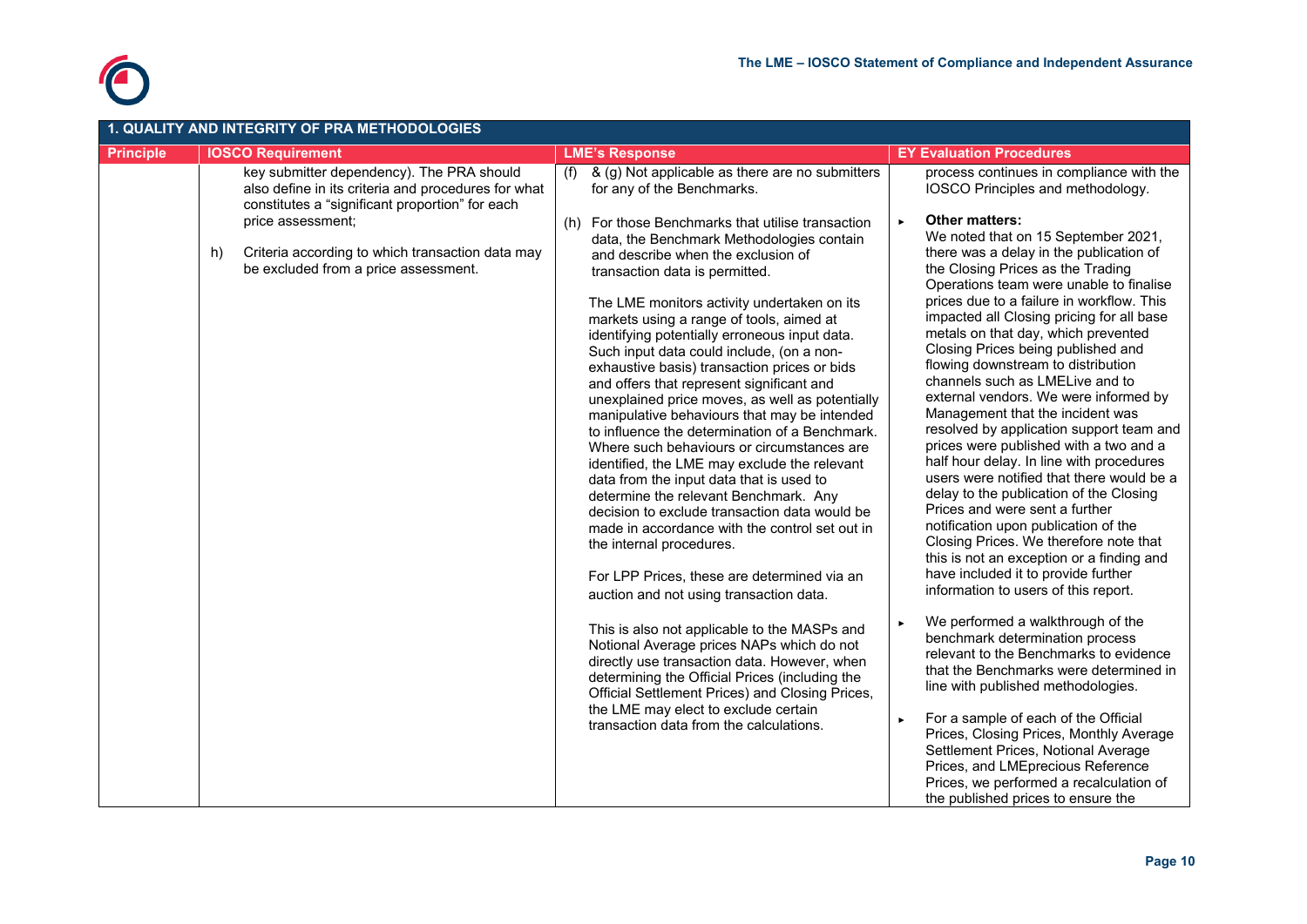

|                  | 1. QUALITY AND INTEGRITY OF PRA METHODOLOGIES |                       |                                                                                                                                                                                                                                                                                                                                                                         |  |  |
|------------------|-----------------------------------------------|-----------------------|-------------------------------------------------------------------------------------------------------------------------------------------------------------------------------------------------------------------------------------------------------------------------------------------------------------------------------------------------------------------------|--|--|
| <b>Principle</b> | <b>IOSCO Requirement</b>                      | <b>LME's Response</b> | <b>EY Evaluation Procedures</b>                                                                                                                                                                                                                                                                                                                                         |  |  |
|                  |                                               |                       | methodologies were adhered to. Based<br>on our testing we noted the following:<br>Finding:<br>ь<br>From our sample testing for the<br>determination of Official Prices and<br>Closing Prices, we identified<br>instances where there were errors<br>within the record retention sheets<br>used for the purpose of                                                       |  |  |
|                  |                                               |                       | documenting the pricing<br>determinations and the expert<br>judgment applied by the Trading<br>Operations team. However, we were<br>able to substantiate, using other<br>supplementary information retained<br>by Management, that the errors<br>were not in relation to the<br>determined prices and were solely<br>in relation to the post-event record<br>retention. |  |  |
|                  |                                               |                       | <b>Management Response:</b><br>Management agree that the<br>identified instances were not in<br>relation to the determined prices and<br>were solely in relation to the post-<br>event record retention. The LME<br>shall consider whether any<br>enhancements to record keeping<br>procedures are required.                                                            |  |  |
|                  |                                               |                       | Finding:<br>From our sample testing of the<br>objections received on the outright<br>prices for Official Prices and Closing<br>Prices, we identified three instances<br>(two provisional prices and one final<br>price) which were amended as a<br>result of operational oversights.                                                                                    |  |  |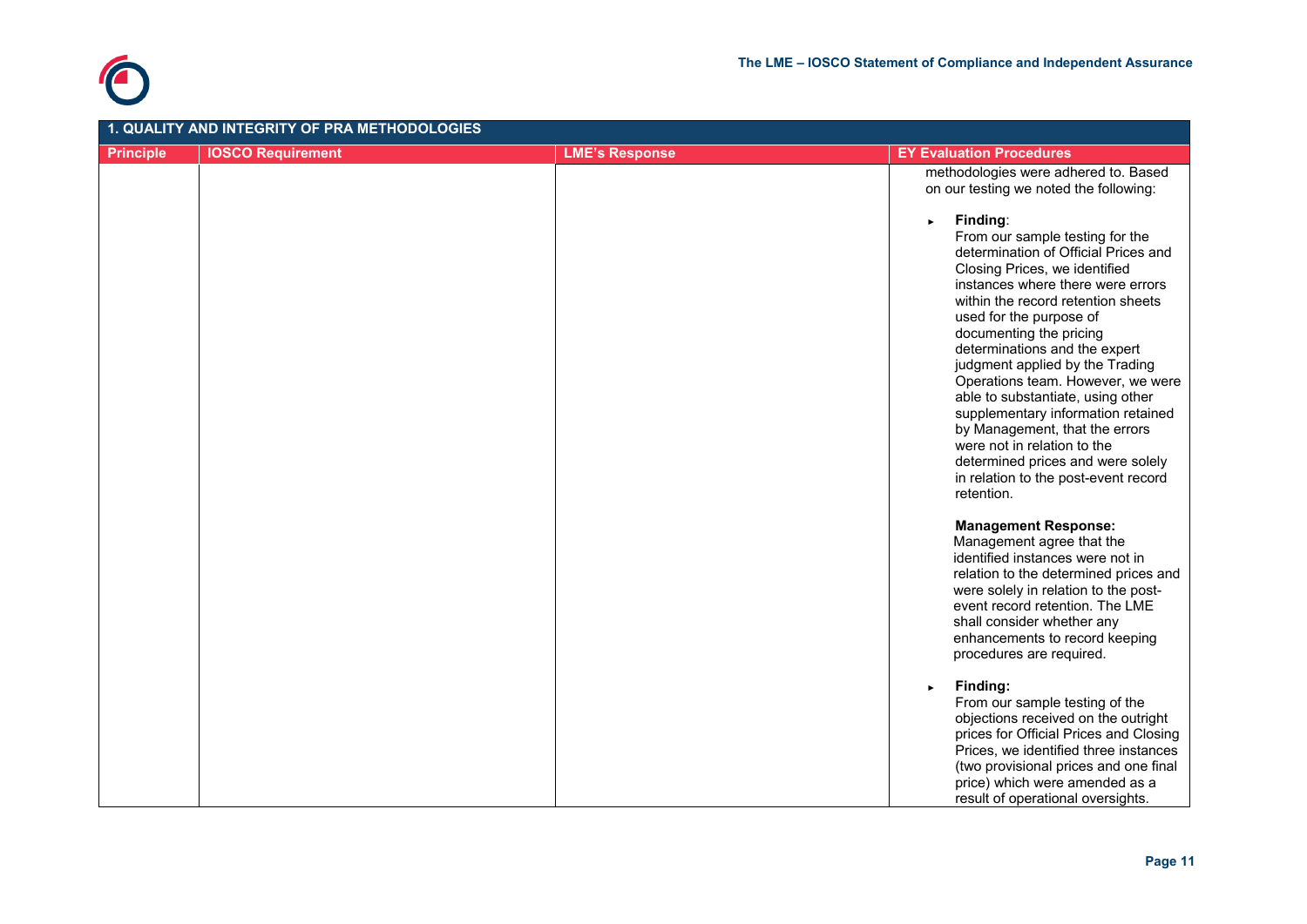

| 1. QUALITY AND INTEGRITY OF PRA METHODOLOGIES |                       |                                                                                                                                                                                                                                                                                                                                                                                                                                                                                                                                                                                                                                                                                                                                                             |  |  |
|-----------------------------------------------|-----------------------|-------------------------------------------------------------------------------------------------------------------------------------------------------------------------------------------------------------------------------------------------------------------------------------------------------------------------------------------------------------------------------------------------------------------------------------------------------------------------------------------------------------------------------------------------------------------------------------------------------------------------------------------------------------------------------------------------------------------------------------------------------------|--|--|
| <b>IOSCO Requirement</b>                      | <b>LME's Response</b> | <b>EY Evaluation Procedures</b>                                                                                                                                                                                                                                                                                                                                                                                                                                                                                                                                                                                                                                                                                                                             |  |  |
|                                               |                       | <b>Management Response:</b><br>On both occasions where the<br>instances related to provisional<br>prices, the objection process, which<br>is a key control in the determination<br>of the Official Prices and Closing<br>Prices, ensured that the prices were<br>accurately discovered prior to<br>publication of the Benchmarks.                                                                                                                                                                                                                                                                                                                                                                                                                           |  |  |
|                                               |                       | The operational oversight in relation<br>to the final price was self-identified<br>by the LME and an error correction<br>was issued and notified to the<br>market in line with the internal policy<br>and after approximately one hour of<br>the original publication.                                                                                                                                                                                                                                                                                                                                                                                                                                                                                      |  |  |
|                                               |                       | <b>Other matters:</b><br>For the Official Prices, we noted<br>three instances during BCP<br>(electronic determination) where the<br>final Official Prices were published<br>before the five minutes following the<br>publication of the provisional prices<br>(the objection window) as<br>prescribed in the Methodology<br>document. We have considered the<br>mitigating factors where the LME<br>has i) the publication of the final<br>prices was made in accordance with<br>the publication timing stated in the<br>Methodology document; ii) the LME<br>has built within the Methodology for<br>users to lodge a price dispute if the<br>right to objection was not presented.<br>We were informed by Management<br>that there were no price disputes |  |  |
|                                               |                       |                                                                                                                                                                                                                                                                                                                                                                                                                                                                                                                                                                                                                                                                                                                                                             |  |  |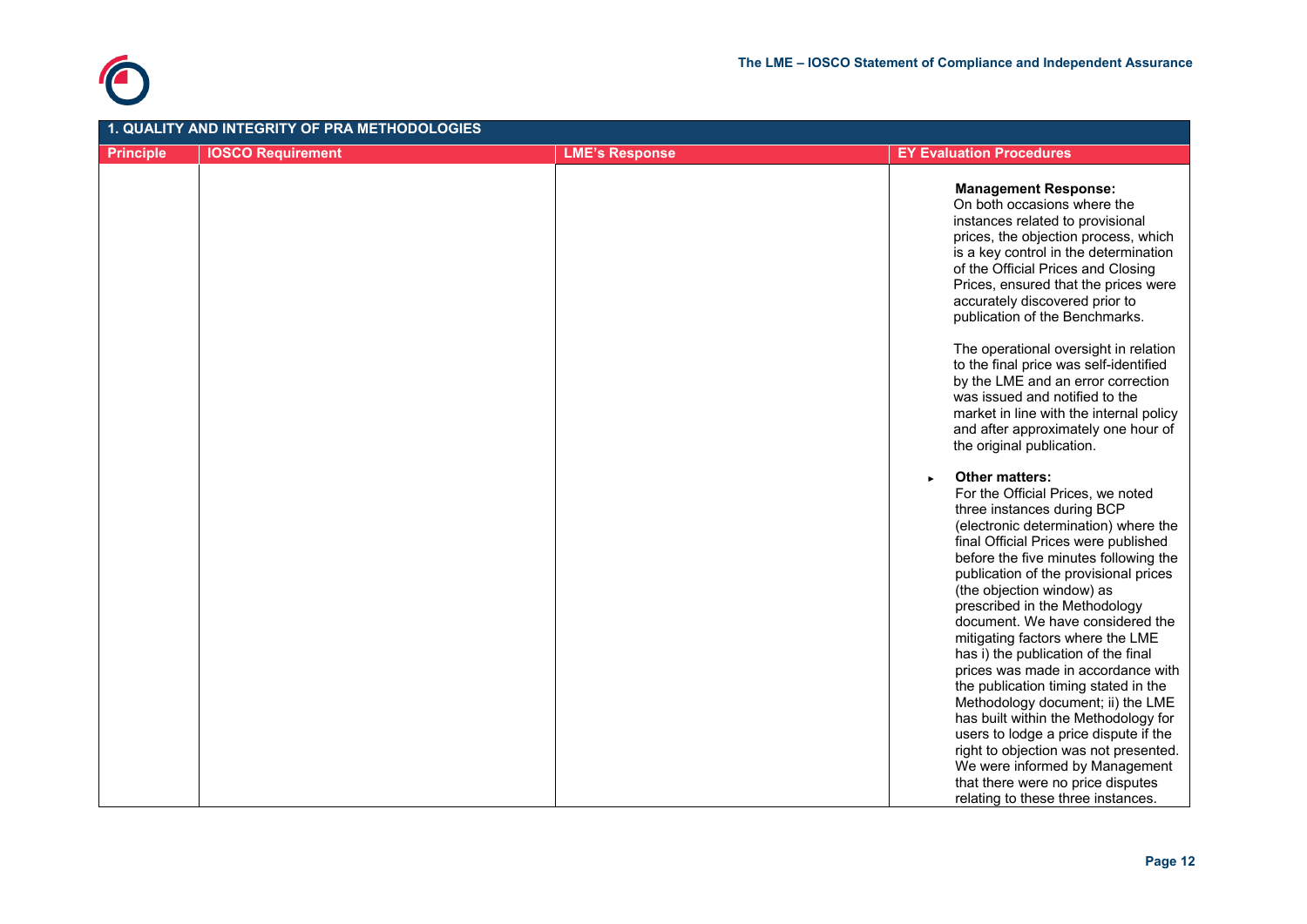

|                  | 1. QUALITY AND INTEGRITY OF PRA METHODOLOGIES |                       |                                                                                                                                                                                                                                                                                                                                                                                                                                                                                                                                                                                                                                |  |  |
|------------------|-----------------------------------------------|-----------------------|--------------------------------------------------------------------------------------------------------------------------------------------------------------------------------------------------------------------------------------------------------------------------------------------------------------------------------------------------------------------------------------------------------------------------------------------------------------------------------------------------------------------------------------------------------------------------------------------------------------------------------|--|--|
| <b>Principle</b> | <b>IOSCO Requirement</b>                      | <b>LME's Response</b> | <b>EY Evaluation Procedures</b>                                                                                                                                                                                                                                                                                                                                                                                                                                                                                                                                                                                                |  |  |
|                  |                                               |                       | We therefore note that this is not an<br>exception or a finding and have<br>included it to provide further<br>information to users of this report.                                                                                                                                                                                                                                                                                                                                                                                                                                                                             |  |  |
|                  |                                               |                       | For the LPP Prices, we observed a<br>number of price discovery auctions to<br>ensure the published methodology as set<br>out in the LPP Regulations was adhered<br>to.                                                                                                                                                                                                                                                                                                                                                                                                                                                         |  |  |
|                  |                                               |                       | LPP Prices are discovered within<br>LME bullion, the application for operating<br>the auction process, and are determined<br>in line with the processes set out in the<br>LPP Regulations. The LPP Regulations<br>lays out the criteria when the minimum<br>number of participants for an auction to<br>be considered quorate is not met, as well<br>as the process when the imbalance<br>thresholds are not met. We obtained<br>evidence that the auction took place<br>throughout the Period Under Review and<br>the imbalance threshold was in line with<br>the published methodology as set out in<br>the LPP Regulations. |  |  |
|                  |                                               |                       | We obtained the procedural documents<br>detailing the tools available to the LME<br>aimed at identifying potentially erroneous<br>input data. We enquired with Market<br>Surveillance to understand the trade and<br>order review controls performed to<br>identify suspicious transactions.                                                                                                                                                                                                                                                                                                                                   |  |  |
|                  |                                               |                       | For a sample of referrals and<br>observations during the Period Under<br>Review, we obtained and inspected the<br>evidence of the review and analysis of<br>the observations and referrals submitted                                                                                                                                                                                                                                                                                                                                                                                                                           |  |  |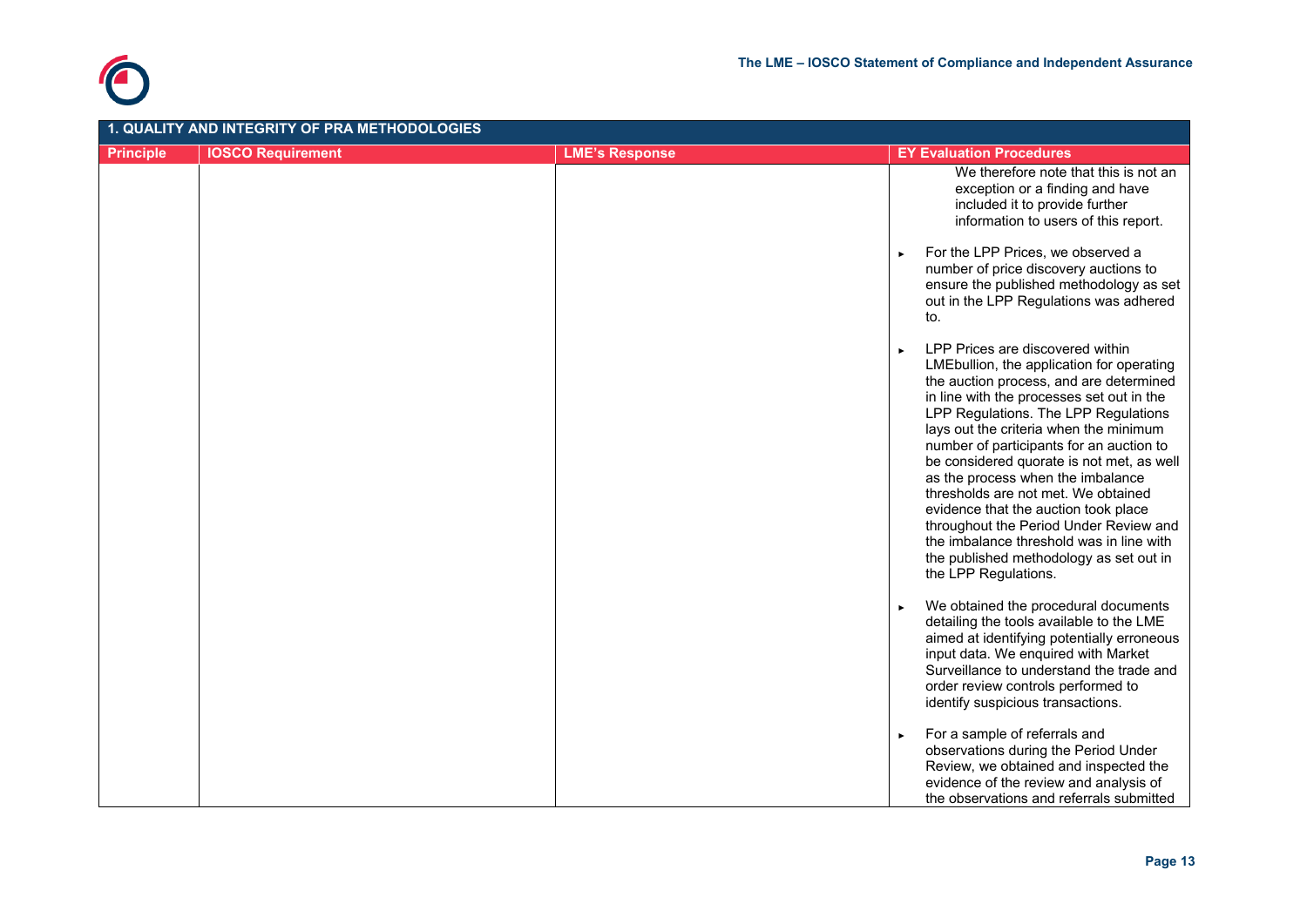

|                  | 1. QUALITY AND INTEGRITY OF PRA METHODOLOGIES                                                                                                                                                                                                                                                                                                                                                                                                                                                                                                                                                                                                                                 |                                                                                                                                                                                                                                                                                                                                                                                                                                                                                                                                                                                                                                                                                                                                                                                                                                                                                                                                                                                                                                                                                                                                                                                                                            |                                                                                                                                                                                                                                                                                                                                                                                                                                                                                                                                                                                                                                                                                                                                                                                                                                                                                                                                                                                                                                                                                                                                                                                                                                                         |  |  |
|------------------|-------------------------------------------------------------------------------------------------------------------------------------------------------------------------------------------------------------------------------------------------------------------------------------------------------------------------------------------------------------------------------------------------------------------------------------------------------------------------------------------------------------------------------------------------------------------------------------------------------------------------------------------------------------------------------|----------------------------------------------------------------------------------------------------------------------------------------------------------------------------------------------------------------------------------------------------------------------------------------------------------------------------------------------------------------------------------------------------------------------------------------------------------------------------------------------------------------------------------------------------------------------------------------------------------------------------------------------------------------------------------------------------------------------------------------------------------------------------------------------------------------------------------------------------------------------------------------------------------------------------------------------------------------------------------------------------------------------------------------------------------------------------------------------------------------------------------------------------------------------------------------------------------------------------|---------------------------------------------------------------------------------------------------------------------------------------------------------------------------------------------------------------------------------------------------------------------------------------------------------------------------------------------------------------------------------------------------------------------------------------------------------------------------------------------------------------------------------------------------------------------------------------------------------------------------------------------------------------------------------------------------------------------------------------------------------------------------------------------------------------------------------------------------------------------------------------------------------------------------------------------------------------------------------------------------------------------------------------------------------------------------------------------------------------------------------------------------------------------------------------------------------------------------------------------------------|--|--|
| <b>Principle</b> | <b>IOSCO Requirement</b>                                                                                                                                                                                                                                                                                                                                                                                                                                                                                                                                                                                                                                                      | <b>LME's Response</b>                                                                                                                                                                                                                                                                                                                                                                                                                                                                                                                                                                                                                                                                                                                                                                                                                                                                                                                                                                                                                                                                                                                                                                                                      | <b>EY Evaluation Procedures</b>                                                                                                                                                                                                                                                                                                                                                                                                                                                                                                                                                                                                                                                                                                                                                                                                                                                                                                                                                                                                                                                                                                                                                                                                                         |  |  |
|                  |                                                                                                                                                                                                                                                                                                                                                                                                                                                                                                                                                                                                                                                                               |                                                                                                                                                                                                                                                                                                                                                                                                                                                                                                                                                                                                                                                                                                                                                                                                                                                                                                                                                                                                                                                                                                                                                                                                                            | by members of the Trading Operations<br>team.                                                                                                                                                                                                                                                                                                                                                                                                                                                                                                                                                                                                                                                                                                                                                                                                                                                                                                                                                                                                                                                                                                                                                                                                           |  |  |
| 1.4              | A PRA should describe and publish the:<br>(a) Rationale for adopting a particular methodology,<br>including any price adjustment techniques and a<br>justification of why the time period or window<br>within which market data is accepted is a reliable<br>indicator of physical market values;<br>(b) Procedure for internal review and approval of a<br>given methodology, as well as the frequency of<br>this review;<br>Procedure for external review of a given<br>(C)<br>methodology, including the procedures to gain<br>market acceptance of the methodology through<br>consultation with stakeholders on important<br>changes to their price assessment processes. | Control objective:<br>To ensure that the LME uses a robust and<br>transparent methodology for the determination of<br>the Benchmarks.<br>The Benchmark Statements and the Benchmark<br>Methodologies set out the rationale for adopting<br>particular methods for the determination of the<br>Benchmarks. They shall be regularly reviewed to<br>ensure they remain relevant and acceptable to the<br>market through consultation with users on<br>important changes when deemed necessary. The<br>Benchmark Methodologies used for the<br>determination of the Benchmarks are published on<br>the LME's website.<br>Control procedures:<br><b>Benchmark Statements and Benchmark</b><br>Methodologies for each of the Benchmark Families<br>are reviewed and approved by the appropriate<br>governance committee prior to publication on the<br>LME's website. Amongst others, the responsibility<br>to review and approve methodologies and<br>statements is clearly set out in the terms of<br>reference of those governance committees.<br>With reference to specific points in Principle 1.4:<br>The LME's published Benchmark Statements<br>(a)<br>include a section on the rationale for the<br>chosen methodology. | We inspected and confirmed that the<br>Benchmark Methodologies are available<br>on the LME's website.<br>We obtained and inspected the<br><b>Benchmark Statements and Benchmark</b><br>Methodologies to evidence the LME's<br>response for point (a) and (b).<br>We obtained the terms of reference of the<br>relevant governance committees and<br>inspected for responsibilities of the<br>committee included:<br>Formal annual review of the definition<br>and methodology of the Benchmarks;<br>Overseeing any changes to the<br>ь<br>Benchmark Methodologies; and<br>Overseeing the LME's control<br>ь<br>framework for the administration of<br>the Benchmarks and the LME's<br>adherence to its published<br><b>Benchmark Methodologies</b><br>We obtained the LME Benchmark<br>Changes and Cessation Procedure and<br>LPP Regulations from the LME's website<br>and inspected them for evidence of<br>procedures to be followed in the event<br>there are changes to the Benchmark<br>Methodology including important changes<br>to the calculation, as described in the<br>LME's response. For changes made to<br>Benchmark Methodologies for the Period<br>Under Review, we obtained evidence, on<br>sample basis, of the review and approval |  |  |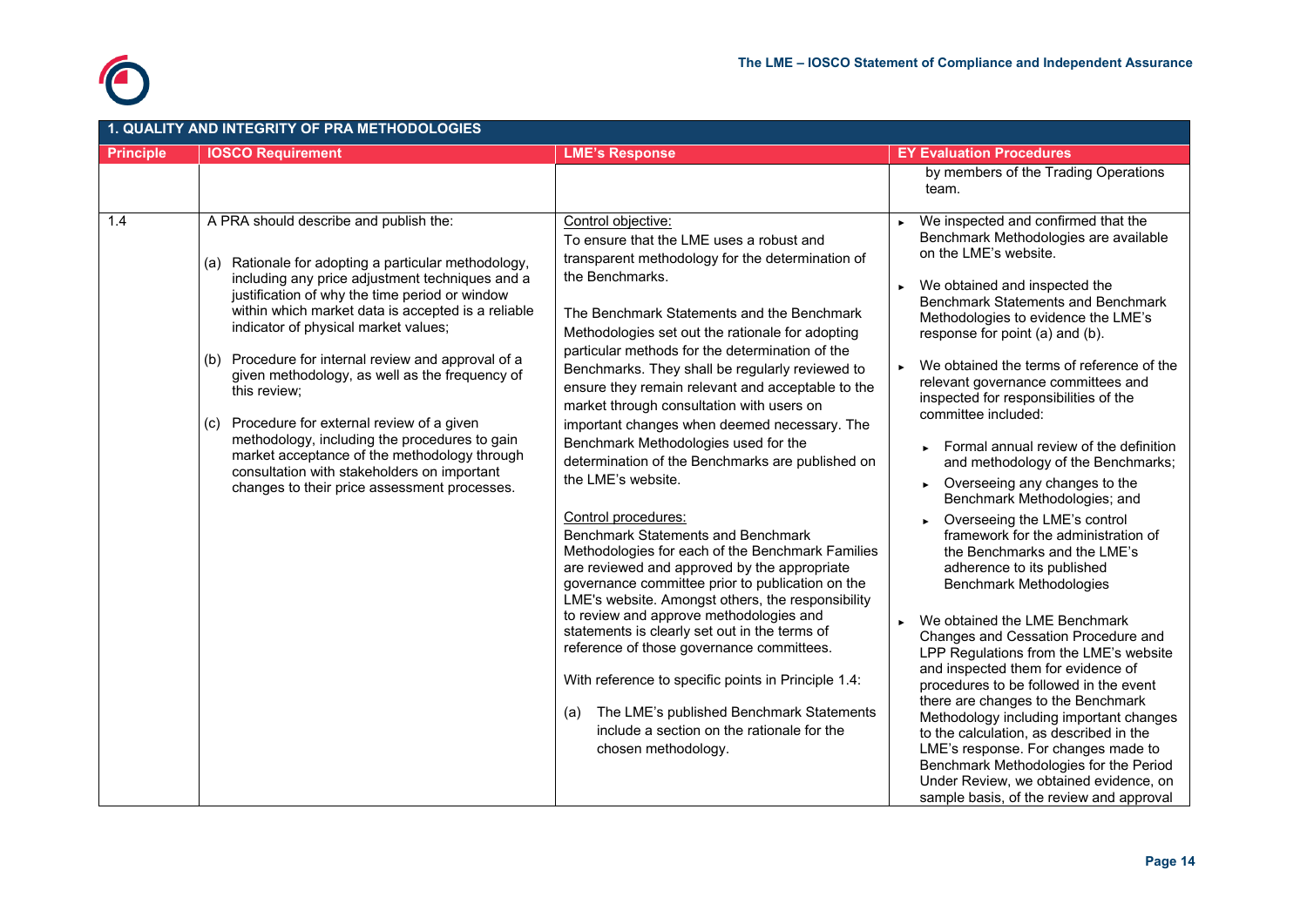

|                                 | 1. QUALITY AND INTEGRITY OF PRA METHODOLOGIES                                                                                                                                                                                                                                                                                                                                                                                                                                                                                                                                                                                                                                                                                                                                                                                                                                                                                      |                                                                                                                                                                                                                                                                                                                                                                                                                                                                                                                                                                                                                                                                                                                                                                                                                                                                                                                             |                                                                                                                                                                                                                                                                                                                                                                                                              |  |  |
|---------------------------------|------------------------------------------------------------------------------------------------------------------------------------------------------------------------------------------------------------------------------------------------------------------------------------------------------------------------------------------------------------------------------------------------------------------------------------------------------------------------------------------------------------------------------------------------------------------------------------------------------------------------------------------------------------------------------------------------------------------------------------------------------------------------------------------------------------------------------------------------------------------------------------------------------------------------------------|-----------------------------------------------------------------------------------------------------------------------------------------------------------------------------------------------------------------------------------------------------------------------------------------------------------------------------------------------------------------------------------------------------------------------------------------------------------------------------------------------------------------------------------------------------------------------------------------------------------------------------------------------------------------------------------------------------------------------------------------------------------------------------------------------------------------------------------------------------------------------------------------------------------------------------|--------------------------------------------------------------------------------------------------------------------------------------------------------------------------------------------------------------------------------------------------------------------------------------------------------------------------------------------------------------------------------------------------------------|--|--|
| <b>Principle</b>                | <b>IOSCO Requirement</b>                                                                                                                                                                                                                                                                                                                                                                                                                                                                                                                                                                                                                                                                                                                                                                                                                                                                                                           | <b>LME's Response</b>                                                                                                                                                                                                                                                                                                                                                                                                                                                                                                                                                                                                                                                                                                                                                                                                                                                                                                       | <b>EY Evaluation Procedures</b>                                                                                                                                                                                                                                                                                                                                                                              |  |  |
|                                 |                                                                                                                                                                                                                                                                                                                                                                                                                                                                                                                                                                                                                                                                                                                                                                                                                                                                                                                                    | The LME's published Benchmark Statements<br>(b)<br>and Benchmark Methodologies set out the<br>procedure for internal review, approval, and<br>the frequency of such reviews.<br>The LME's Benchmark Changes and<br>(C)<br>Cessation Procedure defines the process<br>where consultation will be considered with<br>Benchmark users in relation to a proposed<br>change to a Benchmark or a proposed<br>cessation of a Benchmark. This procedure is<br>published on the LME's website.                                                                                                                                                                                                                                                                                                                                                                                                                                       | of the changes to the Benchmark<br>Statements by the governance<br>committees prior to publication.                                                                                                                                                                                                                                                                                                          |  |  |
| <b>Changes to a Methodology</b> |                                                                                                                                                                                                                                                                                                                                                                                                                                                                                                                                                                                                                                                                                                                                                                                                                                                                                                                                    |                                                                                                                                                                                                                                                                                                                                                                                                                                                                                                                                                                                                                                                                                                                                                                                                                                                                                                                             |                                                                                                                                                                                                                                                                                                                                                                                                              |  |  |
| 1.5                             | A PRA should adopt and make public to stakeholders<br>explicit procedures and rationale of any proposed<br>material change in its methodology. Those procedures<br>should be consistent with the overriding objective that<br>a PRA must ensure the continued integrity of its price<br>assessments and implement changes for good order<br>of the particular market to which such changes relate.<br>Such procedures should:<br>(a) Provide advance notice in a clear timeframe that<br>gives stakeholders sufficient opportunity to<br>analyse and comment on the impact of such<br>proposed changes, having regard to the PRA's<br>assessment of the overall circumstances;<br>Provide for stakeholders' comments, and the<br>(b)<br>PRA's response to those comments, to be made<br>accessible to all market stakeholders after any<br>given consultation period, except where the<br>commenter has requested confidentiality. | Control objective:<br>To ensure the integrity of Benchmark<br>determinations and to provide users of those<br>Benchmarks with the appropriate forums to<br>suggest or comment on material changes to the<br>Benchmark Methodologies.<br>Control procedures:<br>The LME's Benchmark Changes and Cessation<br>Procedure and Regulation 19 of the LPP<br>Regulations set out the processes for<br>consideration of consultation on any proposed<br>changes to a Benchmark's methodology and the<br>process for review and approval by the relevant<br>governance committee prior to them being adopted<br>and published on the LME's website.<br>With reference to specific points in Principle 1.5,<br>where a proposed change is deemed by the LME<br>to be material and where to follow a consultation<br>process would not be inconsistent with the LME's<br>regulatory obligations as the operator of a trading<br>venue: | See response to Principle 1.4 above.<br>We noted during the Period Under Review<br>there was a change to the Closing Price<br>Methodology that was deemed by the<br>LME to be material in nature. We obtained<br>evidence that the process for consultation<br>on this change to the Closing Price<br>Methodology was conducted in line with<br>the LME Benchmark Changes and<br><b>Cessation Procedure.</b> |  |  |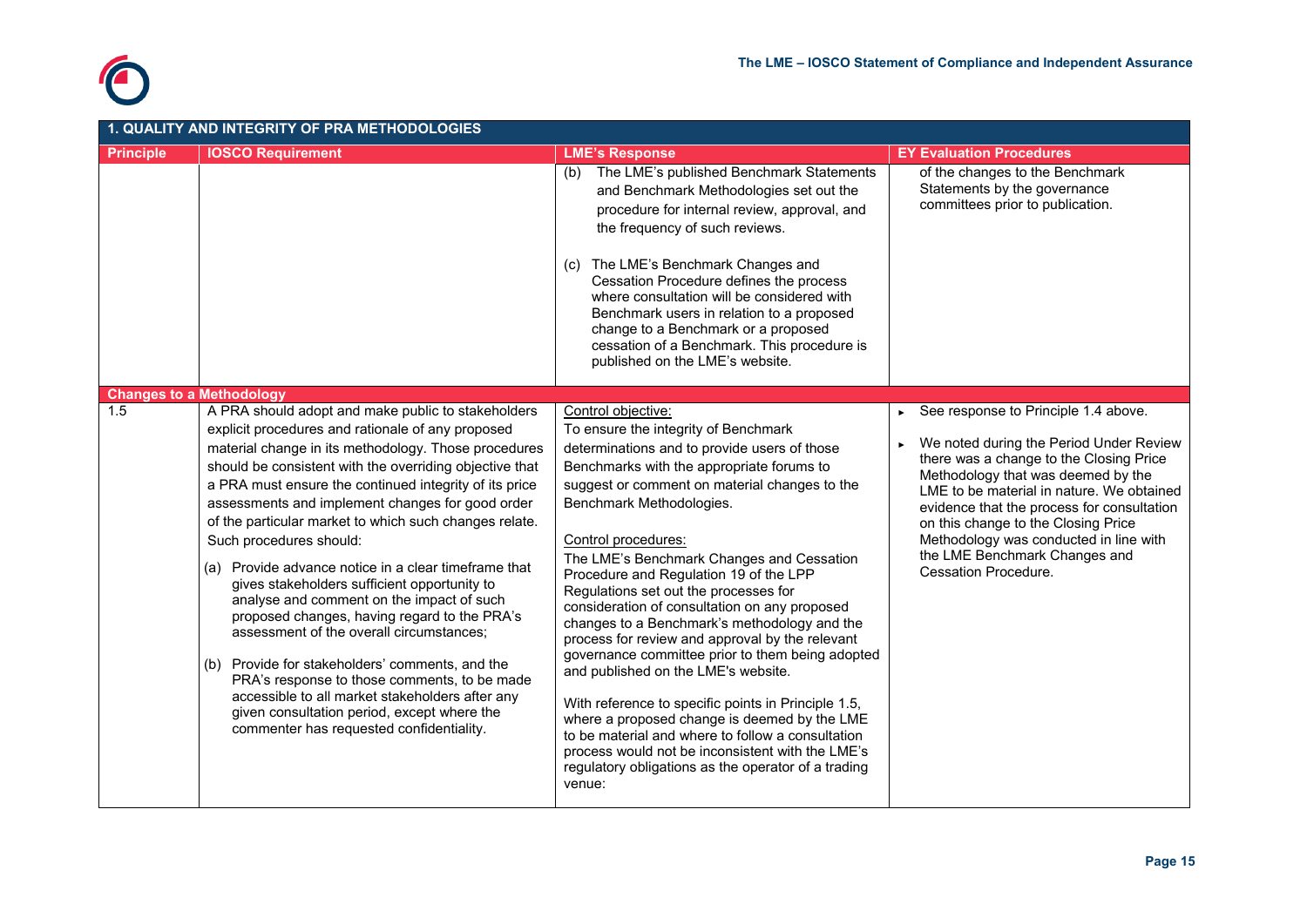

|                  | 1. QUALITY AND INTEGRITY OF PRA METHODOLOGIES                                                                                                                                                                                                                          |                                                                                                                                                                                                                                                                         |                                      |  |  |
|------------------|------------------------------------------------------------------------------------------------------------------------------------------------------------------------------------------------------------------------------------------------------------------------|-------------------------------------------------------------------------------------------------------------------------------------------------------------------------------------------------------------------------------------------------------------------------|--------------------------------------|--|--|
| <b>Principle</b> | <b>IOSCO Requirement</b>                                                                                                                                                                                                                                               | LME's Response                                                                                                                                                                                                                                                          | <b>EY Evaluation Procedures</b>      |  |  |
|                  |                                                                                                                                                                                                                                                                        | The LME typically adopts a consultation period<br>(a)<br>of four weeks, where practicable for all the<br>Benchmarks except the LPP Prices where the<br>LPP Regulations set out how long participants<br>have to object to any proposed changes to<br>those regulations. |                                      |  |  |
|                  |                                                                                                                                                                                                                                                                        | The LME, subsequent to the consultation,<br>(b)<br>publishes comments received by users and the<br>response to those comments, except where a<br>commenter has requested confidentiality.                                                                               |                                      |  |  |
| 1.6              | A PRA should engage in the routine examination of its<br>methodologies for the purpose of ensuring that they<br>reliably reflect the physical market under assessment.<br>This should include a process for taking into account<br>the views of relevant stakeholders. | Refer to the LME's response to IOSCO Principle<br>1.4.                                                                                                                                                                                                                  | See response to IOSCO Principle 1.4. |  |  |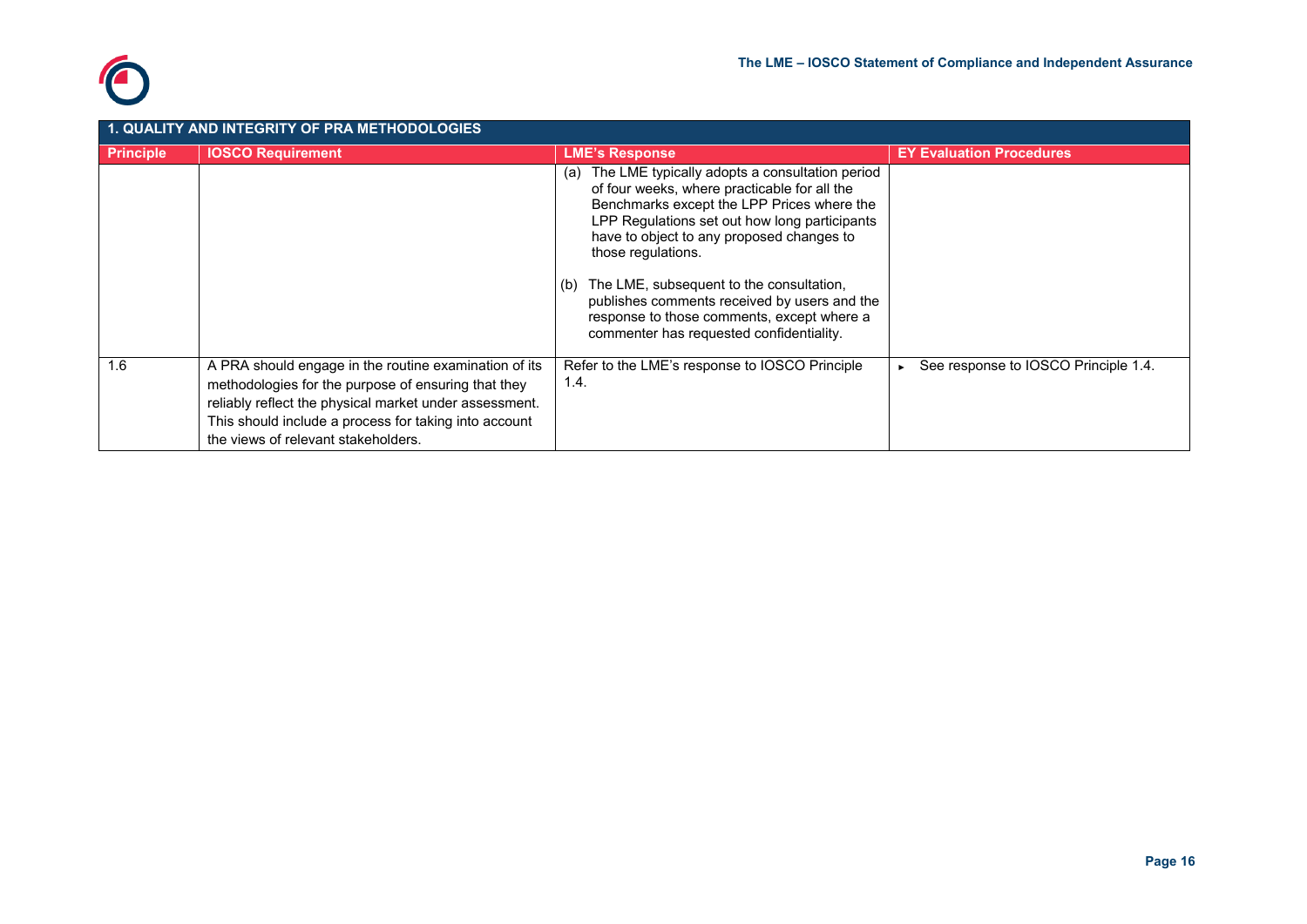

|                  | 2. QUALITY AND INTEGRITY OF PRICE ASSESSMENTS                                                                                                                                                                                                                                                                                                                                                                                                                    |                                                                                                                                                                                                                                                                                                                     |                                                                                                                                                                                                                                                                                                                                       |
|------------------|------------------------------------------------------------------------------------------------------------------------------------------------------------------------------------------------------------------------------------------------------------------------------------------------------------------------------------------------------------------------------------------------------------------------------------------------------------------|---------------------------------------------------------------------------------------------------------------------------------------------------------------------------------------------------------------------------------------------------------------------------------------------------------------------|---------------------------------------------------------------------------------------------------------------------------------------------------------------------------------------------------------------------------------------------------------------------------------------------------------------------------------------|
| <b>Principle</b> | <b>IOSCO Requirement</b>                                                                                                                                                                                                                                                                                                                                                                                                                                         | <b>LME's Response</b>                                                                                                                                                                                                                                                                                               | <b>EY Evaluation Procedures</b>                                                                                                                                                                                                                                                                                                       |
| 2.1              | A PRA should take measures that are intended to<br>ensure the quality and integrity of the price<br>assessment process.                                                                                                                                                                                                                                                                                                                                          | Refer to the LME's response to IOSCO Principle<br>2.2.                                                                                                                                                                                                                                                              | See response to IOSCO Principle 2.2.                                                                                                                                                                                                                                                                                                  |
|                  | <b>Market Data used in Price Assessments</b>                                                                                                                                                                                                                                                                                                                                                                                                                     |                                                                                                                                                                                                                                                                                                                     |                                                                                                                                                                                                                                                                                                                                       |
| 2.2              | A PRA should:<br>(a) Specify with particularity the criteria that define the<br>physical commodity that is the subject of a<br>particular methodology;                                                                                                                                                                                                                                                                                                           | Control objective:<br>To ensure quality and integrity of benchmark<br>calculations for the Benchmarks published by the<br>LME.                                                                                                                                                                                      | We obtained each Benchmark<br>Methodology and inspected the<br>benchmark definition for criteria as<br>described in the LME's response.                                                                                                                                                                                               |
|                  | (b) Utilize its market data, giving priority in the<br>following order, where consistent with the PRA's<br>approach to ensuring the quality and integrity of a<br>price assessment:<br>1. Concluded and reported transactions;<br>2. Bids and offers;<br>3. Other market information.                                                                                                                                                                            | Control procedures:<br>The LME maintains up to date procedure manuals<br>for each of the Benchmarks. These procedure<br>manuals are reviewed and approved by the<br>responsible area of management and governance<br>forums.                                                                                        | For a sample of each of the Official<br>Prices, Closing Prices, Monthly Average<br>Settlement Prices, Notional Average<br>Prices, and LMEprecious Reference<br>Prices, we performed a recalculation of<br>the published prices to ensure the<br>methodologies were adhered to. See<br>findings in response to Principle $1.1 - 1.3$ . |
|                  | (c) Nothing in this provision is intended to restrict a<br>PRA's flexibility in using market data consistent<br>with its methodologies. However, if concluded<br>transactions are not given priority, the reasons<br>should be explained as called for in 2.3(b)                                                                                                                                                                                                 | With reference to specific points in Principle 2.2:<br>(a) The LME publishes the criteria that define the<br>physical commodities underlying the<br>Benchmarks in the respective Benchmark<br>Methodology and is available for each metal<br>on the LME website under the appropriate                               | We performed a walkthrough of the<br>benchmark determination process<br>relevant to the Benchmarks to evidence<br>that the Benchmarks were determined in<br>line with published methodologies.                                                                                                                                        |
|                  | (d) Employ sufficient measures designed to use<br>market data submitted and considered in a price<br>assessment, which are bona fide, meaning that<br>the parties submitting the market data have<br>executed, or are prepared to execute, transactions<br>generating such market data and the concluded<br>transactions were executed at arms-length from<br>each other. Particular attention should be made in<br>this regard to inter-affiliate transactions; | <b>Contract Specifications.</b><br>& (c) The priority given to input data is defined<br>(b)<br>the Benchmark Methodologies and<br>Benchmark Statements. Where this doesn't<br>follow the order specified in Principle 2.2 (b),<br>the rationale is provided.<br>Trade information used as input data for the<br>(d) | We obtained the Market Surveillance<br>internal procedures to understand the<br>process as described in the LME's<br>response.<br>For a sample of referrals and<br>observations during the Period Under<br>Review we obtained and inspected the<br>evidence of the review and analysis of                                             |
|                  | (e) Establish and employ procedures to identify<br>anomalous (i.e., in the context of a PRA's<br>methodology) or suspicious transaction data and<br>keep records of decisions to exclude transaction<br>data from the PRA's price assessment process;                                                                                                                                                                                                            | determination of the Benchmarks is sourced<br>from the activity on the Exchange and under<br>the rules set out in the LME Rulebook,<br>accordingly there are no submitters to any of<br>the Benchmarks. Notwithstanding this, the<br>LME have measures in place to ensure that                                      | the observations and referrals submitted<br>by Trading Operations to Market<br>Surveillance.<br>(c), (e) and (f) are not applicable as there<br>is no submitters to the Benchmarks.                                                                                                                                                   |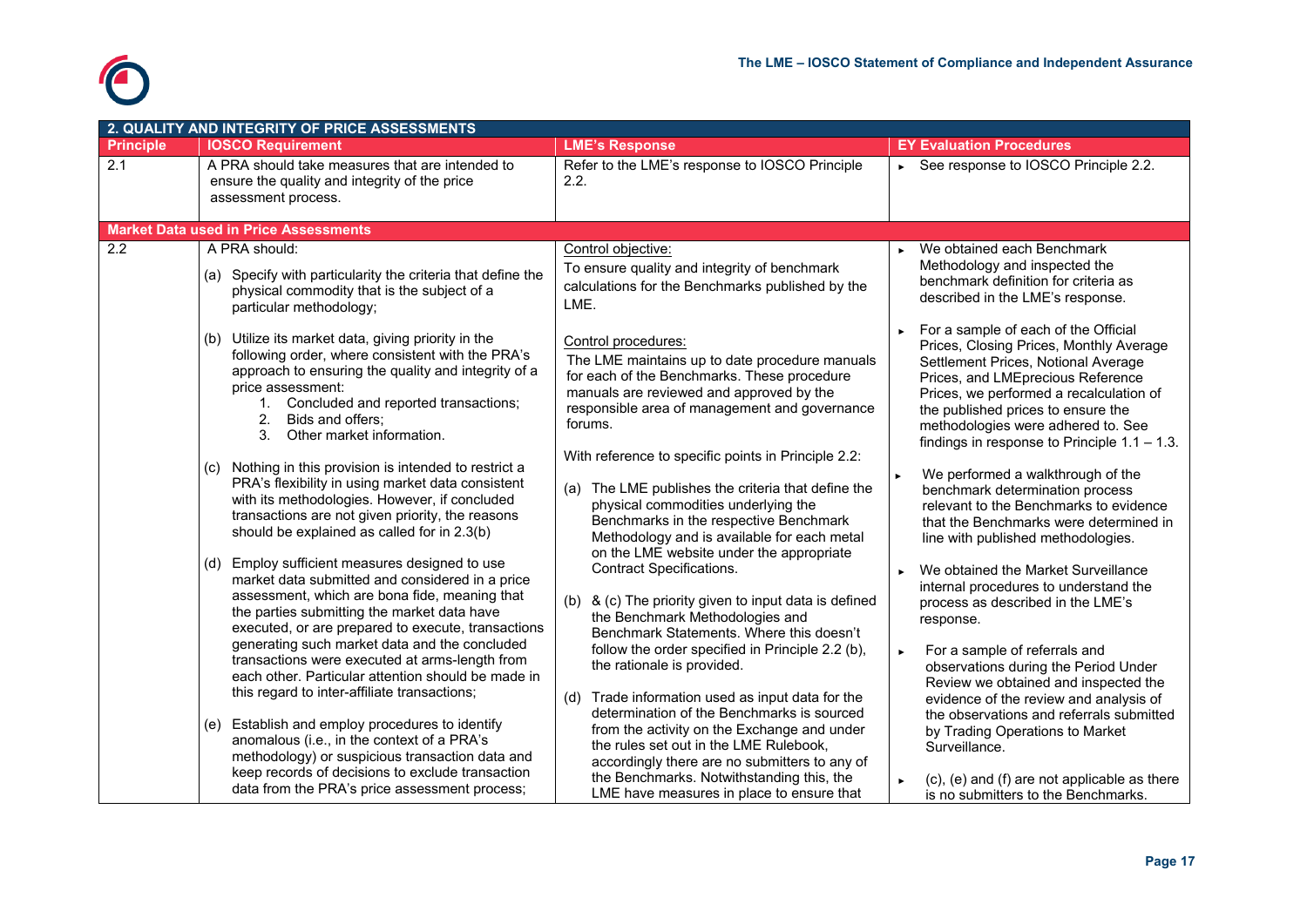

|                  | 2. QUALITY AND INTEGRITY OF PRICE ASSESSMENTS                                                                                                                                                                                                                                                                                                                                                                                                                                                                                                                                                                                                                                                                                                                                                                                                                                                                                                                                                                                                                                                           |                                                                                                                                                                                                                                                                                                                                                                                                                                                                                                                                                                                                                                                                                                                                                                                                                                                                                                |                                                                                                                                                                                                                                                                                                                                                             |  |
|------------------|---------------------------------------------------------------------------------------------------------------------------------------------------------------------------------------------------------------------------------------------------------------------------------------------------------------------------------------------------------------------------------------------------------------------------------------------------------------------------------------------------------------------------------------------------------------------------------------------------------------------------------------------------------------------------------------------------------------------------------------------------------------------------------------------------------------------------------------------------------------------------------------------------------------------------------------------------------------------------------------------------------------------------------------------------------------------------------------------------------|------------------------------------------------------------------------------------------------------------------------------------------------------------------------------------------------------------------------------------------------------------------------------------------------------------------------------------------------------------------------------------------------------------------------------------------------------------------------------------------------------------------------------------------------------------------------------------------------------------------------------------------------------------------------------------------------------------------------------------------------------------------------------------------------------------------------------------------------------------------------------------------------|-------------------------------------------------------------------------------------------------------------------------------------------------------------------------------------------------------------------------------------------------------------------------------------------------------------------------------------------------------------|--|
| <b>Principle</b> | <b>IOSCO Requirement</b>                                                                                                                                                                                                                                                                                                                                                                                                                                                                                                                                                                                                                                                                                                                                                                                                                                                                                                                                                                                                                                                                                | <b>LME's Response</b>                                                                                                                                                                                                                                                                                                                                                                                                                                                                                                                                                                                                                                                                                                                                                                                                                                                                          | <b>EY Evaluation Procedures</b>                                                                                                                                                                                                                                                                                                                             |  |
|                  | Encourage parties that submit any market data<br>(f)<br>("submitters") to submit all of their market data that<br>falls within the PRA's criteria for that assessment.<br>PRAs should seek, so far as they are able and is<br>reasonable, that data submitted are representative<br>of the submitters' actual concluded transactions;<br>(g) Employ a system of appropriate measures so that,<br>to the extent possible, submitters comply with the<br>PRA's applicable quality and integrity standards<br>for market data.                                                                                                                                                                                                                                                                                                                                                                                                                                                                                                                                                                             | input data used for the determination of the<br>Benchmarks is bona fide.<br>The LME has internal policy for handling<br>(e)<br>potential instances of market abuse, money<br>laundering and/or potential breaches of the<br>LME Rules. All exclusion of input data from<br>the determination of the Benchmarks is<br>logged.<br>Not applicable as there are no submitters to<br>(f)<br>any of the Benchmarks.<br>Not applicable as there are no submitters to<br>(g)<br>any of the Benchmarks.                                                                                                                                                                                                                                                                                                                                                                                                 |                                                                                                                                                                                                                                                                                                                                                             |  |
| 2.3              | A PRA should describe and publish with each<br>assessment, to the extent reasonable without delaying<br>a price reporting deadline:<br>(a) A concise explanation, sufficient to facilitate a PRA<br>subscriber's or market authority's ability to<br>understand how the assessment was developed,<br>including, at a minimum, the size and liquidity of<br>the physical market being assessed (meaning the<br>number and volume of transactions submitted), the<br>range and average volume and range and average<br>of price, and indicative percentages of each type<br>of market data that have been considered in an<br>assessment; terms referring to the pricing<br>methodology should be included (i.e., "transaction-<br>based", "spread-based" or<br>"interpolated/extrapolated");<br>(b) A concise explanation of the extent to which and<br>the basis upon which judgment (i.e., exclusions of<br>data which otherwise conformed to the<br>requirements of the relevant methodology for that<br>assessment, basing prices on spreads or<br>interpolation/extrapolation, or weighting bids or | Control objective:<br>To ensure that the LME publishes information<br>relevant to the Benchmark to enable users to<br>understand how the Benchmarks are produced.<br>Control procedures:<br>The LME publishes information relevant to the<br>Benchmark to the extent reasonable without<br>prejudicing due publication of the benchmark and<br>as set out in the Benchmark Methodologies.<br>The Benchmark Methodologies includes all<br>relevant information to ensure a benchmark<br>subscriber or competent authority has the<br>appropriate information to understand how the<br>Benchmarks are determined and where other<br>factors such as the use of discretion or expert<br>judgement are available to the administrator.<br>In addition to the published methodologies, the<br>LME disseminate other market information for each<br>metal for key prompt dates such as: volume, last | We obtained the Benchmark<br>Methodologies from the LME's website<br>and inspected them for evidence of the<br>elements as described in the LME's<br>response.<br>We obtained evidence that the LME<br>published 'other market information' such<br>as volume, last traded price and traded<br>highs and lows and is published<br>alongside the Benchmarks. |  |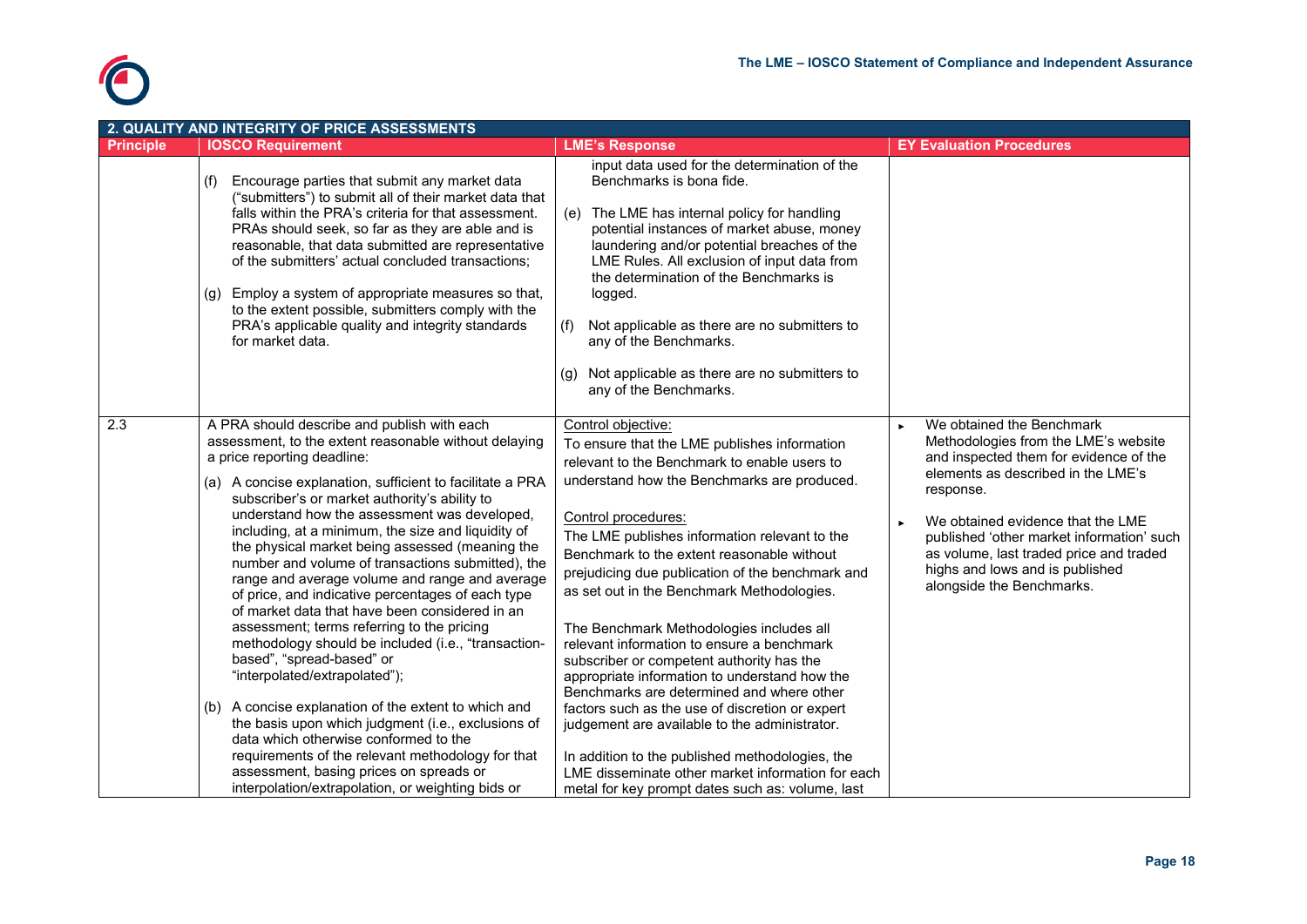

| 2. QUALITY AND INTEGRITY OF PRICE ASSESSMENTS |                                                                                                                                                                                                                                                                                                                                                                                                                                                                                                                                                                                                                                                                                                                                                                                                                                                                                                                                                                                                                   |                                                                                                                                                                                                                                                                                                                                                                                                                                                                                                                                                                                         |                                  |  |
|-----------------------------------------------|-------------------------------------------------------------------------------------------------------------------------------------------------------------------------------------------------------------------------------------------------------------------------------------------------------------------------------------------------------------------------------------------------------------------------------------------------------------------------------------------------------------------------------------------------------------------------------------------------------------------------------------------------------------------------------------------------------------------------------------------------------------------------------------------------------------------------------------------------------------------------------------------------------------------------------------------------------------------------------------------------------------------|-----------------------------------------------------------------------------------------------------------------------------------------------------------------------------------------------------------------------------------------------------------------------------------------------------------------------------------------------------------------------------------------------------------------------------------------------------------------------------------------------------------------------------------------------------------------------------------------|----------------------------------|--|
| <b>Principle</b>                              | <b>IOSCO Requirement</b>                                                                                                                                                                                                                                                                                                                                                                                                                                                                                                                                                                                                                                                                                                                                                                                                                                                                                                                                                                                          | <b>LME's Response</b>                                                                                                                                                                                                                                                                                                                                                                                                                                                                                                                                                                   | <b>EY Evaluation Procedures</b>  |  |
|                                               | offers higher than concluded transactions etc.), if<br>any, was used in establishing an assessment.                                                                                                                                                                                                                                                                                                                                                                                                                                                                                                                                                                                                                                                                                                                                                                                                                                                                                                               | traded price and traded highs and lows. This gives<br>users additional supplementary information with<br>regards to the input data and in order to ascertain<br>the size and liquidity of the market on which the<br>benchmark determinations are based.<br>All input data, calculations and use of expert<br>judgement in the determination of the Benchmarks<br>is evidenced and logged as part of the LME record<br>retention allowing sufficient audit trails and scrutiny<br>in the event post publication queries are raised by<br>a benchmark subscriber or competent authority. |                                  |  |
|                                               | <b>Integrity of the Reporting Process</b>                                                                                                                                                                                                                                                                                                                                                                                                                                                                                                                                                                                                                                                                                                                                                                                                                                                                                                                                                                         |                                                                                                                                                                                                                                                                                                                                                                                                                                                                                                                                                                                         |                                  |  |
| 2.4                                           | A PRA should:<br>(a) Specify the criteria that define who may submit<br>market data to the PRA:<br>(b) Have quality control procedures to evaluate the<br>identity of a submitter and any employee(s) of a<br>submitter who report market data and the<br>authorization of such person(s) to report market<br>data on behalf of a submitter;<br>(c) Specify the criteria applied to employees of a<br>submitter who are permitted to submit market data<br>to a PRA on behalf of a submitter; encourage<br>submitters to submit transaction data from back<br>office functions and seek corroborating data from<br>other sources where transaction data is received<br>directly from a trader;<br>(d) Implement internal controls and written procedures<br>to identify communications between submitters<br>and assessors that attempt to influence an<br>assessment for the benefit of any trading position<br>(whether of the submitter, its employees or any<br>third party), attempt to cause an assessor to | Not applicable as there are no submitters to any of<br>the Benchmarks.                                                                                                                                                                                                                                                                                                                                                                                                                                                                                                                  | $\triangleright$ Not applicable. |  |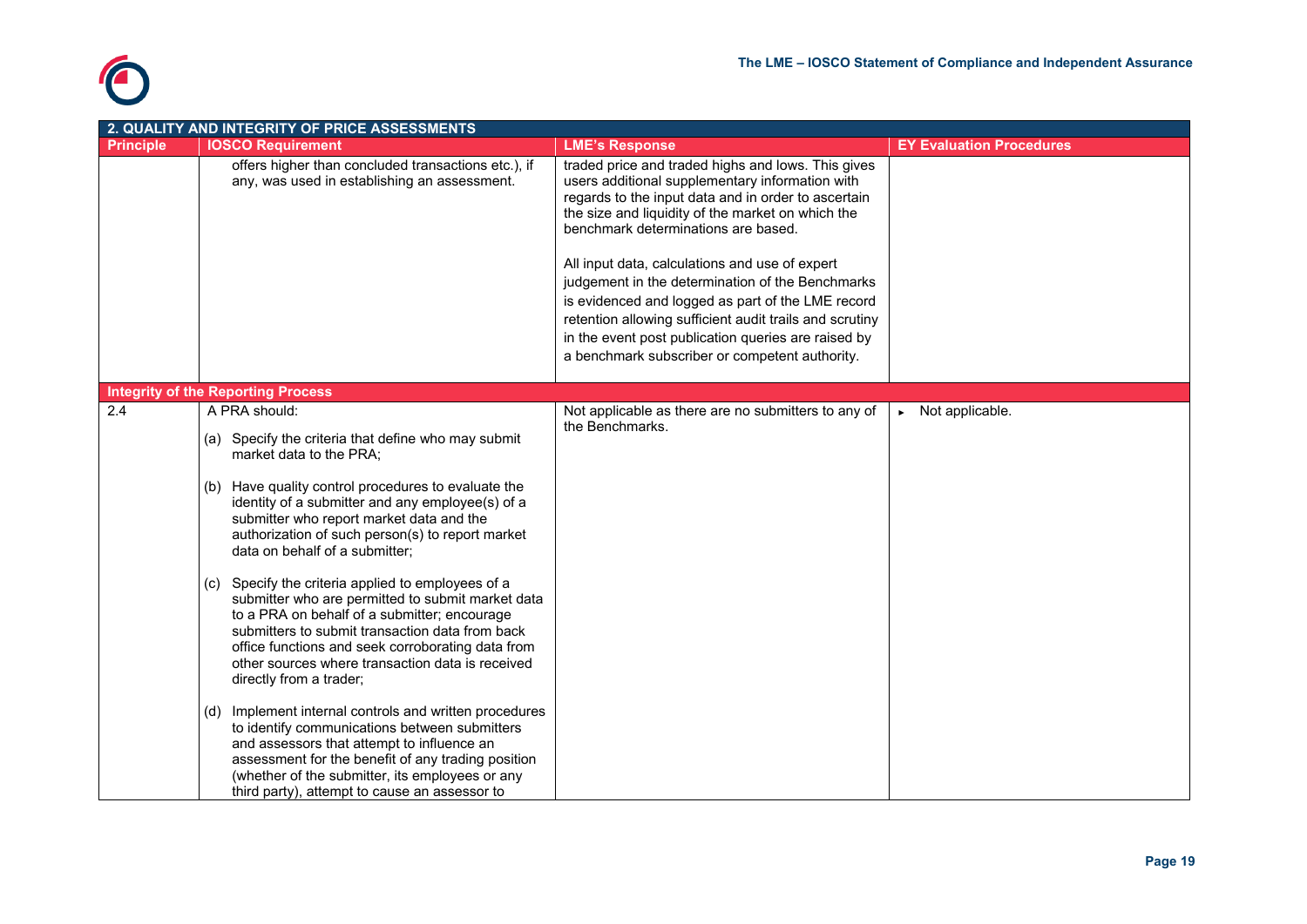

|                  | 2. QUALITY AND INTEGRITY OF PRICE ASSESSMENTS                                                                                                                                                                                                                                                                                                                           |                                                                                                                                                                                                                                                                                                                                                                                                                                                                                                                 |                                                                                                                                                                                                                                                                                                                                                                                                                                                                                                                                                                                                                         |  |  |
|------------------|-------------------------------------------------------------------------------------------------------------------------------------------------------------------------------------------------------------------------------------------------------------------------------------------------------------------------------------------------------------------------|-----------------------------------------------------------------------------------------------------------------------------------------------------------------------------------------------------------------------------------------------------------------------------------------------------------------------------------------------------------------------------------------------------------------------------------------------------------------------------------------------------------------|-------------------------------------------------------------------------------------------------------------------------------------------------------------------------------------------------------------------------------------------------------------------------------------------------------------------------------------------------------------------------------------------------------------------------------------------------------------------------------------------------------------------------------------------------------------------------------------------------------------------------|--|--|
| <b>Principle</b> | <b>IOSCO Requirement</b>                                                                                                                                                                                                                                                                                                                                                | <b>LME's Response</b>                                                                                                                                                                                                                                                                                                                                                                                                                                                                                           | <b>EY Evaluation Procedures</b>                                                                                                                                                                                                                                                                                                                                                                                                                                                                                                                                                                                         |  |  |
|                  | violate the PRA's rules or guidelines or identify<br>submitters that engage in a pattern of submitting<br>anomalous or suspicious transaction data.<br>Procedures should include provision for escalation<br>by the PRA of inquiry within the submitter's<br>company. Controls should include cross-checking<br>market indicators to validate submitted<br>information. |                                                                                                                                                                                                                                                                                                                                                                                                                                                                                                                 |                                                                                                                                                                                                                                                                                                                                                                                                                                                                                                                                                                                                                         |  |  |
| <b>Assessors</b> |                                                                                                                                                                                                                                                                                                                                                                         |                                                                                                                                                                                                                                                                                                                                                                                                                                                                                                                 |                                                                                                                                                                                                                                                                                                                                                                                                                                                                                                                                                                                                                         |  |  |
| 2.5              | A PRA should adopt and have explicit internal rules<br>and guidelines for selecting assessors, including their<br>minimum level of training, experience and skills, as<br>well as the process for periodic review of their<br>competence.                                                                                                                               | This is applicable to the following families of<br>Benchmarks:<br>• Official Prices<br><b>Closing Prices</b><br><b>LMEprecious Reference Prices</b><br><b>LPP</b> Prices<br>$\bullet$                                                                                                                                                                                                                                                                                                                           | We obtained and inspected the selection<br>and assessment criteria and procedures,<br>and internal procedures setting out<br>guidelines for the Assessors, and the<br>Benchmark Assessor Tracker to evidence<br>the LME's response to Principle $2.5 - 2.7$ .                                                                                                                                                                                                                                                                                                                                                           |  |  |
| $\overline{2.6}$ | A PRA should have arrangements to ensure its<br>assessments can be produced on a consistent and<br>regular basis.                                                                                                                                                                                                                                                       | This is not applicable to the remaining families of<br>Benchmarks since the construct of the benchmarks<br>does not incorporate assessors.                                                                                                                                                                                                                                                                                                                                                                      | We noted during our walkthrough that the<br>LME's response to Principle $2.\overline{6} - 2.7$<br>were in line with the defined procedures.                                                                                                                                                                                                                                                                                                                                                                                                                                                                             |  |  |
| $\overline{2.7}$ | A PRA should maintain continuity and succession<br>planning in respect of its assessors in order to ensure<br>that assessments are made consistently and by<br>employees who possess the relevant levels of<br>expertise.                                                                                                                                               | Control objective:<br>To ensure quality and integrity of benchmark<br>calculations for the Benchmarks published by the<br>LME where assessors are involved in the<br>production of the Benchmarks.<br>Control procedures:<br>The LME maintains up to date procedure manuals<br>for each of the Benchmarks. These procedure<br>manuals are reviewed and approved by the<br>responsible area of management and governance<br>forums.<br>With reference to the specific points in IOSCO<br>Principle $2.5 - 2.7$ : | For a sample of dates during the Period<br>Under Review, we obtained the Trading<br>Operations rota and noted that there was<br>a backup Assessor/Chairman.<br>For a sample of dates during the Period<br>Under Review we performed testing to<br>check that the supervisory sign off<br>process was followed before publication<br>of the relevant Benchmarks.<br>Finding:<br>The LME utilises numerous macro<br>enabled worksheets for calculation of a<br>number of the Benchmarks. As at 7<br>September 2020 (the date of the previous<br>audit) we noted a lack of End-user<br>computing (EUC) controls over these |  |  |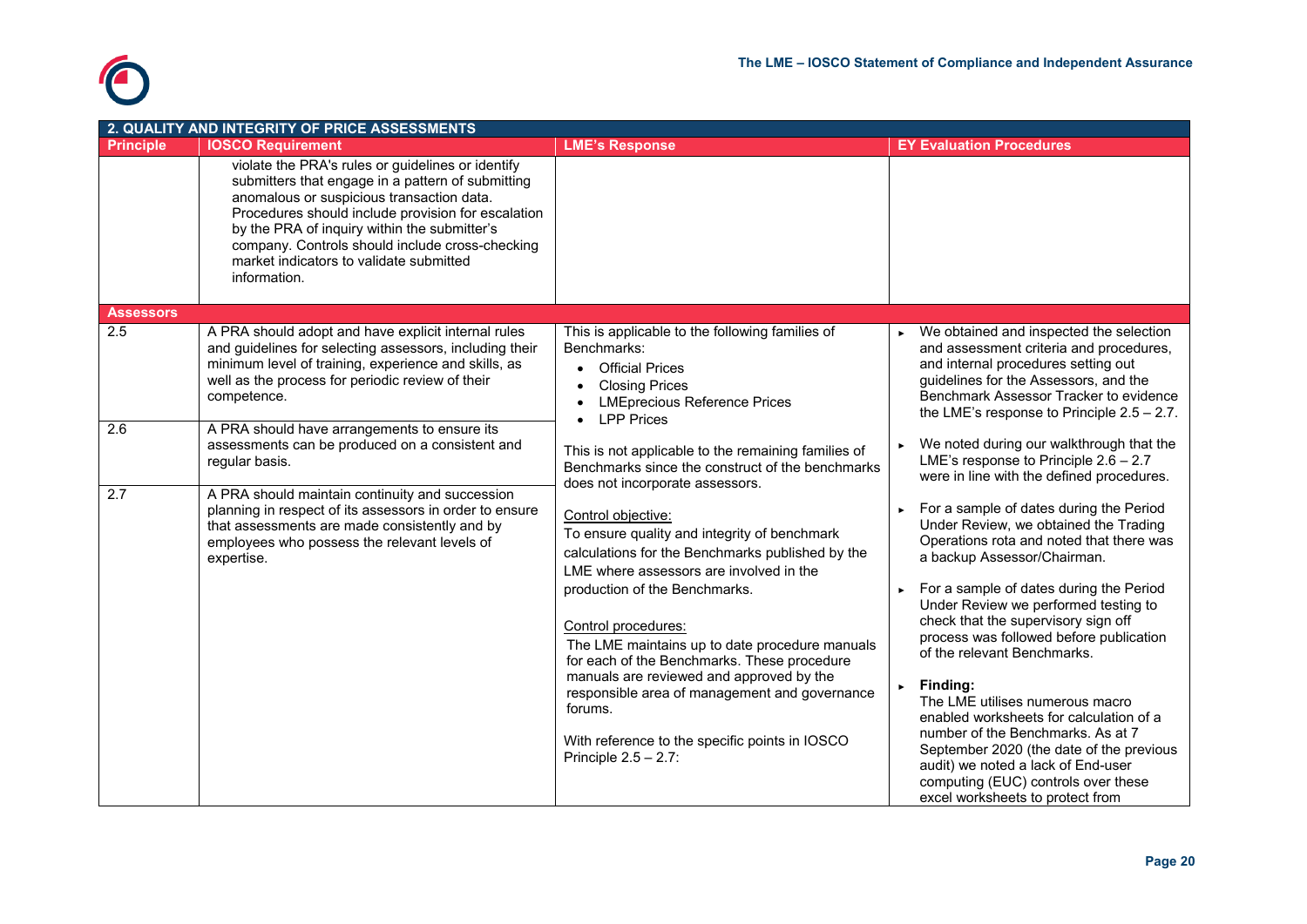

|                                 | 2. QUALITY AND INTEGRITY OF PRICE ASSESSMENTS                                                                                  |                                                                                                                                                                                                                                                                                                                                                                                                                                                                                                                                                                                                                                                                                                                                                                                                                                                                                                                                                                                                                                                       |                                                                                                                                                                                                                                                                                                                                                                                                                     |  |  |
|---------------------------------|--------------------------------------------------------------------------------------------------------------------------------|-------------------------------------------------------------------------------------------------------------------------------------------------------------------------------------------------------------------------------------------------------------------------------------------------------------------------------------------------------------------------------------------------------------------------------------------------------------------------------------------------------------------------------------------------------------------------------------------------------------------------------------------------------------------------------------------------------------------------------------------------------------------------------------------------------------------------------------------------------------------------------------------------------------------------------------------------------------------------------------------------------------------------------------------------------|---------------------------------------------------------------------------------------------------------------------------------------------------------------------------------------------------------------------------------------------------------------------------------------------------------------------------------------------------------------------------------------------------------------------|--|--|
| <b>Principle</b>                | <b>IOSCO Requirement</b>                                                                                                       | <b>LME's Response</b>                                                                                                                                                                                                                                                                                                                                                                                                                                                                                                                                                                                                                                                                                                                                                                                                                                                                                                                                                                                                                                 | <b>EY Evaluation Procedures</b>                                                                                                                                                                                                                                                                                                                                                                                     |  |  |
|                                 |                                                                                                                                | (a) The LME has put in place selection and<br>assessment criteria and procedures to ensure<br>the Assessors are appropriately skilled to<br>carry out their roles in relation to the<br>Benchmark determinations.<br>Through training and ongoing assessment, the<br>(b)<br>Assessors and their pricing are monitored to<br>ensure consistency in the application of pricing<br>waterfalls and the use of expert judgement to<br>protect the integrity of the benchmarks.<br>The LME has in place internal procedures<br>(c)<br>setting out guidelines for the Assessors to<br>ensure consistent determinations. These<br>procedures also set out information regarding<br>succession planning, and the operation of a<br>Trading Operations rota to ensure there are<br>appropriate personnel available for each<br>business day in addition to the primary<br>Assessor/Chairman.<br>The internal control procedures set out the<br>(d)<br>ongoing supervision of Assessors and the<br>appropriate sign-off required for Benchmark<br>dissemination. | unwanted changes which are used on<br>daily basis to calculate and support the<br>Benchmarks.<br>The LME have since implemented the<br>EUC controls including change control,<br>version control and data integrity controls<br>over the spreadsheets where weaknesses<br>were identified by EY. This remediation<br>was partly carried out during the Period<br>Under Review and was completed by<br>January 2021. |  |  |
| <b>Supervision of Assessors</b> |                                                                                                                                |                                                                                                                                                                                                                                                                                                                                                                                                                                                                                                                                                                                                                                                                                                                                                                                                                                                                                                                                                                                                                                                       |                                                                                                                                                                                                                                                                                                                                                                                                                     |  |  |
| 2.8                             | A PRA should institute internal control procedures to                                                                          | Refer to the LME's response to IOSCO Principle                                                                                                                                                                                                                                                                                                                                                                                                                                                                                                                                                                                                                                                                                                                                                                                                                                                                                                                                                                                                        | ► See response to IOSCO Principle 2.5 -                                                                                                                                                                                                                                                                                                                                                                             |  |  |
|                                 | ensure the integrity and reliability of assessments. At a<br>minimum, such internal controls and procedures<br>should require: | $2.5 - 2.7$ .                                                                                                                                                                                                                                                                                                                                                                                                                                                                                                                                                                                                                                                                                                                                                                                                                                                                                                                                                                                                                                         | 2.7.                                                                                                                                                                                                                                                                                                                                                                                                                |  |  |
|                                 | (a) The ongoing supervision of individual assessors<br>to ensure that the methodology was properly<br>applied;                 |                                                                                                                                                                                                                                                                                                                                                                                                                                                                                                                                                                                                                                                                                                                                                                                                                                                                                                                                                                                                                                                       |                                                                                                                                                                                                                                                                                                                                                                                                                     |  |  |
|                                 | (b) Procedures for internal sign-off by a supervisor<br>prior to releasing prices for dissemination to the<br>market.          |                                                                                                                                                                                                                                                                                                                                                                                                                                                                                                                                                                                                                                                                                                                                                                                                                                                                                                                                                                                                                                                       |                                                                                                                                                                                                                                                                                                                                                                                                                     |  |  |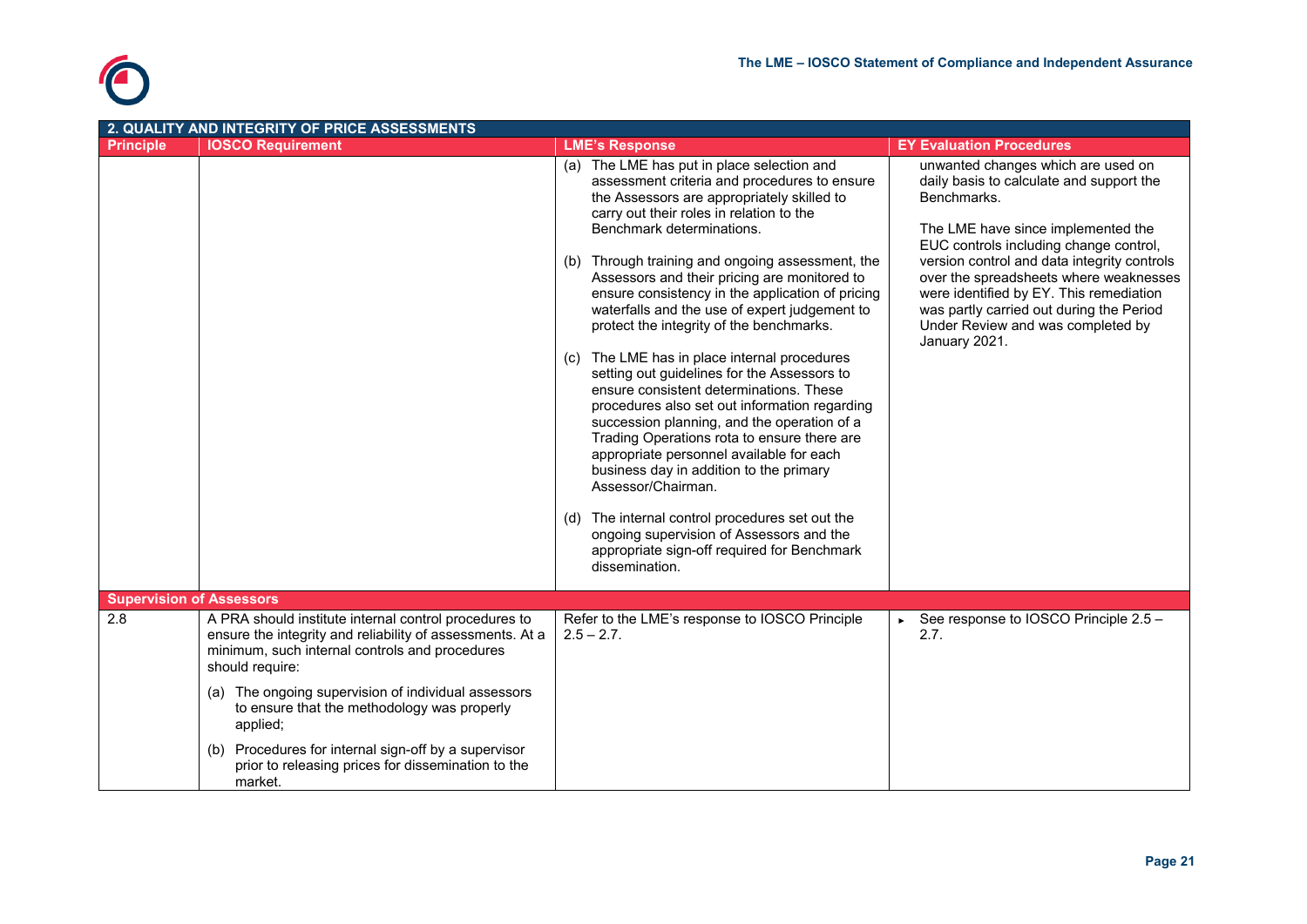

|                              | 2. QUALITY AND INTEGRITY OF PRICE ASSESSMENTS                                                                                                                                                                                                                                                                                                                                                                                                                                                                                                                                                                                                                                                                                                                                                       |                                                                                                                                                                                                                                                                                                                                                                                                   |                                                                                                                                                                                                                                                                                                                                                                                                                                                                                                                                                                                                                                                                                                                                                                                                                                                                                 |  |  |
|------------------------------|-----------------------------------------------------------------------------------------------------------------------------------------------------------------------------------------------------------------------------------------------------------------------------------------------------------------------------------------------------------------------------------------------------------------------------------------------------------------------------------------------------------------------------------------------------------------------------------------------------------------------------------------------------------------------------------------------------------------------------------------------------------------------------------------------------|---------------------------------------------------------------------------------------------------------------------------------------------------------------------------------------------------------------------------------------------------------------------------------------------------------------------------------------------------------------------------------------------------|---------------------------------------------------------------------------------------------------------------------------------------------------------------------------------------------------------------------------------------------------------------------------------------------------------------------------------------------------------------------------------------------------------------------------------------------------------------------------------------------------------------------------------------------------------------------------------------------------------------------------------------------------------------------------------------------------------------------------------------------------------------------------------------------------------------------------------------------------------------------------------|--|--|
| <b>Principle</b>             | <b>IOSCO Requirement</b>                                                                                                                                                                                                                                                                                                                                                                                                                                                                                                                                                                                                                                                                                                                                                                            | <b>LME's Response</b>                                                                                                                                                                                                                                                                                                                                                                             | <b>EY Evaluation Procedures</b>                                                                                                                                                                                                                                                                                                                                                                                                                                                                                                                                                                                                                                                                                                                                                                                                                                                 |  |  |
| <b>Audit Trails</b>          |                                                                                                                                                                                                                                                                                                                                                                                                                                                                                                                                                                                                                                                                                                                                                                                                     |                                                                                                                                                                                                                                                                                                                                                                                                   |                                                                                                                                                                                                                                                                                                                                                                                                                                                                                                                                                                                                                                                                                                                                                                                                                                                                                 |  |  |
| 2.9<br>2.10                  | A PRA should have rules and procedures in place to<br>document contemporaneously relevant information,<br>including:<br>(a) All market data;<br>(b) The judgments that are made by assessors in<br>reaching each price assessment;<br>(c) Whether an assessment excluded a particular<br>transaction, which otherwise conformed to the<br>requirements of the relevant methodology for that<br>assessment and the rationale for doing so;<br>(d) The identity of each assessor and of any other<br>person who submitted or otherwise generated any<br>of the above information.<br>A PRA should have rules and procedures in place to<br>ensure that an audit trail of relevant information is<br>retained for at least five (5) years in order to document<br>the construction of its assessments. | Control objective:<br>To ensure the LME maintains an audit trail of<br>benchmark information for at least 5 years.<br>Control procedures:<br>The LME maintains an internal policy setting out<br>the relevant retention requirements including those<br>set out in Principle 2.9 and 2.10. The policy is<br>reviewed and approved by the responsible area of<br>Management and governance forums. | $\triangleright$ We obtained the LME's internal policy<br>relating to record retention and inspected<br>it for the requirements as described in the<br>LME's response.<br>We obtained the LME's record keeping<br>inventory to identify what and where the<br>contemporaneously relevant information<br>as required in Principle 2.9 (a) to (d) are<br>retained.<br>On a sample basis during the Period<br>Under Review, except for the audio and<br>video specifically for the Ring, we tested<br>the back up and disaster recovery<br>procedures as pertained in the record<br>keeping inventory.<br>For the audio and video specifically for the<br>Ring, for a sample of dates Management<br>has evidenced to us that they were able to<br>restore the audio and video files from the<br>archive.<br>Please refer to our findings in response to<br>Principle $1.1 - 1.3$ . |  |  |
| <b>Conflict of Interests</b> |                                                                                                                                                                                                                                                                                                                                                                                                                                                                                                                                                                                                                                                                                                                                                                                                     |                                                                                                                                                                                                                                                                                                                                                                                                   |                                                                                                                                                                                                                                                                                                                                                                                                                                                                                                                                                                                                                                                                                                                                                                                                                                                                                 |  |  |
| 2.11<br>2.12                 | A PRA should document, implement and enforce<br>comprehensive policies and procedures for the<br>identification, disclosure, management and avoidance<br>of conflicts of interest and the protection of integrity<br>and independence of assessments. The policies and<br>procedures should be kept up to date.<br>At a minimum, those policies and procedures should:<br>(a) Ensure that price assessments are not influenced<br>by the existence of, or potential for, a commercial                                                                                                                                                                                                                                                                                                               | Control objective:<br>To ensure the LME manages any actual or<br>perceived conflicts of interest in relation to its<br>benchmark activities appropriately.<br>Control procedures:<br>The LME maintains internal policies that describe<br>the arrangements for the identification,                                                                                                                | We obtained the LME Group Conflicts of<br>Interest Policy & Register and inspected<br>it for evidence of the LME's response to<br>Principle $2.11 - 2.14$ .<br>We obtained evidence of the review of<br>the conflict of interest register by LME<br>Compliance at least on annual basis<br>during the Period Under Review.                                                                                                                                                                                                                                                                                                                                                                                                                                                                                                                                                      |  |  |
|                              | or personal business relationship or interest                                                                                                                                                                                                                                                                                                                                                                                                                                                                                                                                                                                                                                                                                                                                                       | management, disclosure and mitigation of conflicts                                                                                                                                                                                                                                                                                                                                                |                                                                                                                                                                                                                                                                                                                                                                                                                                                                                                                                                                                                                                                                                                                                                                                                                                                                                 |  |  |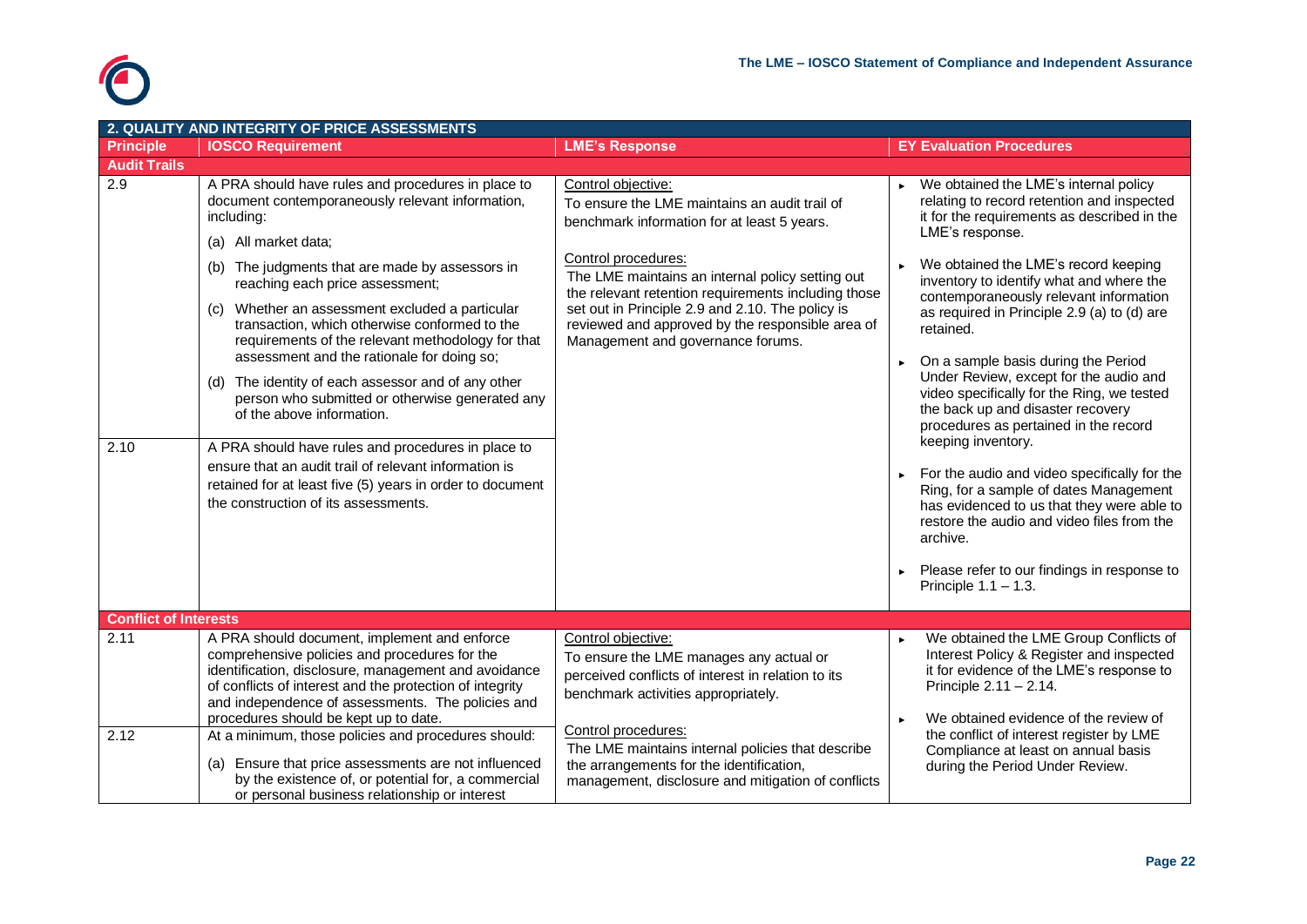

|                  | 2. QUALITY AND INTEGRITY OF PRICE ASSESSMENTS                                                                                                                                                                                         |                                                                                                                                                                                                                                                              |                                                                                                                                                                                                                                                |  |  |
|------------------|---------------------------------------------------------------------------------------------------------------------------------------------------------------------------------------------------------------------------------------|--------------------------------------------------------------------------------------------------------------------------------------------------------------------------------------------------------------------------------------------------------------|------------------------------------------------------------------------------------------------------------------------------------------------------------------------------------------------------------------------------------------------|--|--|
| <b>Principle</b> | <b>IOSCO Requirement</b>                                                                                                                                                                                                              | <b>LME's Response</b>                                                                                                                                                                                                                                        | <b>EY Evaluation Procedures</b>                                                                                                                                                                                                                |  |  |
|                  | between the PRA (or its affiliates), its personnel,<br>clients, any market participant or persons<br>connected with them;<br>(b) Ensure that PRA personnel's personal interests<br>and business connections are not permitted to      | of interests. The policies are reviewed and<br>approved by the responsible area of management<br>and PVC and LPPOC (as appropriate).<br>The policy sets out (on a non-exhaustive basis):<br>a summary of the relevant requirements;<br>$\bullet$             | We obtained conflict of interest related<br>$\mathbf{r}$<br>training material for the training provided<br>by the LME and inspected it for evidence<br>of conflicts of interest as a subject matter<br>within the material.                    |  |  |
|                  | compromise the PRA's functions, including<br>outside employment, travel, and acceptance of<br>entertainment, gifts and hospitality provided by<br>PRA clients or other oil market participants;                                       | how conflicts of interest, or perceived<br>conflicts of interest, may arise within the LME<br>Group:<br>guidance on how employees should conduct                                                                                                             | We obtained the LME Operational Risk<br>policy and inspected it for evidence of<br>the three lines of defence model, as<br>described in the LME's response.                                                                                    |  |  |
|                  | (c) Ensure, in respect of identified conflicts,<br>appropriate segregation of functions within the<br>PRA by way of supervision, compensation,<br>systems access and information flows                                                | outside business interests and employment;<br>and<br>the way in which conflicts of interest should<br>be disclosed and managed.                                                                                                                              | For a sample of employees involved in<br>the determination of the Benchmarks<br>during the Period Under Review, we<br>obtained and inspected evidence of the                                                                                   |  |  |
|                  | (d) Protect the confidentiality of information submitted<br>to or produced by the PRA, subject to the<br>disclosure obligations of the PRA;                                                                                           | The Policy is supported by a conflicts of interest<br>register which is reviewed on a periodic basis.                                                                                                                                                        | attestation to the LME Benchmarks<br>Policy.                                                                                                                                                                                                   |  |  |
|                  | (e) Prohibit PRA managers, assessors and other<br>employees from contributing to a price<br>assessment by way of engaging in bids, offers<br>and trades on either a personal basis or on behalf<br>of market participants.            | The Group PAD Policy sets out that staff within the<br>LME Group and their related persons / related<br>entities are not permitted to engage in any<br>transactions involving LME-listed derivatives at any<br>time.                                         | For a sample of employees involved in<br>the determination of the Benchmarks<br>during the Period Under Review, we<br>obtained and inspected evidence of<br>attestations made by individuals to have<br>read and understood the LME's Conflict |  |  |
|                  | Effectively address identified conflicts of interest<br>(f)<br>which may exist between its price assessment<br>business (including all staff who perform or                                                                           | LME employees are required to declare conflicts of<br>interest upon joining in the new starter training and                                                                                                                                                  | of Interest Policy and HKEX Group<br>Personal Account Dealing Policy.                                                                                                                                                                          |  |  |
|                  | otherwise participate in price assessment<br>responsibilities), and any other business of the<br>PRA.                                                                                                                                 | are required to make an annual attestation<br>minimising any issues that might arise with regards<br>to conflicts of interest.                                                                                                                               | We obtained Management's confirmation<br>that there was only 1 new joiner to the<br>LME during the Period Under Review<br>who is involved in the compilation of the                                                                            |  |  |
| 2.14             | A PRA should ensure that its other business<br>operations have in place appropriate procedures and<br>mechanisms designed to minimise the likelihood that<br>conflicts of interest will affect the integrity of price<br>assessments. | The LME has adopted a three lines of defence<br>model for managing risks. The first line is the<br>business lines and support functions managing<br>day-to-day risks including the relevant governance<br>committees. Responsibility for the identification, | Benchmarks.<br>For one new joiner during the Period<br>Under Review we obtained evidence from<br>LME Compliance that they completed<br>training under 'New Starter Induction                                                                   |  |  |
|                  |                                                                                                                                                                                                                                       | notification, self-assessment and mitigation of risk<br>rests with business areas and their support<br>functions. The second line provides oversight over                                                                                                    | program.                                                                                                                                                                                                                                       |  |  |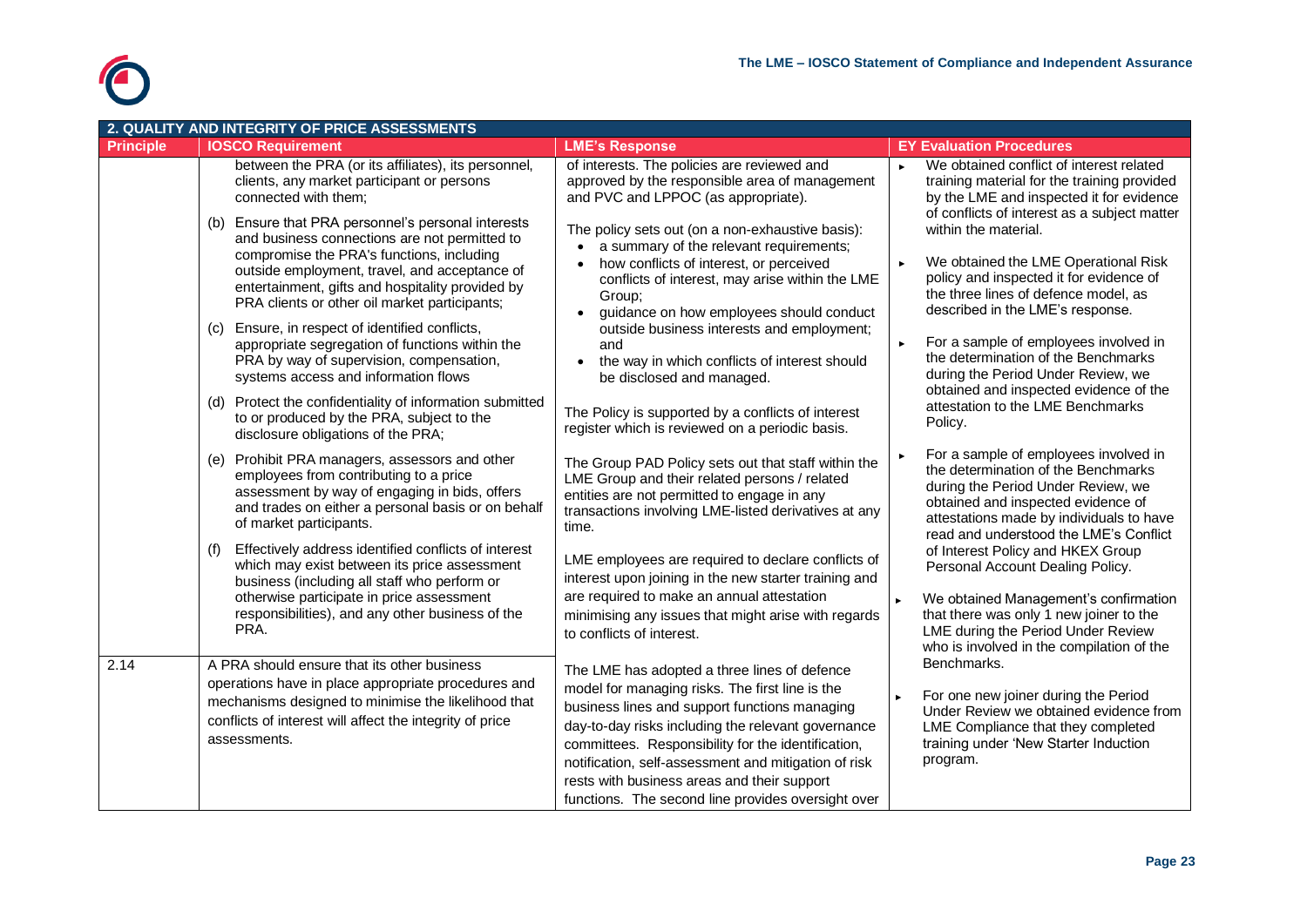

|                  | 2. QUALITY AND INTEGRITY OF PRICE ASSESSMENTS |                                                                                                                                                                                                                                                                                                                                                                                                         |  |                                                                                                                                                                                                                                                                                                                                                                                                                                                                                                                                                                                                                                                                                                                                                                                                                                                                                                                                                                                                                                                                                                                                                                                                                                                                                                                                                                                                                                                                                                    |  |
|------------------|-----------------------------------------------|---------------------------------------------------------------------------------------------------------------------------------------------------------------------------------------------------------------------------------------------------------------------------------------------------------------------------------------------------------------------------------------------------------|--|----------------------------------------------------------------------------------------------------------------------------------------------------------------------------------------------------------------------------------------------------------------------------------------------------------------------------------------------------------------------------------------------------------------------------------------------------------------------------------------------------------------------------------------------------------------------------------------------------------------------------------------------------------------------------------------------------------------------------------------------------------------------------------------------------------------------------------------------------------------------------------------------------------------------------------------------------------------------------------------------------------------------------------------------------------------------------------------------------------------------------------------------------------------------------------------------------------------------------------------------------------------------------------------------------------------------------------------------------------------------------------------------------------------------------------------------------------------------------------------------------|--|
| <b>Principle</b> | <b>IOSCO Requirement</b>                      | <b>LME's Response</b>                                                                                                                                                                                                                                                                                                                                                                                   |  | <b>EY Evaluation Procedures</b>                                                                                                                                                                                                                                                                                                                                                                                                                                                                                                                                                                                                                                                                                                                                                                                                                                                                                                                                                                                                                                                                                                                                                                                                                                                                                                                                                                                                                                                                    |  |
|                  |                                               | the Compliance and Risk framework. The third line<br>is the Internal Audit.<br>The LME has controls in place to manage user<br>access to systems utilised by the LME in the<br>determination of the Benchmarks. These controls<br>restrict access and changes to those systems and<br>the information contained within (including<br>LMElive, LMEbullion and LMEprice) by authorised<br>personnel only. |  | We obtained the relevant extracts of the<br>minutes of meetings of the LME's Board<br>of Directors and inspected for evidence<br>that the LME Group Conflicts of Interest<br>Policy was subject to annual review and<br>approval by the LME's directors during<br>the Period Under Review.<br>We obtained the LME Group Personal<br>Account Dealing Policy and inspected it<br>for evidence that employees are<br>prohibited from dealing in instruments<br>that refer to the Benchmarks.<br>Finding:<br>As at 7 September 2020 (the date of the<br>previous audit), we noted a lack of<br>procedure to monitor the individuals'<br>PAD declaration to assess if there is a<br>potential conflict in relation to the LME's<br>provision of the Benchmarks. In<br>November 2021, we noted that an<br>enhancement was made to the Conflict<br>of Interest Internal Operating Procedures<br>to reflect the undertaking of PAD<br>monitoring on an annual basis. We have<br>not tested operating effectiveness of the<br>enhanced control as the annual control is<br>ongoing as at the date of our report.<br><b>Management Response:</b><br>Whilst procedures were in place to<br>ensure the LME personnel declared any<br>PAD's and a comprehensive Conflicts of<br>Interest Policy and related processes<br>were in place, the LME have since<br>augmented its procedures to provide<br>further controls over conflict<br>management with specific regard to<br>benchmark personnel's PAD. The LME |  |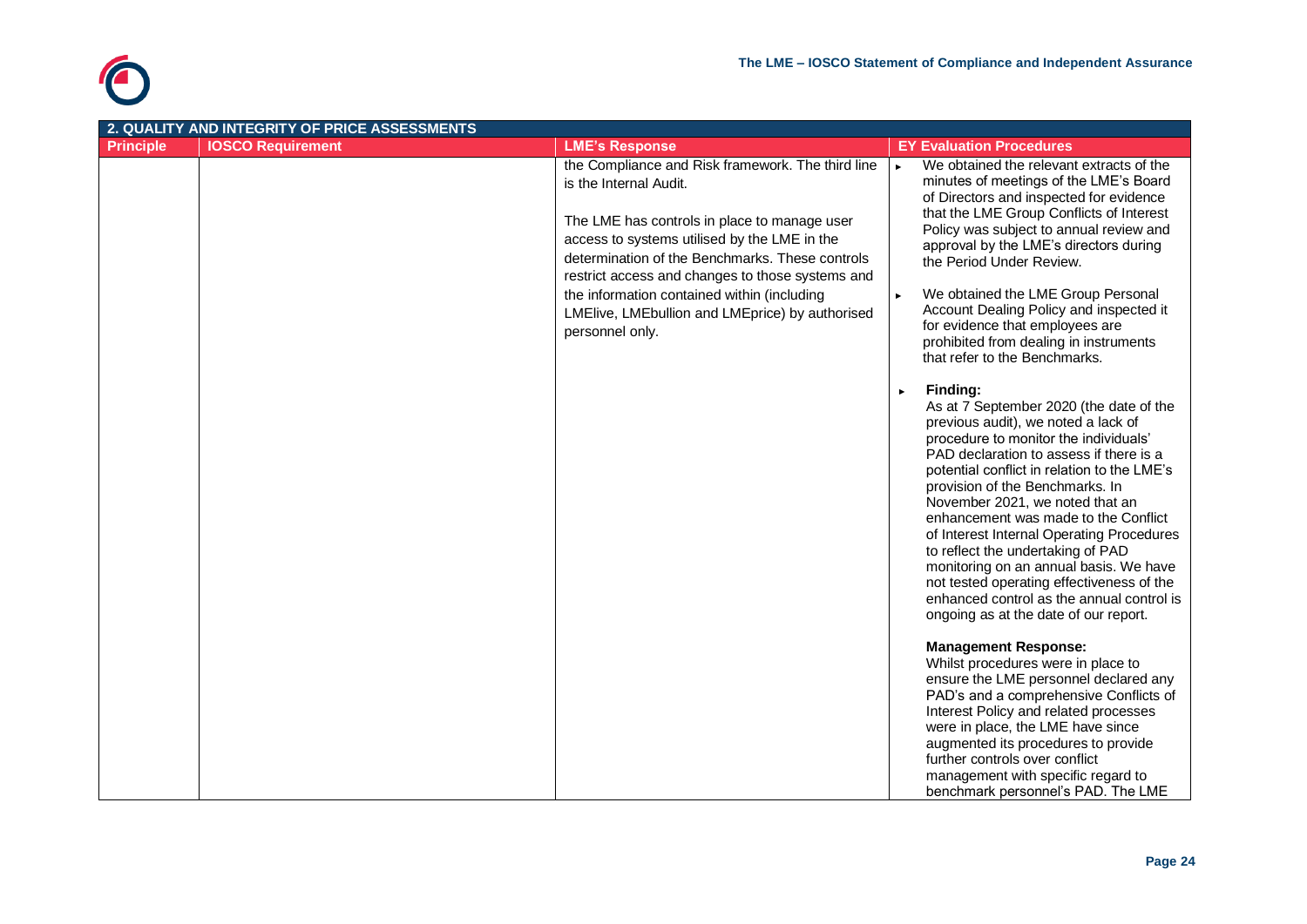

|                  | 2. QUALITY AND INTEGRITY OF PRICE ASSESSMENTS |                       |                                                                                                                                                                                                                                                                                 |  |
|------------------|-----------------------------------------------|-----------------------|---------------------------------------------------------------------------------------------------------------------------------------------------------------------------------------------------------------------------------------------------------------------------------|--|
| <b>Principle</b> | <b>IOSCO Requirement</b>                      | <b>LME's Response</b> | <b>EY Evaluation Procedures</b>                                                                                                                                                                                                                                                 |  |
|                  |                                               |                       | acknowledge that this implementation<br>was completed outside of the Period<br>Under Review but this item is now<br>consider closed.                                                                                                                                            |  |
|                  |                                               |                       | Throughout the Period Under Review,<br>where such potential conflicts were<br>identified, they were at all times<br>managed and recorded in line with the<br>LME's Conflicts of Interest Policy.                                                                                |  |
|                  |                                               |                       | We obtained Management's confirmation<br>that none of the LME's employees<br>personally traded in any prohibited<br>instruments, as per the LME Group<br>Personal Account Dealing Policy, during<br>the Period Under Review.                                                    |  |
|                  |                                               |                       | We obtained the LME's IT policies and<br>procedures on change management,<br>user access management, and other IT<br>operations and inspected for evidence of<br>the LME's response.                                                                                            |  |
|                  |                                               |                       | We obtained a sample of new user<br>access requests and access change<br>requests during the Period Under Review<br>and inspected for evidence of the<br>relevant approvals as documented in the<br>request ticket and that user access was<br>appropriately granted.           |  |
|                  |                                               |                       | We obtained a sample of user access<br>termination requests during the Period<br>Under Review and inspected whether the<br>user's access to the network,<br>applications, operating systems and<br>databases was disabled or revoked in a<br>timely manner per internal policy. |  |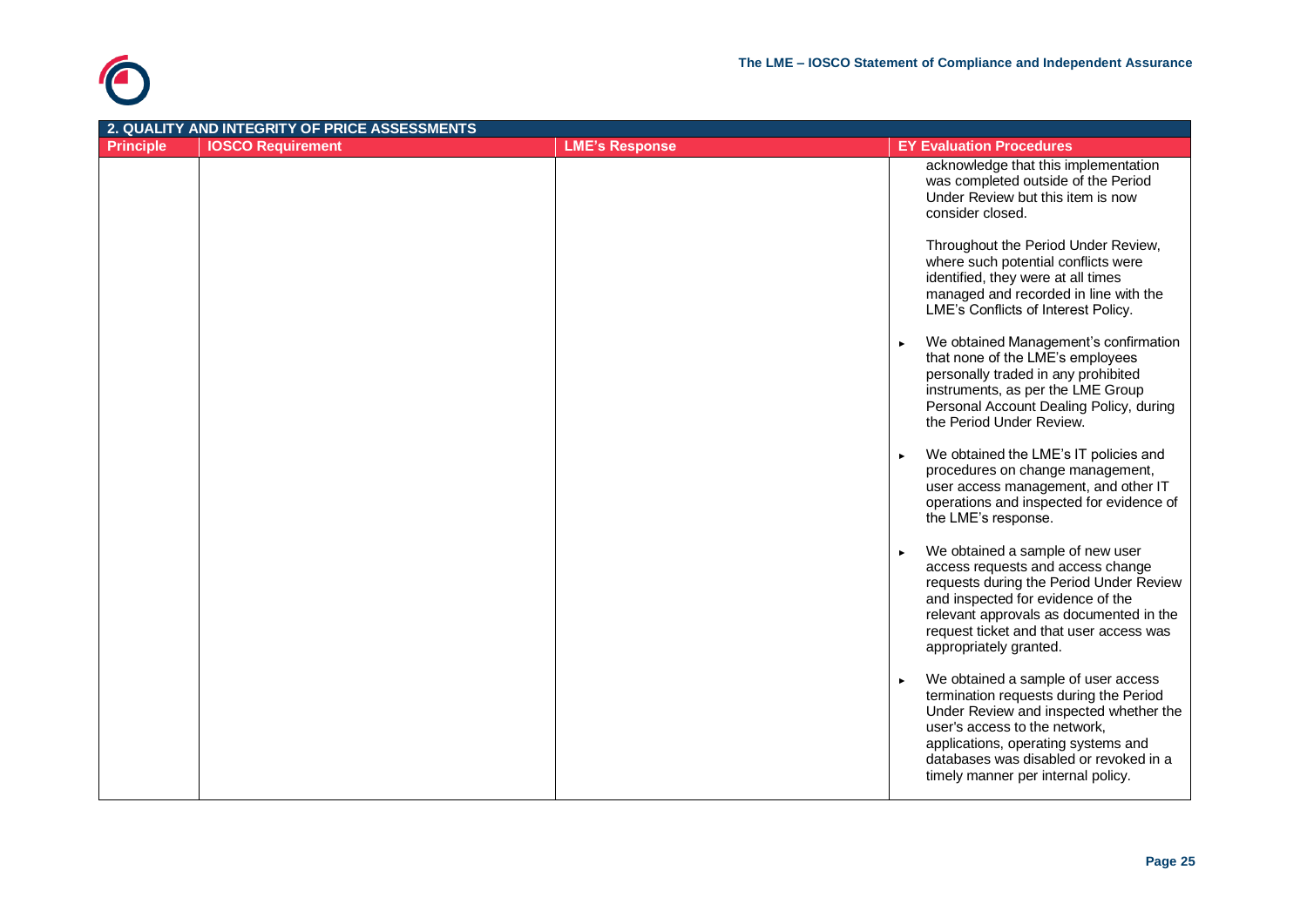

| 2. QUALITY AND INTEGRITY OF PRICE ASSESSMENTS |                                                                                                                                                                                                                                                                               |                                                                                                                                                                                                                                                                                                                                                                                                                                                                                                                                     |                                                                                                                                                                                                                          |  |
|-----------------------------------------------|-------------------------------------------------------------------------------------------------------------------------------------------------------------------------------------------------------------------------------------------------------------------------------|-------------------------------------------------------------------------------------------------------------------------------------------------------------------------------------------------------------------------------------------------------------------------------------------------------------------------------------------------------------------------------------------------------------------------------------------------------------------------------------------------------------------------------------|--------------------------------------------------------------------------------------------------------------------------------------------------------------------------------------------------------------------------|--|
| <b>Principle</b>                              | <b>IOSCO Requirement</b>                                                                                                                                                                                                                                                      | <b>LME's Response</b>                                                                                                                                                                                                                                                                                                                                                                                                                                                                                                               | <b>EY Evaluation Procedures</b>                                                                                                                                                                                          |  |
| 2.15                                          | A PRA should ensure it has appropriate segregated<br>reporting lines amongst its managers, assessors and<br>other employees (as appropriate) and from the<br>appropriate managers to the PRA's most senior level<br>management and its Board (if any), designed to<br>ensure: | Control objective:<br>To have an organisational structure with clear<br>reporting lines and job responsibilities with<br>appropriate segregation of duties.<br>Control procedures:                                                                                                                                                                                                                                                                                                                                                  | We obtained the LME organisational<br>structure and inspected it for evidence of<br>a clear and well-defined reporting<br>structure separate from LME Clear and<br>the Group.<br>We obtained the job description for one |  |
|                                               | (a) the PRA satisfactorily implements the<br>requirements listed in these principles; and<br>(b) that responsibilities are clearly defined and do not<br>conflict or cause a perception of conflict.                                                                          | The LME has a clear organisational structure<br>setting out reporting lines and responsibilities<br>amongst management and all other LME<br>employees who report directly or indirectly to the<br>CEO of the LME.<br>The reporting lines are separate from LME Clear<br>and the rest of the LME Group.<br>The LME roles and responsibilities are defined in a<br>consistent manner for all persons involved in the<br>provision of the Benchmarks to protect against<br>conflict or perception of conflict across the LME<br>Group. | new joiner to the Trading Operations<br>team involved in the determinations of<br>the Benchmarks and inspected it for<br>evidence of clearly defined roles and<br>responsibilities.                                      |  |
| 2.16                                          | A PRA should disclose to its stakeholders as soon as<br>it becomes aware of a conflict of interest arising from<br>the ownership of the PRA.                                                                                                                                  | The LME Conflicts of Interest Policy considers the<br>ownership of the LME within the LME Group.<br>See also the LME's response to Principle 2.15.                                                                                                                                                                                                                                                                                                                                                                                  | Refer to response to Principle 2.15.<br>×.                                                                                                                                                                               |  |
| <b>Complaints</b>                             |                                                                                                                                                                                                                                                                               |                                                                                                                                                                                                                                                                                                                                                                                                                                                                                                                                     |                                                                                                                                                                                                                          |  |
| 2.17                                          | A PRA should have in place and publish written<br>procedures for receiving, investigating and retaining<br>records concerning complaints made about a PRA's<br>assessment process.                                                                                            | Control objective:<br>To ensure the LME has effective procedures for<br>handling complaints.                                                                                                                                                                                                                                                                                                                                                                                                                                        | We obtained the LME's Complaints<br>Procedure and Schedule 7 of the LPP<br>Regulations from the LME's website and<br>inspected them for evidence of the<br>requirements described in the LME's                           |  |
| 2.18                                          | Among other things, such complaint mechanisms<br>should ensure that:                                                                                                                                                                                                          | Control procedures:<br>The LME Complaints Procedures and the Policy on<br>Complaints and Raising Concerns as set out in                                                                                                                                                                                                                                                                                                                                                                                                             | response.<br>We obtained Management confirmation<br>that there have been no complaints to                                                                                                                                |  |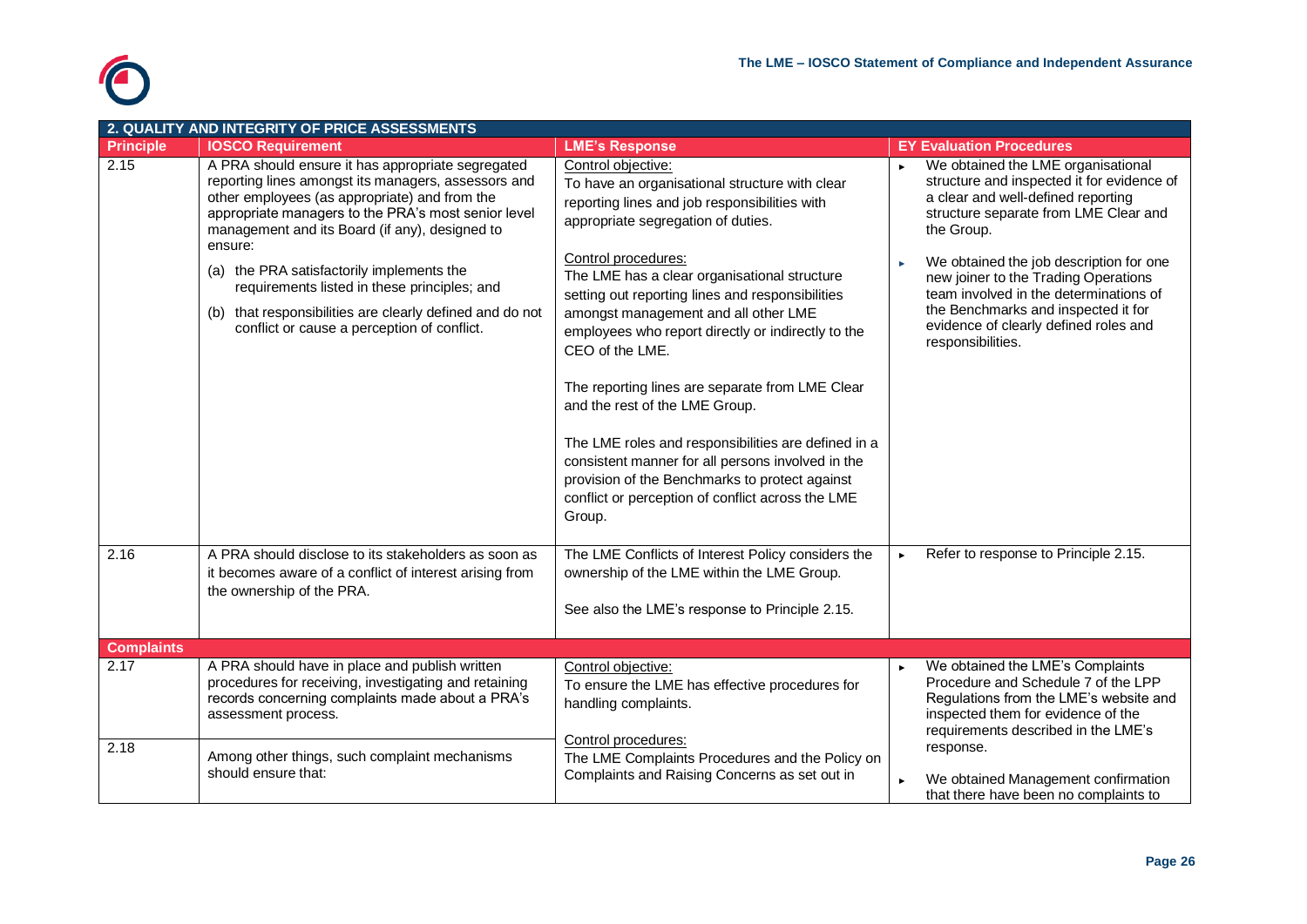

|                  | 2. QUALITY AND INTEGRITY OF PRICE ASSESSMENTS |                                                                                                                                                                                                                                                                                                                                                                                                                                  |                                                                                                                                                                                                                                                                                                                                                                                                                                     |                                                                                                                                                                                                                     |  |
|------------------|-----------------------------------------------|----------------------------------------------------------------------------------------------------------------------------------------------------------------------------------------------------------------------------------------------------------------------------------------------------------------------------------------------------------------------------------------------------------------------------------|-------------------------------------------------------------------------------------------------------------------------------------------------------------------------------------------------------------------------------------------------------------------------------------------------------------------------------------------------------------------------------------------------------------------------------------|---------------------------------------------------------------------------------------------------------------------------------------------------------------------------------------------------------------------|--|
| <b>Principle</b> |                                               | <b>IOSCO Requirement</b>                                                                                                                                                                                                                                                                                                                                                                                                         | <b>LME's Response</b>                                                                                                                                                                                                                                                                                                                                                                                                               | <b>EY Evaluation Procedures</b>                                                                                                                                                                                     |  |
|                  |                                               | (a) A PRA should have in place a mechanism<br>detailed in a written complaints handling policy, by<br>which its subscribers may submit complaints on<br>whether a specific price assessment is<br>representative of market value, proposed price<br>assessment changes, applications of<br>methodology in relation to a specific price<br>assessment and other editorial decisions in<br>relation to price assessment processes; | Schedule 7 of the LPP Regulations are available<br>on the LME's website.<br>These complaint procedures conform to the<br>IOSCO Principles' requirements and cover all<br>areas of complaints regarding the benchmark<br>determination process. The procedures set out the<br>process for registering a complaint, the conduct<br>and timelines for investigation and reporting of the<br>decision to the relevant person/entity who | the LME with respect to its Benchmarks<br>published during the Period Under<br>Review that could adversely affect the<br>LME's compliance with the IOSCO<br>Principles and adherence to benchmark<br>methodologies. |  |
|                  |                                               | (b) A PRA should ensure that its written complaints<br>handling policy includes, among other things, the<br>process and target timetable for handling of<br>complaints;                                                                                                                                                                                                                                                          | submitted the complaint and other relevant parties.<br>Records of complaints and complaints-handling<br>are retained for a minimum of 5 years in line with                                                                                                                                                                                                                                                                          |                                                                                                                                                                                                                     |  |
|                  | (C)                                           | Formal complaints made against a PRA and its<br>personnel are investigated by that PRA in a timely<br>and fair manner;                                                                                                                                                                                                                                                                                                           | the LME's record retention policies.                                                                                                                                                                                                                                                                                                                                                                                                |                                                                                                                                                                                                                     |  |
|                  |                                               | (d) The inquiry is conducted independently of any<br>personnel who may be involved in the subject of<br>the complaint;                                                                                                                                                                                                                                                                                                           |                                                                                                                                                                                                                                                                                                                                                                                                                                     |                                                                                                                                                                                                                     |  |
|                  |                                               | (e) A PRA aims to complete its investigation<br>promptly;                                                                                                                                                                                                                                                                                                                                                                        |                                                                                                                                                                                                                                                                                                                                                                                                                                     |                                                                                                                                                                                                                     |  |
|                  | (f)                                           | A PRA advises the complainant and any other<br>relevant parties of the outcome of the<br>investigation in writing and within a reasonable<br>period;                                                                                                                                                                                                                                                                             |                                                                                                                                                                                                                                                                                                                                                                                                                                     |                                                                                                                                                                                                                     |  |
|                  | (g)                                           | There is recourse to an independent third party<br>appointed by the PRA should a complainant be<br>dissatisfied with the way a complaint has been<br>handled by the relevant PRA or the PRA's<br>decision in the situation no later than six (6)<br>months from the time of the original complaint;                                                                                                                              |                                                                                                                                                                                                                                                                                                                                                                                                                                     |                                                                                                                                                                                                                     |  |
|                  |                                               | (h) All documents relating to a complaint, including<br>those submitted by the complainant as well as a<br>PRA's own record, are retained for a minimum of<br>five (5) years.                                                                                                                                                                                                                                                    |                                                                                                                                                                                                                                                                                                                                                                                                                                     |                                                                                                                                                                                                                     |  |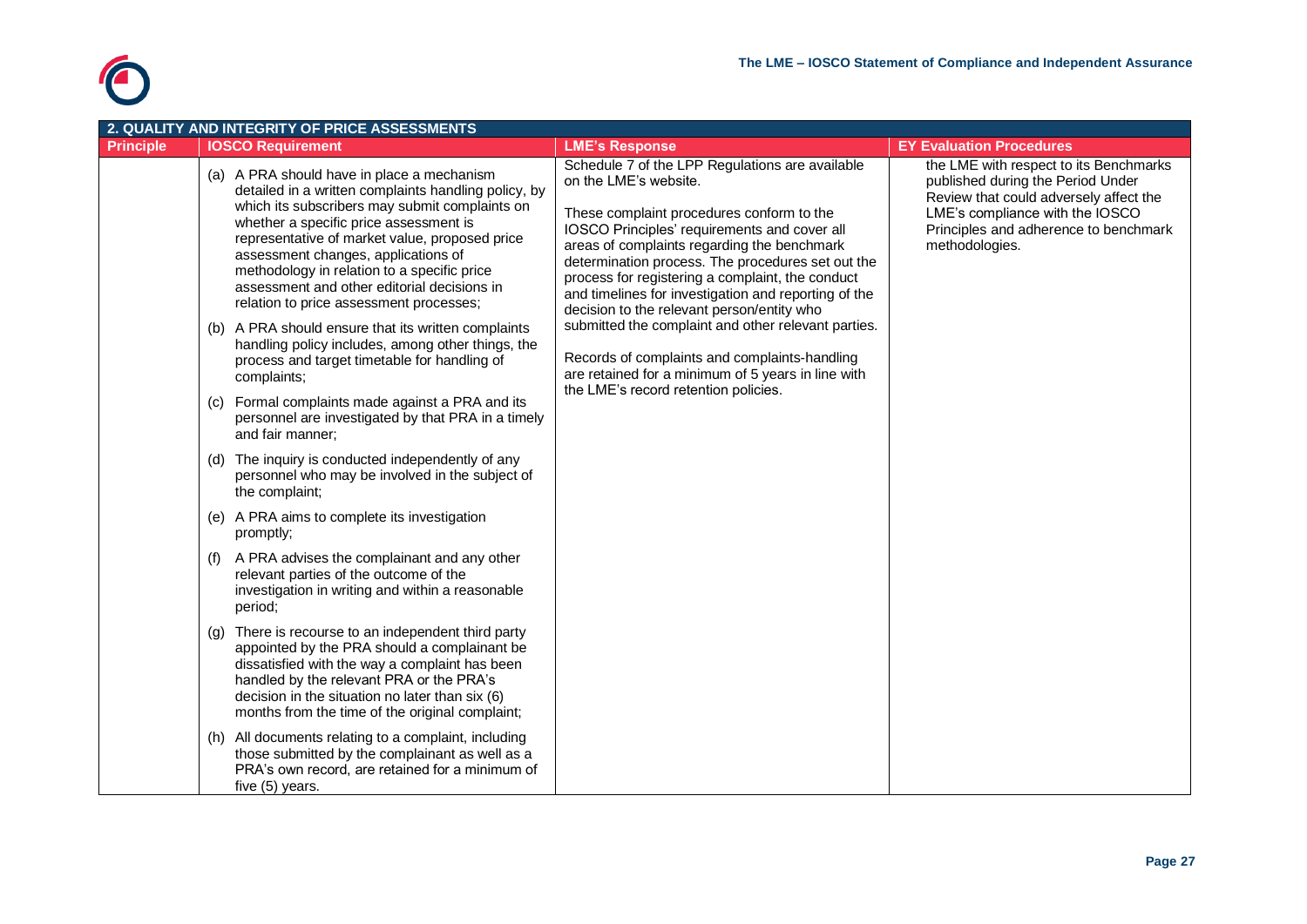

|                          | 2. QUALITY AND INTEGRITY OF PRICE ASSESSMENTS                                                                                                                                                                                                                                                                                                                                                                                                         |                                                                                                                                                                                                                                                                                                                                                                                                                                                                                                                                                                                                                                                                                                                                                                                                                                                                                                                                                                                |  |                                                                                                                                                                                                                                                                                                                                                                                                                                                                                                                                                       |  |
|--------------------------|-------------------------------------------------------------------------------------------------------------------------------------------------------------------------------------------------------------------------------------------------------------------------------------------------------------------------------------------------------------------------------------------------------------------------------------------------------|--------------------------------------------------------------------------------------------------------------------------------------------------------------------------------------------------------------------------------------------------------------------------------------------------------------------------------------------------------------------------------------------------------------------------------------------------------------------------------------------------------------------------------------------------------------------------------------------------------------------------------------------------------------------------------------------------------------------------------------------------------------------------------------------------------------------------------------------------------------------------------------------------------------------------------------------------------------------------------|--|-------------------------------------------------------------------------------------------------------------------------------------------------------------------------------------------------------------------------------------------------------------------------------------------------------------------------------------------------------------------------------------------------------------------------------------------------------------------------------------------------------------------------------------------------------|--|
| <b>Principle</b>         | <b>IOSCO Requirement</b>                                                                                                                                                                                                                                                                                                                                                                                                                              | <b>LME's Response</b>                                                                                                                                                                                                                                                                                                                                                                                                                                                                                                                                                                                                                                                                                                                                                                                                                                                                                                                                                          |  | <b>EY Evaluation Procedures</b>                                                                                                                                                                                                                                                                                                                                                                                                                                                                                                                       |  |
| 2.19                     | Disputes as to daily pricing determinations, which are<br>not formal complaints, shall be resolved by the PRA<br>with reference to its standard appropriate procedures.<br>If a complaint results in a change in price, that should<br>be communicated to the market as soon as possible.                                                                                                                                                             | The LME Price Dispute Procedure sets out how<br>disputes that are not formal complaints are<br>handled. The procedure covers both objections to<br>provisional prices and price disputes. raised in<br>relation to the determination of an LME Benchmark<br>that has been published.<br>For Official Prices and Closing Prices, the LME<br>publishes "provisional" prices, which provides a<br>window in which Members can object prior to the<br>Benchmark being finalised and published via the<br>LME's market data channels.<br>Price disputes are those raised in relation to<br>published Benchmarks. If the dispute results in an<br>adjustment to the LME Benchmark, such<br>adjustments would be made in accordance with the<br>LME's error correction process which, in summary,<br>would (where required) involve the LME publishing<br>a notice to the market identifying the affected LME<br>Benchmark and confirming the corrected value as<br>soon as possible. |  | We performed a walkthrough of the<br><b>Official Prices and Closing Prices</b><br>calculation and observed that the<br>objection window is as per the defined<br>methodology for Official Prices & Closing<br>Prices.<br>For a sample of objections, we noted that<br>the objections were responded to the<br>objecting member.<br>We obtained and inspected the LME<br>Price Dispute Procedure to evidence the<br>LME's response.<br>We obtained Management's confirmation<br>that there were no pricing disputes<br>during the Period Under Review. |  |
|                          | <b>Cooperation with Regulatory Authorities</b>                                                                                                                                                                                                                                                                                                                                                                                                        |                                                                                                                                                                                                                                                                                                                                                                                                                                                                                                                                                                                                                                                                                                                                                                                                                                                                                                                                                                                |  |                                                                                                                                                                                                                                                                                                                                                                                                                                                                                                                                                       |  |
| 2.20                     | Audit trails, other documentation required by these<br>principles and all other relevant information shall be<br>readily available to market authorities in carrying out<br>their regulatory duties and handed over without delay<br>in accordance with applicable law.                                                                                                                                                                               | Refer to the LME's response to IOSCO Principle<br>$2.9 - 2.10$ . Any request from market authorities<br>shall be dealt with in an appropriate manner.                                                                                                                                                                                                                                                                                                                                                                                                                                                                                                                                                                                                                                                                                                                                                                                                                          |  | Please refer to our findings in response<br>to Principle $2.9 - 2.10$ .                                                                                                                                                                                                                                                                                                                                                                                                                                                                               |  |
| <b>External Auditing</b> |                                                                                                                                                                                                                                                                                                                                                                                                                                                       |                                                                                                                                                                                                                                                                                                                                                                                                                                                                                                                                                                                                                                                                                                                                                                                                                                                                                                                                                                                |  |                                                                                                                                                                                                                                                                                                                                                                                                                                                                                                                                                       |  |
| 2.21                     | A PRA should appoint an independent, external<br>auditor with appropriate experience and capability to<br>review and report on the PRA's adherence to its stated<br>methodology criteria and with the requirements of the<br>principles. The first resulting audit should be<br>completed within one year of the publication of these<br>principles by IOSCO and its results published within<br>fifteen months of the publication of the principles. | The LME has appointed an independent external<br>auditor with appropriate experience and capability<br>to review and report on the LME's adherence to its<br>stated methodology criteria and with the<br>requirements of the IOSCO Principles. The LME is<br>making this IOSCO Statement of Compliance on a<br>voluntary basis in addition to requirement for audit<br>as set out in Article 19 of Annex II of the BMR.                                                                                                                                                                                                                                                                                                                                                                                                                                                                                                                                                        |  | We were appointed by the LME to<br>provide assurance over the LME's<br>compliance with the IOSCO Principles<br>and adherence with benchmark<br>methodologies for the calculation of<br>Benchmarks for the period from 8<br>September 2020 to 31 December 2021.                                                                                                                                                                                                                                                                                        |  |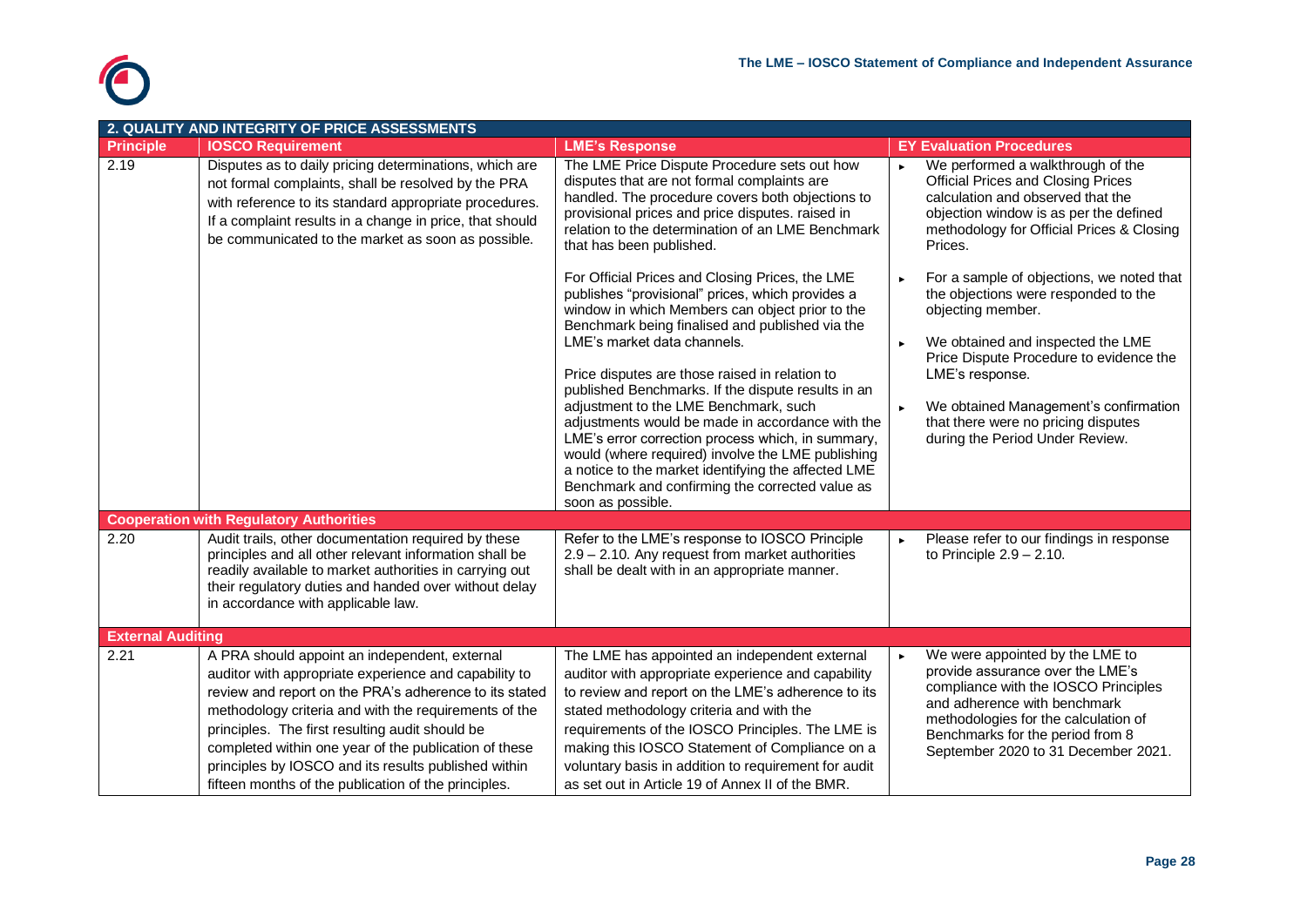

| 2. QUALITY AND INTEGRITY OF PRICE ASSESSMENTS |                                                         |                       |                                 |  |  |
|-----------------------------------------------|---------------------------------------------------------|-----------------------|---------------------------------|--|--|
| <b>Principle</b>                              | IOSCO Requirement                                       | <b>LME's Response</b> | <b>EY Evaluation Procedures</b> |  |  |
|                                               | Subsequent audits should take place annually and be     |                       |                                 |  |  |
|                                               | published three months after each audit is completed    |                       |                                 |  |  |
|                                               | with further interim audits carried out as appropriate. |                       |                                 |  |  |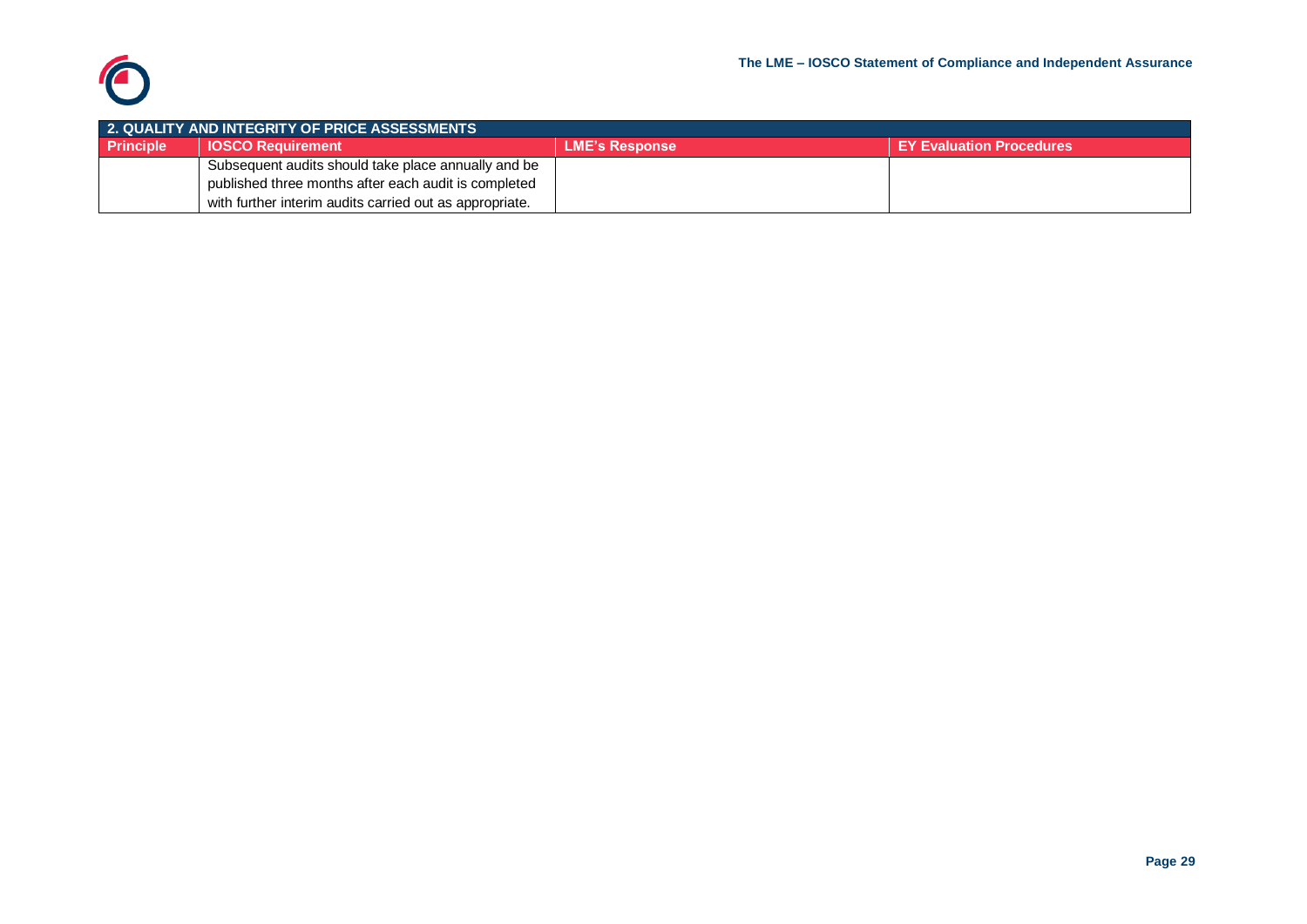

## Appendix A: **The Benchmarks**

| <b>Benchmark Family</b> | <b>Metals</b>                                              | <b>Prompt Dates</b>        | Currency   |
|-------------------------|------------------------------------------------------------|----------------------------|------------|
|                         |                                                            |                            |            |
| <b>Official Prices</b>  | <b>Aluminium Official Price</b>                            | Cash, 3M, 3WD1, 3WD2, 3WD3 | <b>USD</b> |
|                         | Aluminium Alloy Official Price                             | Cash, 3M, 3WD1             |            |
|                         | Aluminium US Premium Official Price                        | 3WM1, 3WM4 and 3WM15       |            |
|                         | Aluminium West-Europe Premium Official Price               | 3WM1, 3WM4 and 3WM15       |            |
|                         | Aluminium East-Asia Premium Official Price                 | 3WM1, 3WM4 and 3WM15       |            |
|                         | Aluminium South-East Asia Premium Official Price           | 3WM1, 3WM4 and 3WM15       |            |
|                         | <b>Cobalt Official Price</b>                               | Cash, 3M, 15M              |            |
|                         | <b>Copper Official Price</b>                               | Cash, 3M, 3WD1, 3WD2, 3WD3 |            |
|                         | <b>NASAAC Official Price</b>                               | Cash, 3M, 3WD1             |            |
|                         | <b>Nickel Official Price</b>                               | Cash, 3M, 3WD1, 3WD2, 3WD3 |            |
|                         | <b>Lead Official Price</b>                                 | Cash, 3M, 3WD1, 3WD2, 3WD3 |            |
|                         | <b>Tin Official Price</b>                                  | Cash, 3M, 15M              |            |
|                         | <b>Zinc Official Price</b>                                 | Cash, 3M, 3WD1, 3WD2, 3WD3 |            |
|                         | Official Settlement Price for all metals (except Aluminium | Cash                       |            |
|                         | Premiums)                                                  | 3WM1                       |            |
|                         | Official Settlement Price for Aluminium Premiums           |                            |            |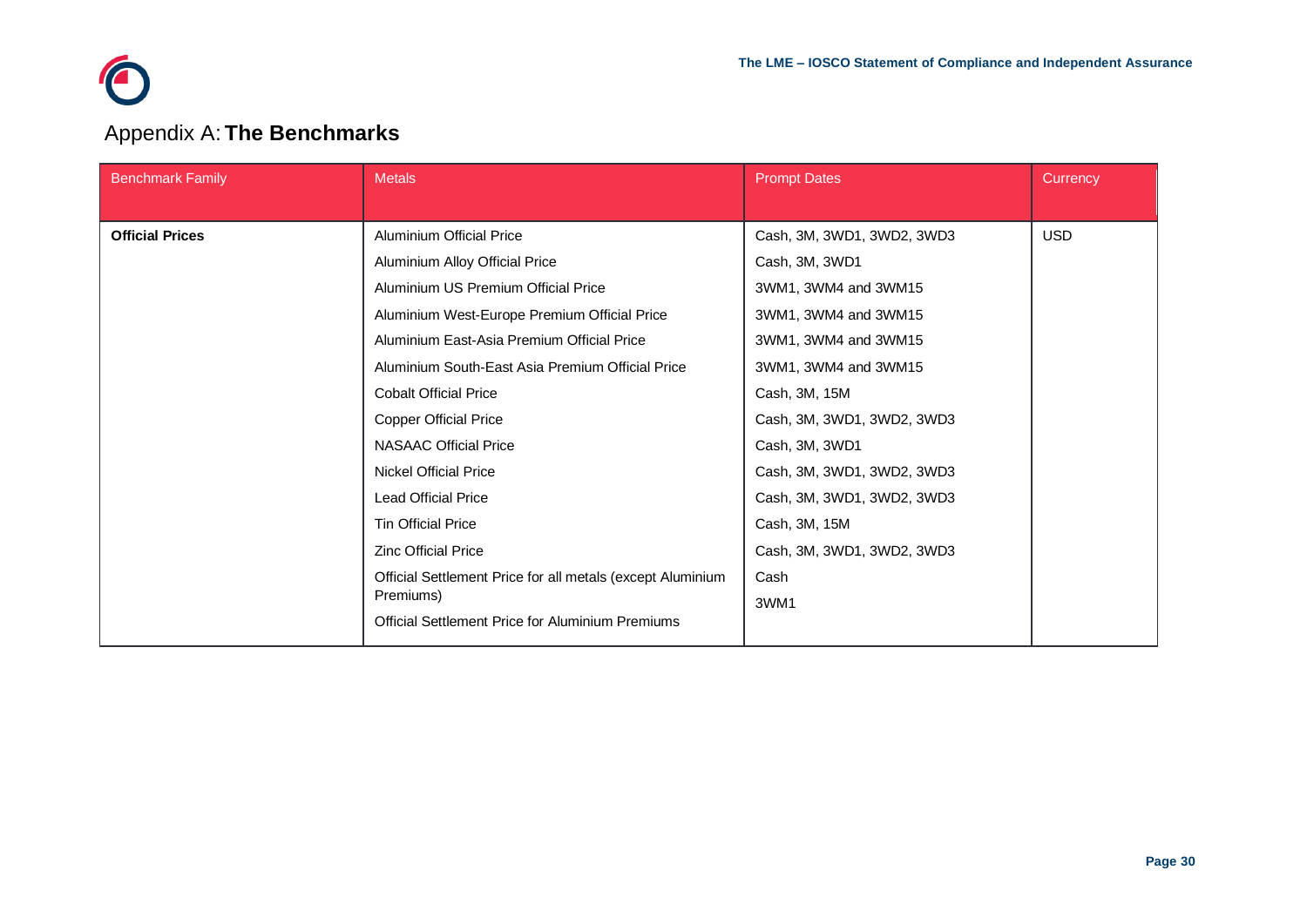

| <b>Benchmark Family</b>        | <b>Metals</b>                     | <b>Prompt Dates</b>              | Currency   |
|--------------------------------|-----------------------------------|----------------------------------|------------|
|                                |                                   |                                  |            |
| <b>Closing Prices</b>          | Aluminium                         | Cash, 3M, 3WM1 - 3WM24 inclusive | <b>USD</b> |
|                                | <b>Aluminium Alloy</b>            | Cash, 3M, 3WM1 - 3WM24 inclusive |            |
|                                | Aluminium US Premium              | 3WM1-3WM15 inclusive             |            |
|                                | Aluminium West-Europe Premium     | 3WM1-3WM15 inclusive             |            |
|                                | Aluminium East-Asia Premium       | 3WM1-3WM15 inclusive             |            |
|                                | Aluminium South-East Asia Premium | 3WM1-3WM15 inclusive             |            |
|                                | Cobalt                            | Cash, 3M, 3WM1-3WM15             |            |
|                                | Copper                            | Cash, 3M, 3WM1-3WM24             |            |
|                                | <b>NASAAC</b>                     | Cash, 3M, 3WM1-3WM24             |            |
|                                | Nickel                            | Cash, 3M, 3WM1-3WM24             |            |
|                                | Lead                              | Cash, 3M, 3WM1-3WM24             |            |
|                                | Tin                               | Cash, 3M, 3WM1-3WM15             |            |
|                                | Zinc                              | Cash, 3M, 3WM1-3WM24             |            |
| <b>Notional Average Prices</b> | Aluminium                         | $M1 - M64$                       | <b>USD</b> |
|                                | Aluminium Alloy                   | $M1 - M28$                       |            |
|                                | Copper                            | $M1 - M64$                       |            |
|                                | <b>NASAAC</b>                     | $M1 - M28$                       |            |
|                                | Nickel                            | $M1 - M28$                       |            |
|                                | Lead                              | $M1 - M16$                       |            |
|                                | Tin                               | $M1 - M16$                       |            |
|                                | Zinc                              | $M1 - M28$                       |            |